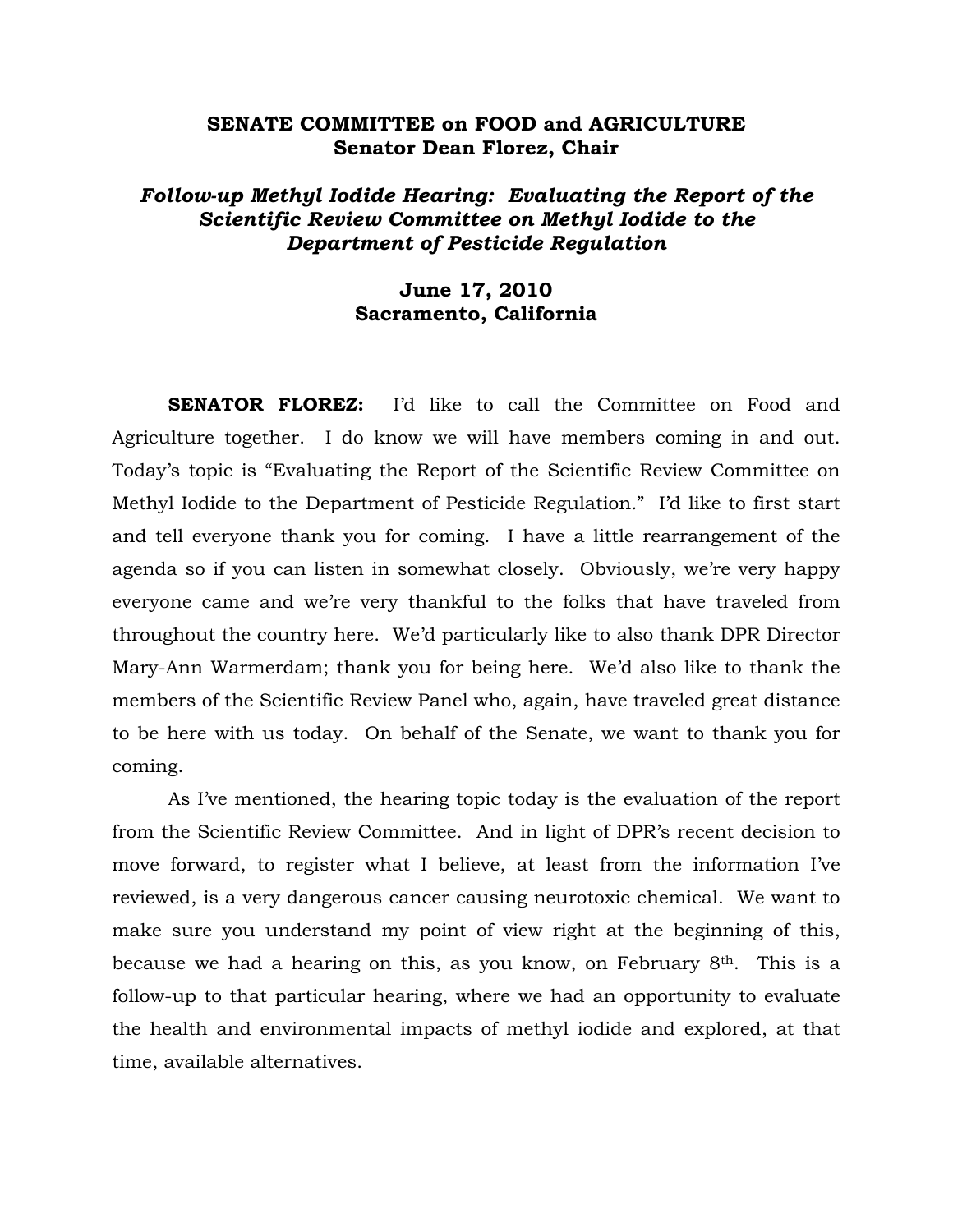I want to make sure, as I see many of my friends in the agriculture community here, as well, that we no doubt recognize there's some importance to the agricultural industry in terms of the economy and the United States as a whole, in terms of this particular approach. The food we grow throughout the state, obviously, is the backbone of our agricultural economy, and, of course, that makes us the fifth largest supplier of food and agricultural commodities in the world. But we also recognize that there are environmental and health impacts in terms of the surrounding communities and its workers. This committee has always been very clear in terms of trying to figure out how chemicals like methyl iodide will have an impact on the lives of the many workers, families, and those exposed to the chemical. It's for this reason what we're here for; to try to better understand the department's decision despite, at least from my view, the many concerns raised in the Scientific Review Committee in terms of the risk assessment used by DPR.

 We're going to begin testimony today and listen to the director of the Department of Pesticide Regulation, as I mentioned, and her staff. From there, we're going to then move on and try to understand the regulatory path that got us here. And then, we'd like to get a better understanding of the proposed mitigations that have been put forward by the department.

 Although the committee agenda points to hearing from the Scientific Review Committee first, we're going to, in essence, hear from them second, if that's possible. And we do recognize that the scientists that DPR contracted with to provide an external review of the risk associated with methyl iodide is an important topic. It is the topic for today. And we would specifically like to focus in on the specific health concerns that are present with the registration of methyl iodide.

Furthermore, we'd like to have some discussion and input, thoughts if you will, on the conclusions that were published, ultimately, in the risk assessment document. There's no doubt that we believe the government has an obligation to protect those who work in our farms and those surrounding communities around agricultural land and we want to make sure, obviously,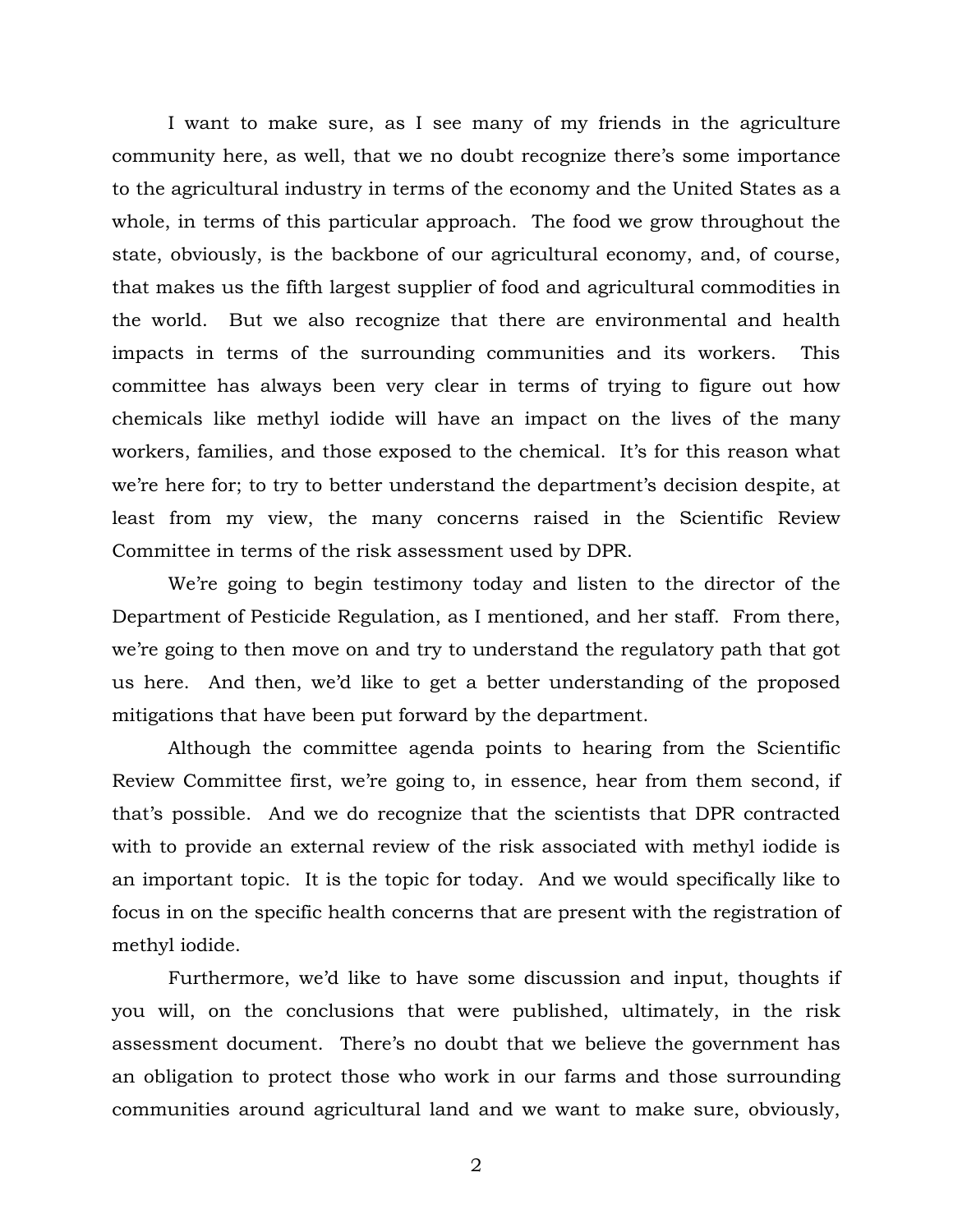we have the safest working and living environment conditions possible. And at the same time, we're going to try to figure out how we balance that, if you will, with what we would see as a chemical that is on the horizon. We're going to try to go through some of that as we move forward.

 I would like to say that it is a lengthy agenda. We have a lot of questions for the director. We also have a lot of questions for—a few more questions for the Scientific Review Panel.

 I would ask if there is public comment today, that we, if possible, email that public comment to the committee. We'd like to make it part of the record and we would like to make sure that it is in written form as much as possible. Not to say we're not going to have a lot of public testimony at the end of this, but the goal of this hearing is to try to get on the record the responses from the Department of Pesticide Regulation and also the Scientific Review Panel's discussion and some questions we have for the scientists that put forward this particular report. So I want to make sure at the beginning of that that we take care of that.

 And let me also thank Assemblymember Monning for being here. We very much appreciate you being part of this process. And as I mentioned, we may have other members periodically come into the hearing.

 So let's go ahead and begin. If we could, can we have Mary-Ann Warmerdam, the director of the Department of Pesticide Regulation please come up? Thank you for being here. We very appreciate it. I think you've seen my hearings over the years. And so, I have a series of questions I'd like to go through, and if there is something I did not cover, we'd like to have you, then, cover that at the end. And, indeed, if you have a written statement we'd like you to submit that to the record as well. But I do have some questions I'd like to go over. First and foremost, the regulatory approval process that was mentioned earlier: We want to kind of try to understand the regulatory journey that this particular chemical, methyl iodide, has followed. And then, we want to have, of course, some questions regarding the external Scientific Review Committee's report.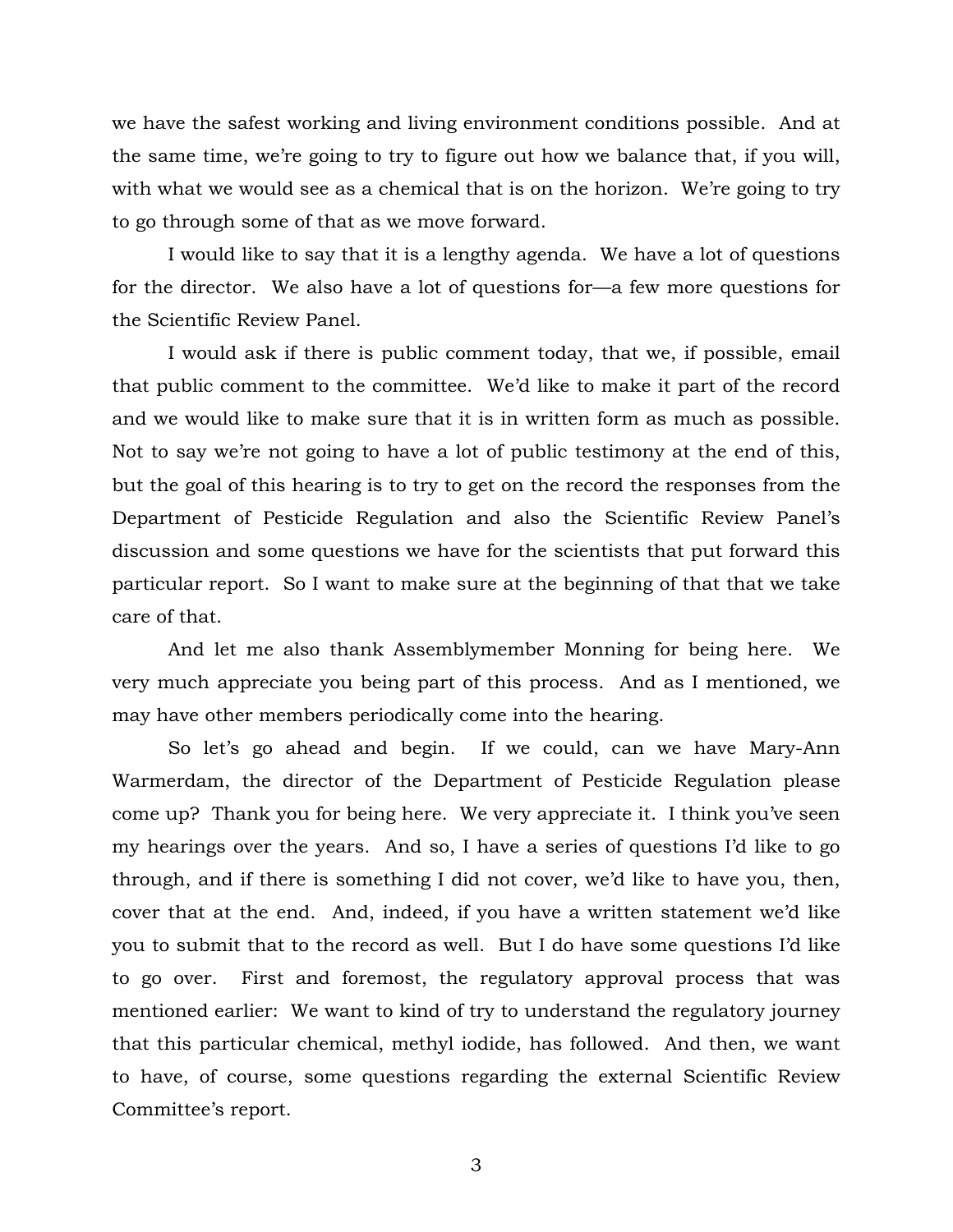So let's go ahead and begin. Thank you for being here.

**MARY-ANN WARMERDAM:** Thank you, Mr. Chairman, Mr. Monning, thank you for being here. My name is Mary-Ann Warmerdam. I currently serve as the director of the Department of Pesticide Regulation. I have with me our chief deputy, Chris Reardon, and also our associate assistant director, Dr. Marylou Verder-Carlos, who serves us as our science advisor. And I thought her ability to answer some of the more scientifically driven questions would be helpful to your deliberations today.

**SENATOR FLOREZ:** Wonderful. And as you see fit, feel free to jump in as we go through these questions. I only would ask if there is someone other than the Director making a comment, just state your name so we can make sure we have that on the transcript prior to an answer.

 Let's start, obviously, for our purposes, with your characterization of the current regulatory state of methyl iodide. In other words, currently in California can it be used, are we at the beginning of the process, the middle of the process, or at the end of the process? How would you characterize the current state affairs for methyl iodide?

**MS. WARMERDAM:** First of all, we have a statement. I'll be happy to provide it to your staff for the record. And with respect to the process, this material was submitted for review by California in the early 2000s; however, it was not registered by USEPA until 2008. And as you know, Mr. Chairman, I expect Mr. Monning also knows this, in California we are prohibited from registering a material until such time as it has been approved by our federal colleagues. Once the material was approved by our federal colleagues we did a very extensive review. In fact, the review associated with this material is arguably the most extensive, robust, comprehensive in the history of the department.

 I would characterize where we are as the latter third or so of the process. We did announce our proposed decision to register on April 30<sup>th</sup> of this year. We have allowed for an extended comment period until the end of this month. We will take into account, and we're hopeful that there may be helpful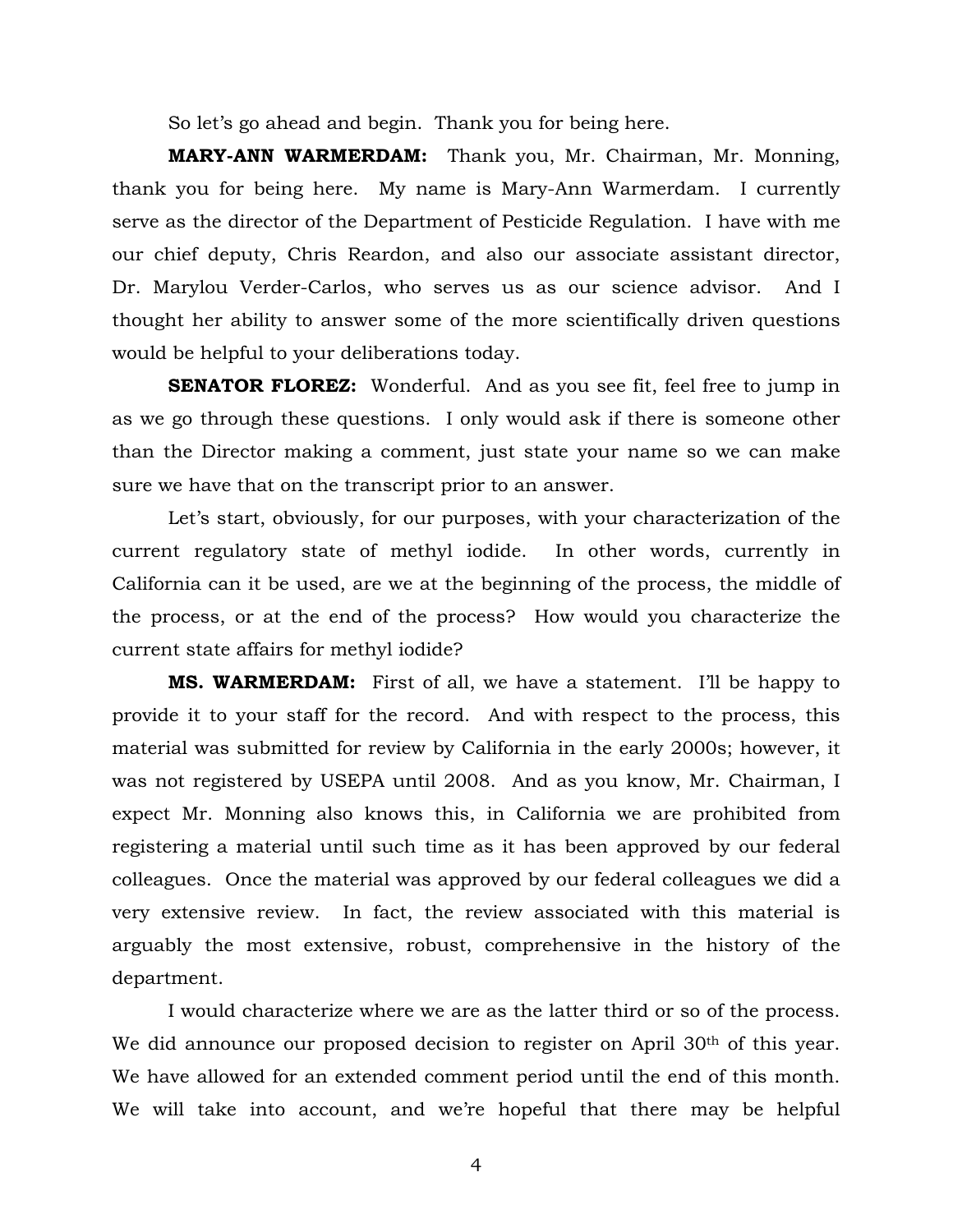information submitted as part of that process so that we can assure ourselves that we've not missed anything, because that is part of what our obligation is. To assure ourselves that as risk managers, we have not missed an important component.

 Assuming that there is nothing new that comes forward—I'm not going to preclude that; I'm just, for the purpose of this conversation, assuming nothing new comes forward—then it is up to the registrant to take essentially the mitigation that we have put forward, that has been laid out for discussion in the comment period, and work with the USEPA to get what we call a "California only" label. We will be very careful in our review of that, to assure ourselves that everything that we have required will be included in that label. I expect that it will take USEPA at least until the fall of this year, perhaps towards the end of this calendar year, depending on their own priorities, to get the label back to us. We will also be working with the agricultural commissioners to work through the enforcement aspect of this, particularly the availability of this particular material, including the potential for a local permit conditions. It will be a restricted use material subject to permit.

**SENATOR FLOREZ:** Okay. Let's go through that latter part, getting us to at least this portion a little more slowly.

 In order for this particular chemical to be finally approved, then applied, the steps you've mentioned begin after the one-third of the field left. So in other words, we've gone two-thirds; we're in the latter …

## **MS. WARMERDAM:** Roughly.

**SENATOR FLOREZ:** Roughly. We're in the latter one-third of this particular approval process. And then you mentioned the label issue, which is as you mentioned, a California only label. And then you've also mentioned the USEPA making an approval, I believe, of that label. That, you assume will be some time within the period of fall and winter of this year, correct?

# **MS. WARMERDAM:** Yes.

**SENATOR FLOREZ:** Take me, so we can get it on the record, a slower through what occurs between the California only label, the EPA putting its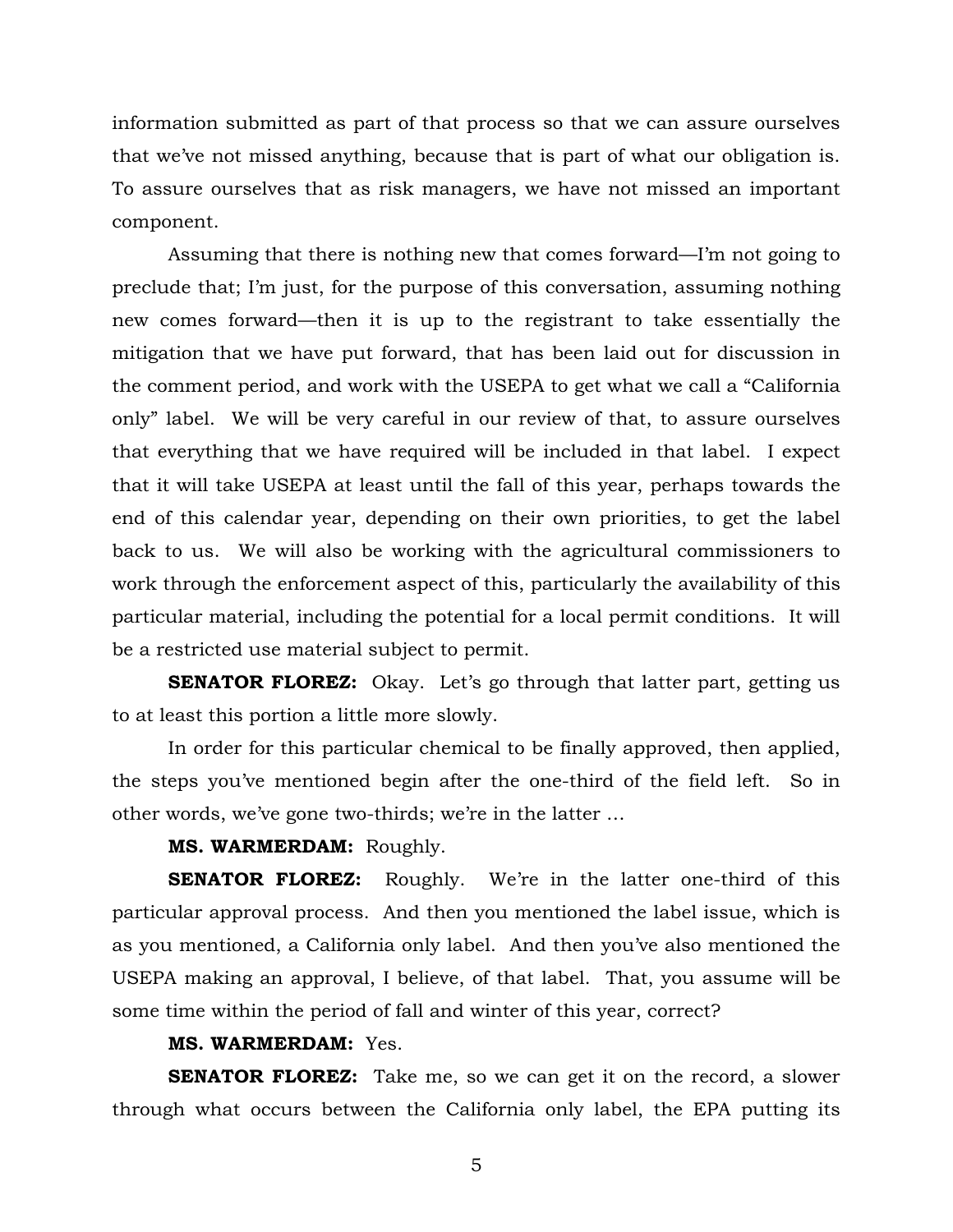stamp of approval on that and then add in the layer of public participation. So are there any more opportunities for public participation in the regulatory process at this point? Or is this it? Are there any more process issues for the public itself, or those who are opposed to this particular fumigant to participate?

**MS. WARMERDAM:** Well, let me just acknowledge that we've had an unprecedented number of both public opportunities as well as private meetings with the different stakeholders who've all been very exuberant in sharing with us their concerns and other observations.

And I also want to, at this point, if I might, Mr. Chair, compliment the Scientific Review Committee. Not only did they do a very robust review, but they also included a public comment period as part of their peer-review process, and that's quite unusual. And it was another task that this particular committee took upon itself; they gave us another opportunity to hear from the public. Moving forward, we have, of course, the public comment period. We will evaluate all those comments and will be responsive to those comments as well. It is possible, although we're not expecting it to be likely, but it is possible, that we would potentially make some changes based on those comments that would require us to go out of another round of comment. But we believe we've captured the field pretty broadly. If we do determine that it is appropriate to adopt our proposed decision and register the material for use, we will also have to adopt some regulations with respect to how this particular material can be used. And as part of that process there will also be some limited opportunity for public comment as well.

**SENATOR FLOREZ:** Okay.

**CHRIS REARDON:** Mr. Chair, if I could.

# **SENATOR FLOREZ:** Yes.

**MR. REARDON:** Chris Reardon. DPR. I just wanted to add on to what the Director said. We're going to have to make this a California restricted use material, and so that will be a regulation that will be also available for comment as well.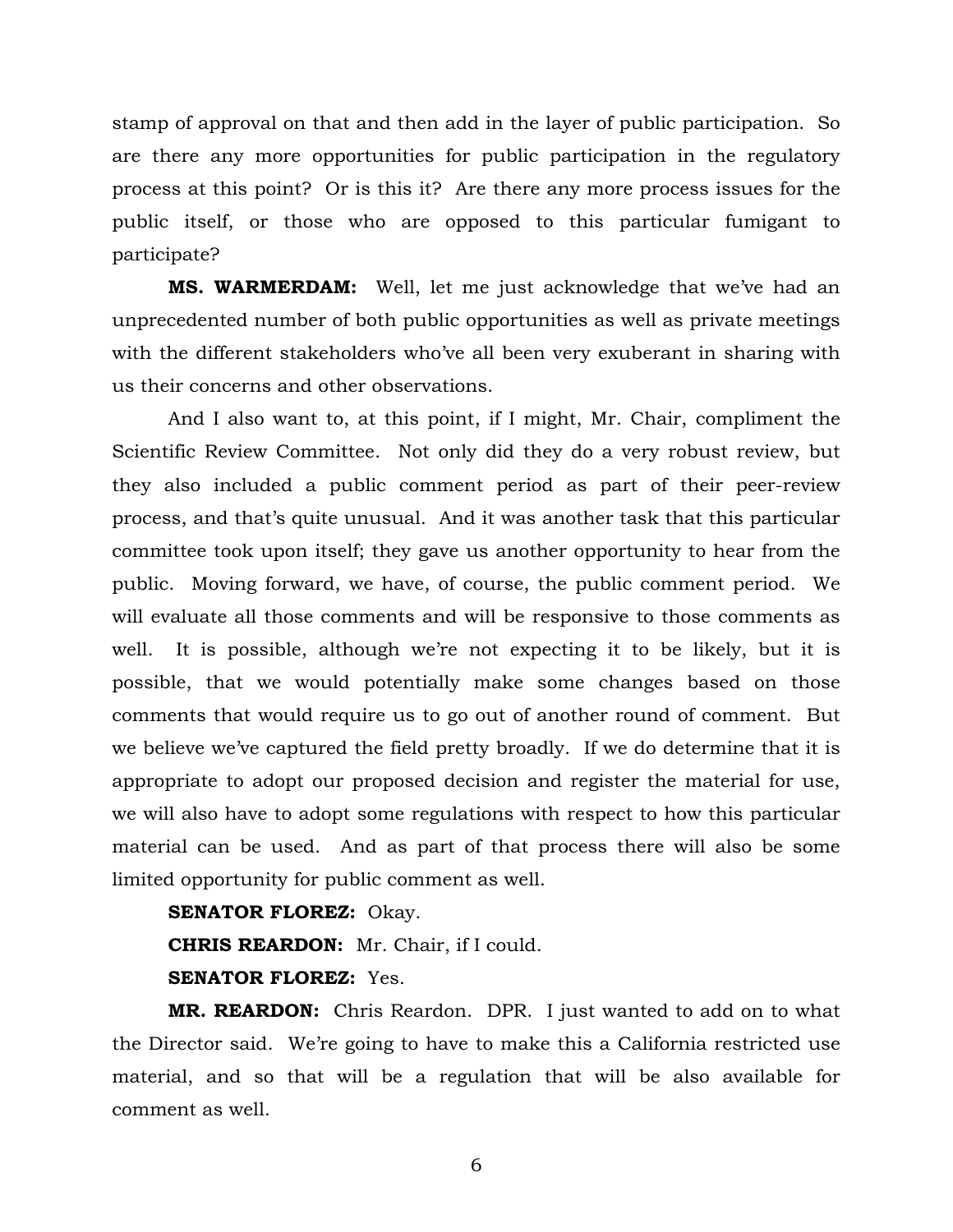**SENATOR FLOREZ:** At that point in time, once it—that additional comment you just mentioned, after that point, what would change in terms of its use even at that late stage? What would need to occur, if you will? What could you foresee? Or is it just kind of a …

**MS. WARMERDAM:** It is not a fait accompli, if that's the question.

**SENATOR FLOREZ:** Yes, that's the question.

**MS. WARMERDAM:** Much like EPA has communicated that they are looking at the information coming forth from the Scientific Review Committee's peer review, as well as our own risk assessment, and frankly, the mitigation that we have put forward as part of our risk management process, EPA is evaluating that for new scientific information, new data that is markedly different from what we already know. In the scientific realm we're always well, to coin—to paraphrase Secretary of State Madeleine Albright, much as in the political world you try to be confident but never get over certain. In the scientific world we try to be confident but not over certain as well. So with respect to new data, should new data be developed by any interested party and communicated to us, that could, and would, cause us pause and, if you will, stop the clock for further evaluation.

**SENATOR FLOREZ:** Okay. And let me ask a—since we entered into the realm of politics for a moment, let me ask a political question. If you can answer it, feel—if you can't, that's fine. But what would be the rationale, from your perspective, of getting this done this year? In other words, what is the rush to—I would call it a rush—to move to a chemical that at least the Scientific Review Committee has some questions on? And we will go over your mitigation efforts in a moment. But why would we, if this were a bill; it's not a bill; this is your decision. I think in the Legislature, at least, and Mr. Monning may agree or disagree, but it seems to me that we would be allowing an outgoing administration a chance to prove something that an incoming administration of maybe different persuasion might take a pause and really go through further. Why would we need to do this now? One. And, two, we also have an incoming administration at the federal level, an EPA layer, that might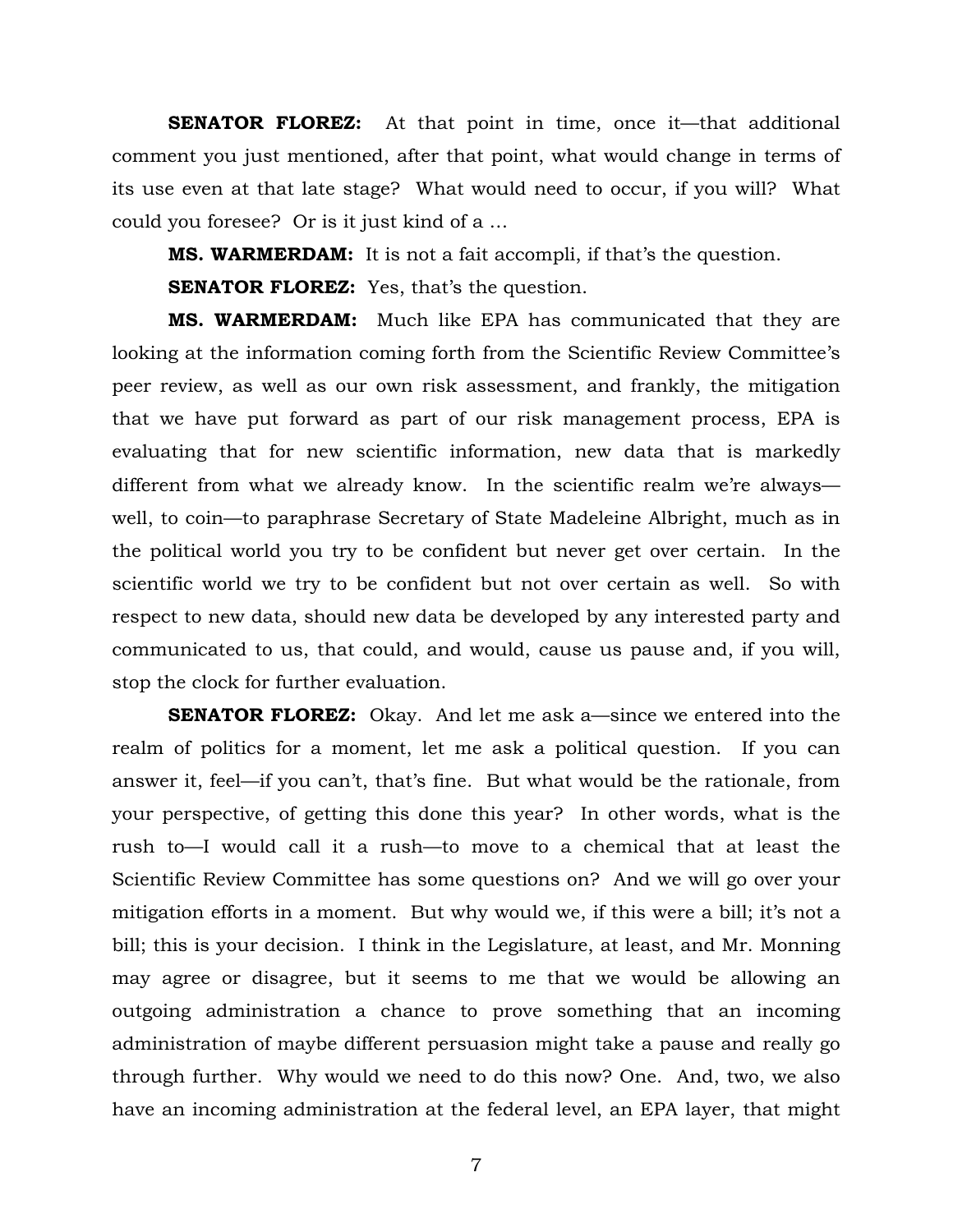indeed want to look at this, or have suggested at least in some testimony that I've read, that they may want to take a second look at this. I mean, so then we're ahead of the feds who might say they want to take one more look at it, and the feds might then say, Well, California has already gone the California label. They're in the last one-third of the game. Why was this all coming to a head, from your perspective, now? Why couldn't this take place next February, for example?

**MS. WARMERDAM:** There are many layers to that question and I'll try to parse it out without missing some of the details.

First of all, the U.S. is under incredible international pressure from our partners under the Montreal Protocol, to eliminate methyl bromide from our suite of fumigants because methyl bromide is an ozone depletor. And we as a country are under international pressure to find an alternative for that particular material that is not an ozone depletor. So that's the lager backdrop.

Methyl iodide is not an ozone depletor. It has some other interesting characteristics, but it is not an ozone depletor and that certainly is an important backdrop for us.

We have talked to our federal colleagues as recently as 24 hours ago. They assure us that while they are looking at the documents that I just referred to, that they are not in a position to reconsider their registration decision. That may mean—this is their prerogative—that they look at the mitigation or constraints that they require under their label, as it were, which is the permit to use. But they have assured us that they are not going to—they're not looking at reevaluating the fundamental registration decision in large measure because they are looking to eliminate methyl bromide by 2015. That's the federal administration's goal. So that's part of that.

With respect …

**SENATOR FLOREZ:** And let me interrupt at that point and then we'll go right back to that.

**MS. WARMERDAM:** Yes.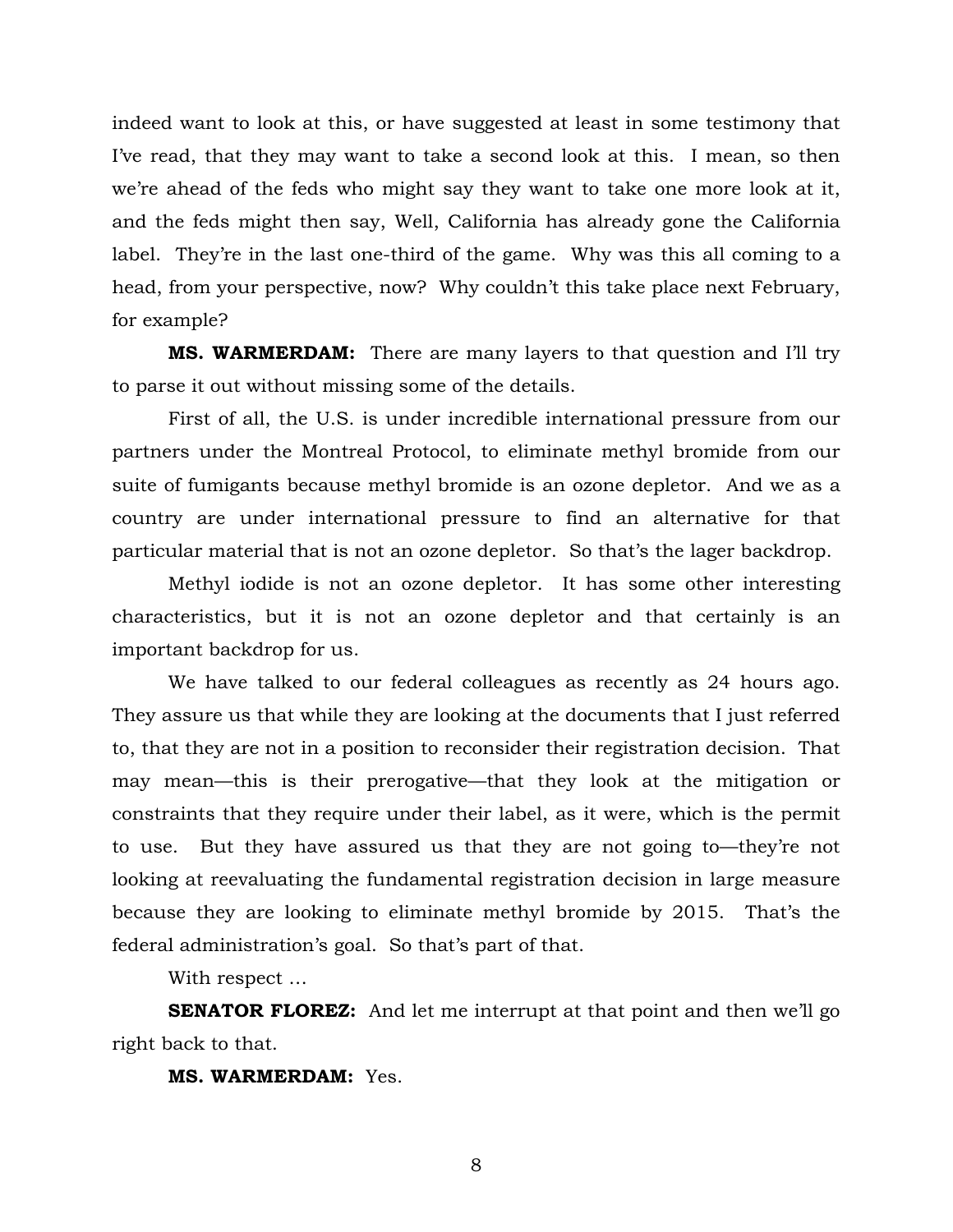**SENATOR FLOREZ:** So the layer that you're having discussions with at the federal level is one in which these are new appointments?

**MS. WARMERDAM:** Correct. This would be my colleague and their senior staff, our federal counterparts.

**SENATOR FLOREZ:** And are they new appointments or are they holdovers from the last administration?

**MS. WARMERDAM:** It is a new appointment. The assistant administrator is a new appointment and he is served by career appointees who serve at his pleasure.

**SENATOR FLOREZ:** Okay. Let's go onto your second point as we're going through this.

**MS. WARMERDAM:** Yes.

**SENATOR FLOREZ:** So that's one layer at the fed level.

**MS. WARMERDAM:** That's one layer. And I might add that because California is a large fumigant using state, EPA is desirous to see us eliminate methyl bromide from our portfolio of use. That's the federal layer.

With respect to the state layer, and I'm sure members of the audience would have different perspectives, but there is a perspective that we have had as long as eight years to review the properties of methyl iodide. I prefer to start the clock ticking when we received the original application and EPA registered the material for use. Between the two, we've been looking at this material in the predecisional mode for two years and that is viewed in our world as a deliberative comprehensive time period.

We've also taken an unusual step for us in doing a risk assessment prior to making a registration decision because we recognize that this is a material that is highly toxic that we need to respect. And in order to assure ourselves as risk managers that our staff had uncovered the entirety of the scientific data we did take the unprecedented step, well within our authority, but unprecedented, to commission a scientific review committee to assure ourselves and validate that the protocols that we used as we developed our risk assessment indeed were comporting with the standards of the scientific world.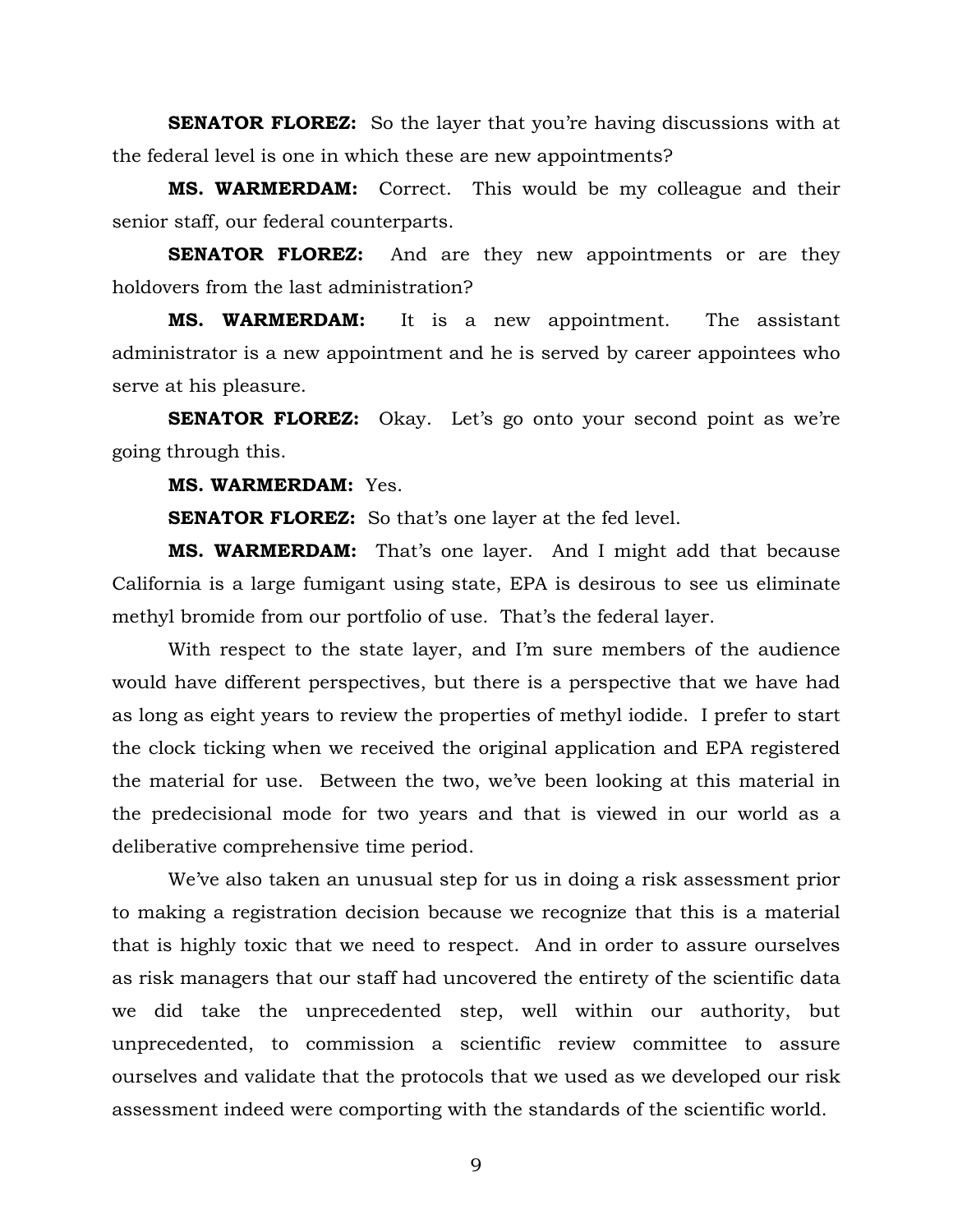**SENATOR FLOREZ:** So is it safe to say from your perspective that as a director you've actually, then, approved methyl iodide? Is that where we're at today? To cut to the chase.

**MS. WARMERDAM:** We have proposed a decision that we will have to wait comment on before we make a final assessment on whether or not to register.

### **SENATOR FLOREZ:** Okay.

**MS. WARMERDAM:** And, Mr. Chair, if I might. I also want to assure you and Mr. Monning that if we did not believe that the constraints that we've identified were health protective—certainly they're much more health protective than our federal colleagues have put forward—we would not be in a position today to have made a proposed decision to register. We had to assure ourselves of the ability to use this material safely in California.

**SENATOR FLOREZ:** Okay. And given that, is it then safe to say that you are satisfied with methyl iodide as a fumigant actually being used safely in California?

**MS. WARMERDAM:** We believe, based on the available data that we have today and—this is the important component—the addition of the constraints that we've identified, that it can be used safely. Having said that, if you assume we register it by the end of the this year, plus or minus, the department has an ongoing environmental monitoring aspect to our program and that involves ongoing data development as well as data collection, and that is the way we assure ourselves that if we have misjudged, that we will find that out quickly and can correct appropriately. That is unique among the states, and we are the only state that not only has that level of, if you will, more local review, but we also have the additional level of the country agricultural commissioners that provide us with boots-on-the-ground, if you will, eyes and ears to assure ourselves that the permit conditions can and will be enforced.

**SENATOR FLOREZ:** Okay. Have we ever done that though? Have we ever actually reversed a decision? You mentioned an extra process.

**MS. WARMERDAM:** Yes.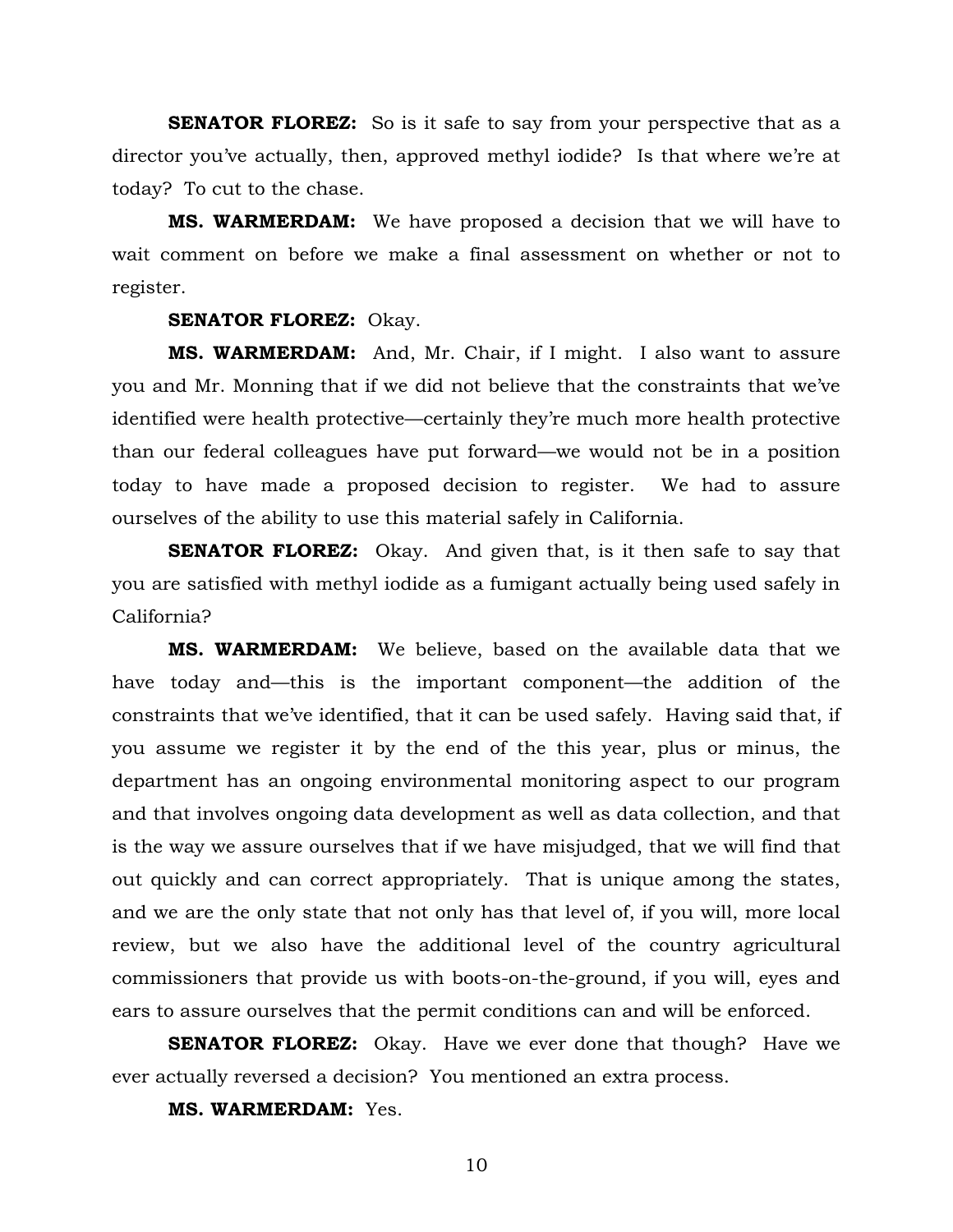**SENATOR FLOREZ:** I've been here twelve years; I'm not sure I've seen that.

**MS. WARMERDAM:** You point to a reality that it is uncommon for us to either cancel a product for use in California or reverse. And typically, that's the result of the registrant's decision to pull the registration from California as opposed to having it cancelled. That's been our experience. That prior to getting to that point they're informed of our thinking. Registrants, the manufacturers, tend to pull the registration as opposed to having us cancel it. And/or based upon our work with our federal partners—we work very closely with EPA—and there are a couple of materials that because of our collective work in evaluating the materials, EPA has made the decision to prohibit the material either its availability on the consumer end or agricultural market. So those things have occurred, yes.

**SENATOR FLOREZ:** Given all of that, is there an appeals process to your decision at this point? I know you've mentioned a lot of stops and gaps in this process, but once, let's say, you decide to do this in the fall, is there some sort of opportunity to challenge your particular decision in order to move this forward?

**MR. REARDON:** Mr. Chairman, no, there's not.

**SENATOR FLOREZ:** Okay. So this lies in your decision and it is a final decision and unless there are other factors that come to light, that would, then, allow for a change of heart, or change of process, or a change of fumigant?

**MS. WARMERDAM:** It's final in the sense that we have made a decision to move forward based on what we know but it is always open. Every material that we regulate, from the softest garlic oil that's used in organic production to fumigants, is constantly subjected to reevaluation more or less rigorously depending upon the threat. And each year, we put out a listing of all the materials that have been proposed for registration in California and make that available for public comment. And assuming that there's no new information, we may move forward with reregistering it. But it is an ongoing dynamic process. Our process is not static by any means.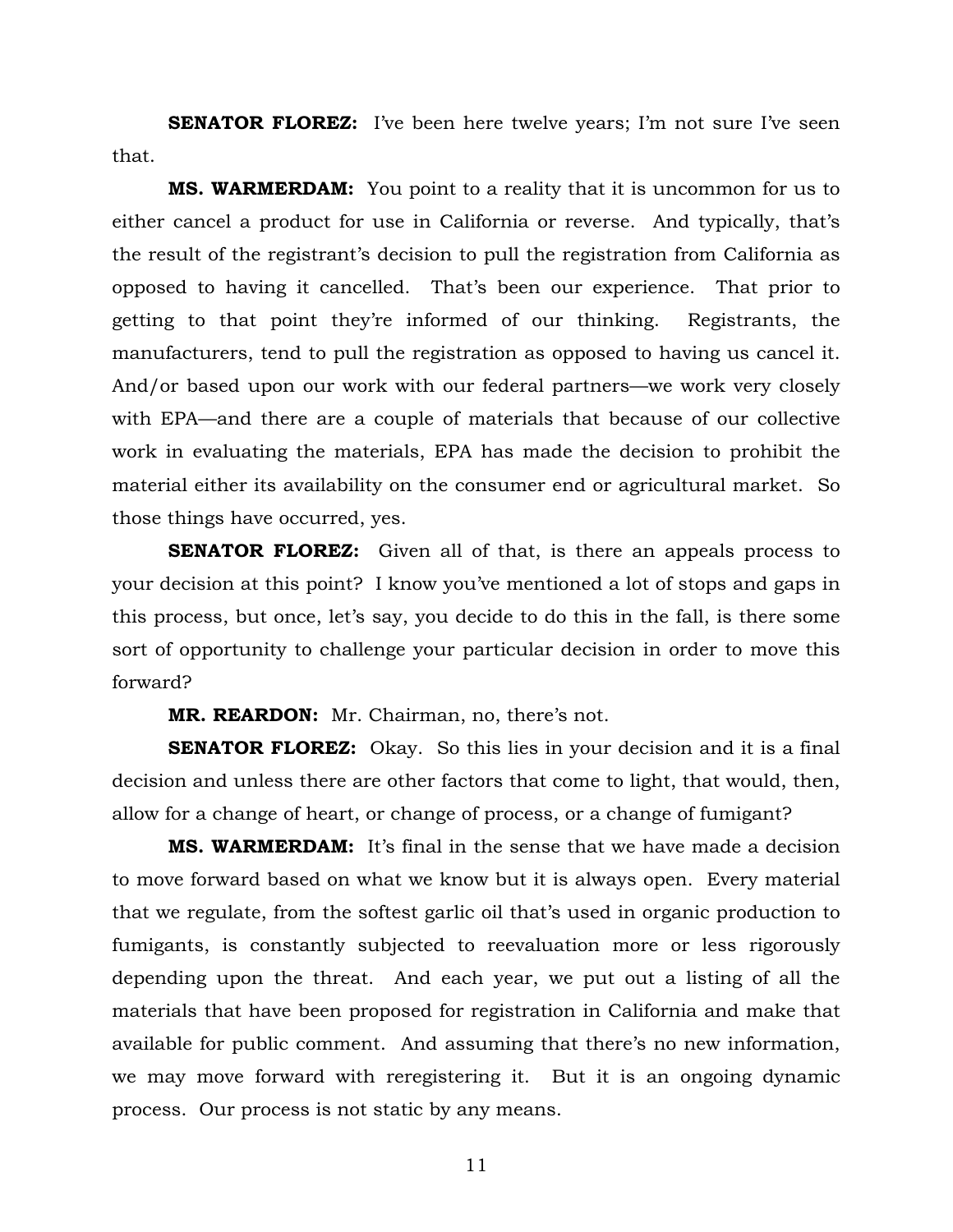**SENATOR FLOREZ:** Okay. So, in essence, if there is information that becomes available that methyl iodide is somewhat more hazardous than we thought, the regulatory process itself is equipped to deal with that question?

**MS. WARMERDAM:** Correct.

**SENATOR FLOREZ:** And then how would one access that regulatory process? If indeed this new information becomes available, how would one begin that process?

**MS. WARMERDAM:** We often receive unsolicited information both from stakeholders and interested parties, as well as from the registrants themselves. Maybe a good example is the information we received: A bit off topic, but neonicotinoids which is not a kind environment. The use of that does not enhance the environment for pollinators, particularly bees. And we received both unsolicited information as well as data that we developed ourselves that required us, based on that information, to put that material into what we call reevaluation, which is a formal process to revisit, whether or not we have the proper controls in place.

**SENATOR FLOREZ:** So reevaluation, revisit, reopening of the regulatory process whenever one …

**MS. WARMERDAM:** The registration process, yes. Correct.

**SENATOR FLOREZ:** That is at whose discretion at that point, to reopen, reevaluate, or to—whose discretion is that?

**MS. WARMERDAM:** It's a response to the information that is reviewed at first level scientists within our organization, and depending on the level of threat or concern, it is taken up and our sciences advisor is in a position to make a formal recommendation to us, as you will, risk managers, to take a different course of action or to use our authority to put a material into reevaluation.

**SENATOR FLOREZ:** Okay. So I guess the question—before we move onto the scientific panel's discussion or some of their comments—that I have to ask, obviously; so for you as director there is no outstanding question as to the safety of this product given your mitigation efforts?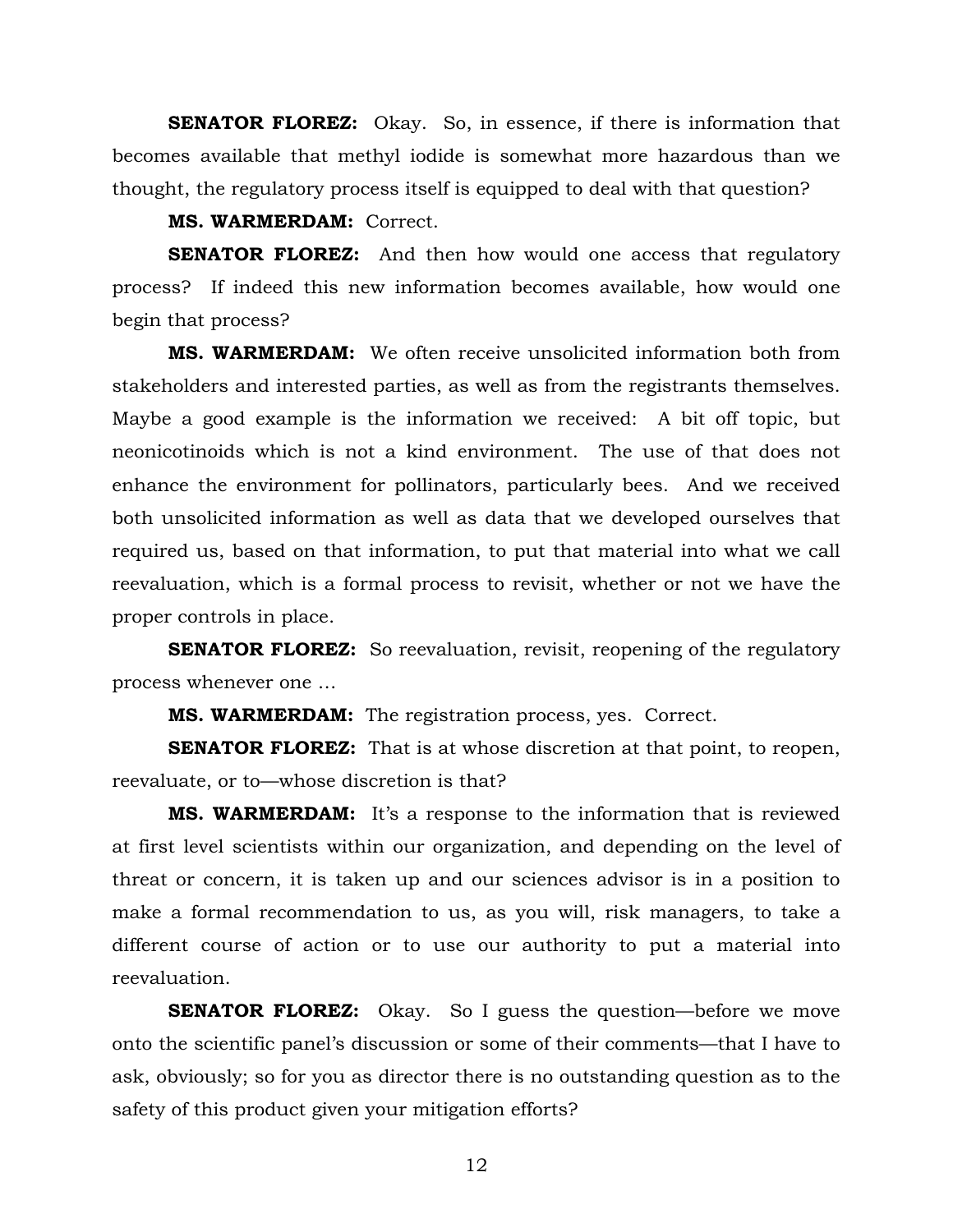**MS. WARMERDAM:** As a risk manager we're always aware that we have to make decisions based on the best available data. We do this, as does every other organization, whether it's Air Board or the Department of Public Health. We're risk managers. And the requirement for us is to look at the whole comprehensive level of data, taking into account our legal obligations, social requirements, and other information and make the best decision based on that information. So, yes, in answer to your question, I believe we have made the best decision based on currently available data.

**SENATOR FLOREZ:** Okay. And let me …

**MS. WARMERDAM:** And with the mitigation what we've put forward. Without the mitigation—let me be very clear here; if we were looking at California acting only on EPA's label without any ability to provide further constraints for California's needs, we would not register this material for use in California. We can only do so because as risk managers we have put into place, or we are proposing mitigation constraints that we believe are sufficiently health protective to allow this material to be used safely.

**SENATOR FLOREZ:** Okay. Assemblymember Monning.

**ASSEMBLYMEMBER WILLIAM MONNING:** Thank you, Senator Florez. First, I want to thank the Senator for convening this session this afternoon, and members of the department for joining us, and others who will be testifying this afternoon. I want to start also just by thanking the department for your cooperation and transparency through this process. You've been very responsive to our offices' inquiries and requests and I want to thank you for that.

Madam Director, you did cite the background of this related to methyl bromide. In my recollection it was 1996 that the Montreal Protocols identified methyl bromide as an ozone depletor. And as a signatory to that international treaty, the U.S. government agreed to phase out methyl bromide and there's been a series of—there have been multiple extensions through the federal government for lack of an alternative to methyl bromide. Is that accurate?

**MS. WARMERDAM:** That's correct.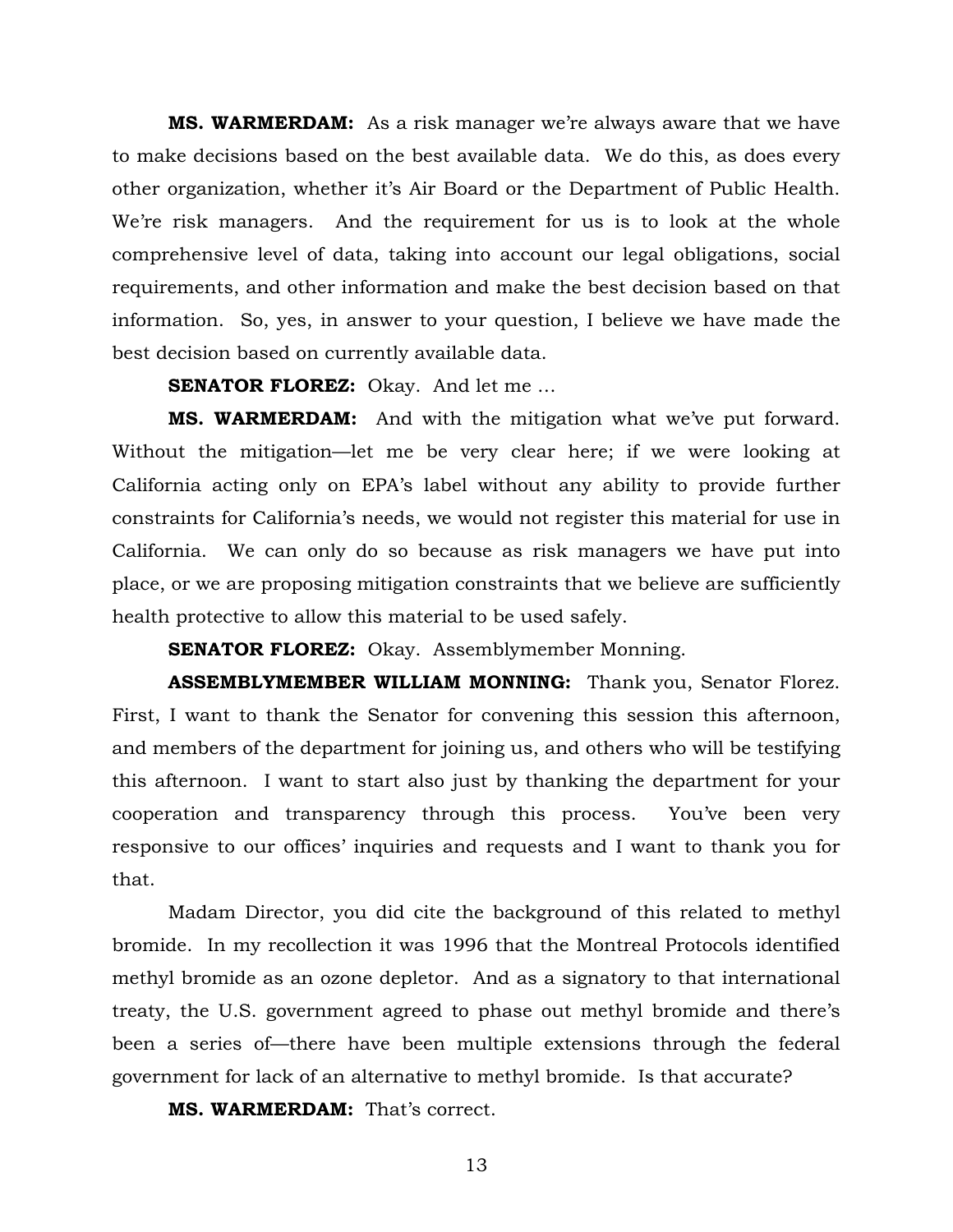**ASSEMBLYMEMBER MONNING:** What is your current understanding of the deadline? You said 2015?

**MS. WARMERDAM:** Correct.

**ASSEMBLYMEMBER MONNING:** And that means no methyl bromide available for use in agriculture?

**MS. WARMERDAM:** That's our understanding based on our conversations with our federal partners. They are extraordinarily desirous to get the United States into compliance with its international obligations.

**ASSEMBLYMEMBER MONNING:** And it seems—correct me if I'm wrong—but the main emphasis of that international treaty, as you cited, is methyl bromide is an ozone depletor and that by comparison the benefit of methyl iodide is that it's not an ozone depletor.

**MS. WARMERDAM:** That is one of its favorable characteristics, correct.

**ASSEMBLYMEMBER MONNING:** Favorable characteristics. Is it fair to say that methyl iodide for use on the ground and in agriculture presents some even greater potential risks than methyl bromide?

**MS. WARMERDAM:** With respect to air quality concerns, the USEPA has classified methyl iodide as a VOC, and so in that regard there has been some concerns expressed. We have also been assured by EPA, that they are reconsidering that classification. That's a federal conversation that we don't have control over, to be blunt. Having said that; we do have an affirmative obligation under the Federal Clean Air Act to manage VOCs coming from pesticides. As a matter of fact, I think we've had a couple of conversations with you and other members about our VOC regulatory package and now, program. Under our current regulatory requirements as it relates to VOC emitting pesticides, including fumigants, there is a robust constraint and reporting requirement to reduce VOC emissions from pesticides. And in the San Joaquin Valley, we've had some significant success. We have successfully reduced pesticide VOCs by 30 percent from the 1990 levels. Methyl iodide, should it be finalized for use in California, will also come under those constraints in those non-attainment areas, to address that question exactly.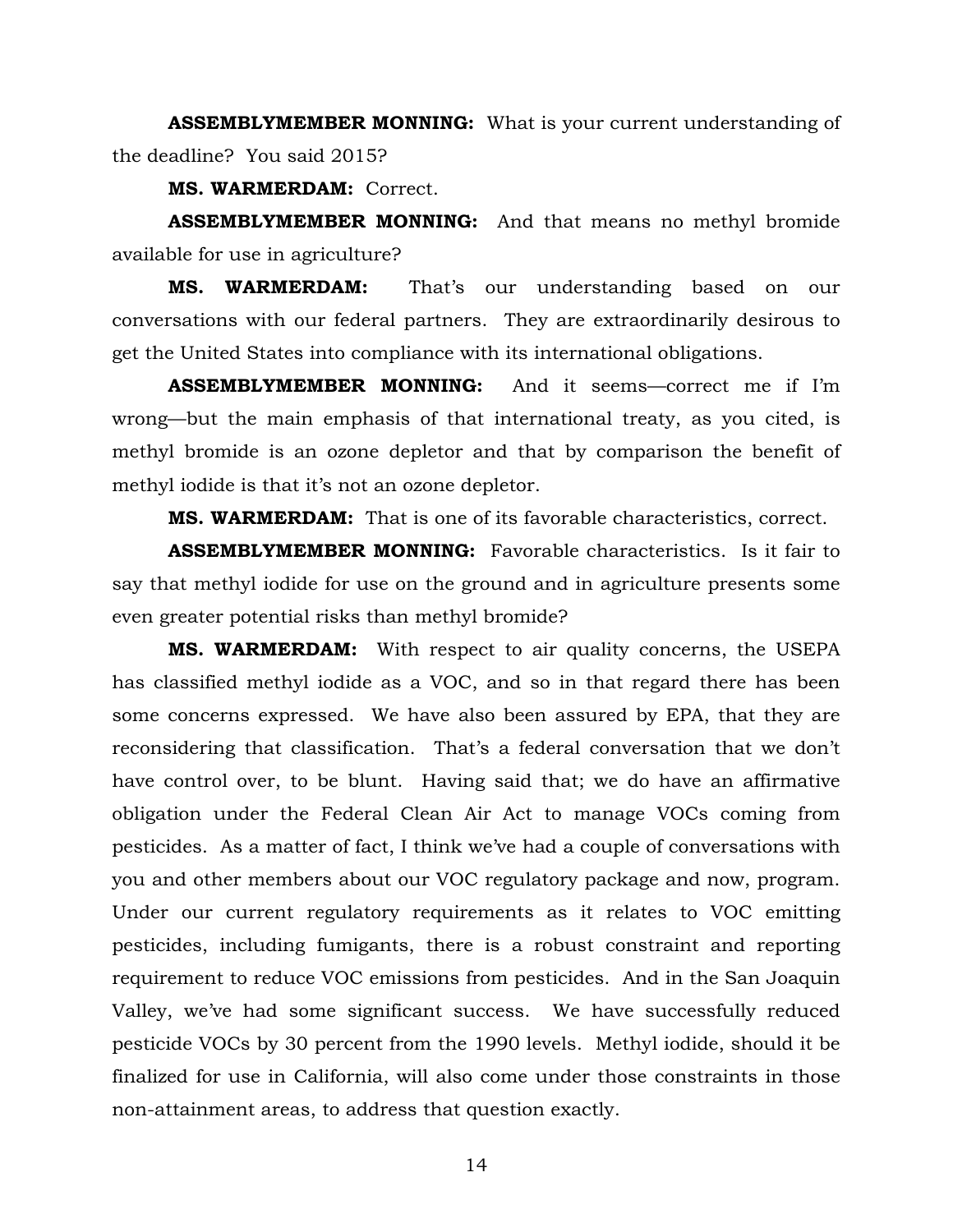**ASSEMBLYMEMBER MONNING:** Thank you. And by VOC, volatile organic compounds.

**MS. WARMERDAM:** Correct. Sorry.

**ASSEMBLYMEMBER MONNING:** That's fine. That's the nomenclature is for the record, to be clear.

**MS. WARMERDAM:** Yes, correct.

**ASSEMBLYMEMBER MONNING:** You stated very clearly that methyl iodide can be used safely. My real concern is will it be used safely? And I think your "can be used safely" contemplates compliance with the mitigation proposals that your department has put forward; as you said, would be subject to EPA review. Do you build in any risk factor of the likelihood in the workplace of those mitigation factors not being fully or 100 percent complied with?

**MS. WARMERDAM:** We do not take into account those who disregard the law and do not comply. That is a violation and subject to enforcement.

**ASSEMBLYMEMBER MONNING:** And would you agree that violations have been reported, not with methyl iodide but with other restricted chemical but with other restricted chemicals?

**MS. WARMERDAM:** Yes, there have been violations that have been prosecuted under the county agricultural commissioner authorities. And sometimes they do come to us for review and appeal. And we use our authorities to either affirm or deny the agricultural commissioner's action. But on these types of violations, it is unusual—not unprecedented, but highly unusual for us to overturn a county agricultural commissioner's boots-on-theground decision.

**ASSEMBLYMEMBER MONNING:** They're the frontline enforcement people.

**MS. WARMERDAM:** They're the frontline, correct.

**ASSEMBLYMEMBER MONNING:** But it is fair to say that with other restricted chemicals there is a history of reported violations and violations that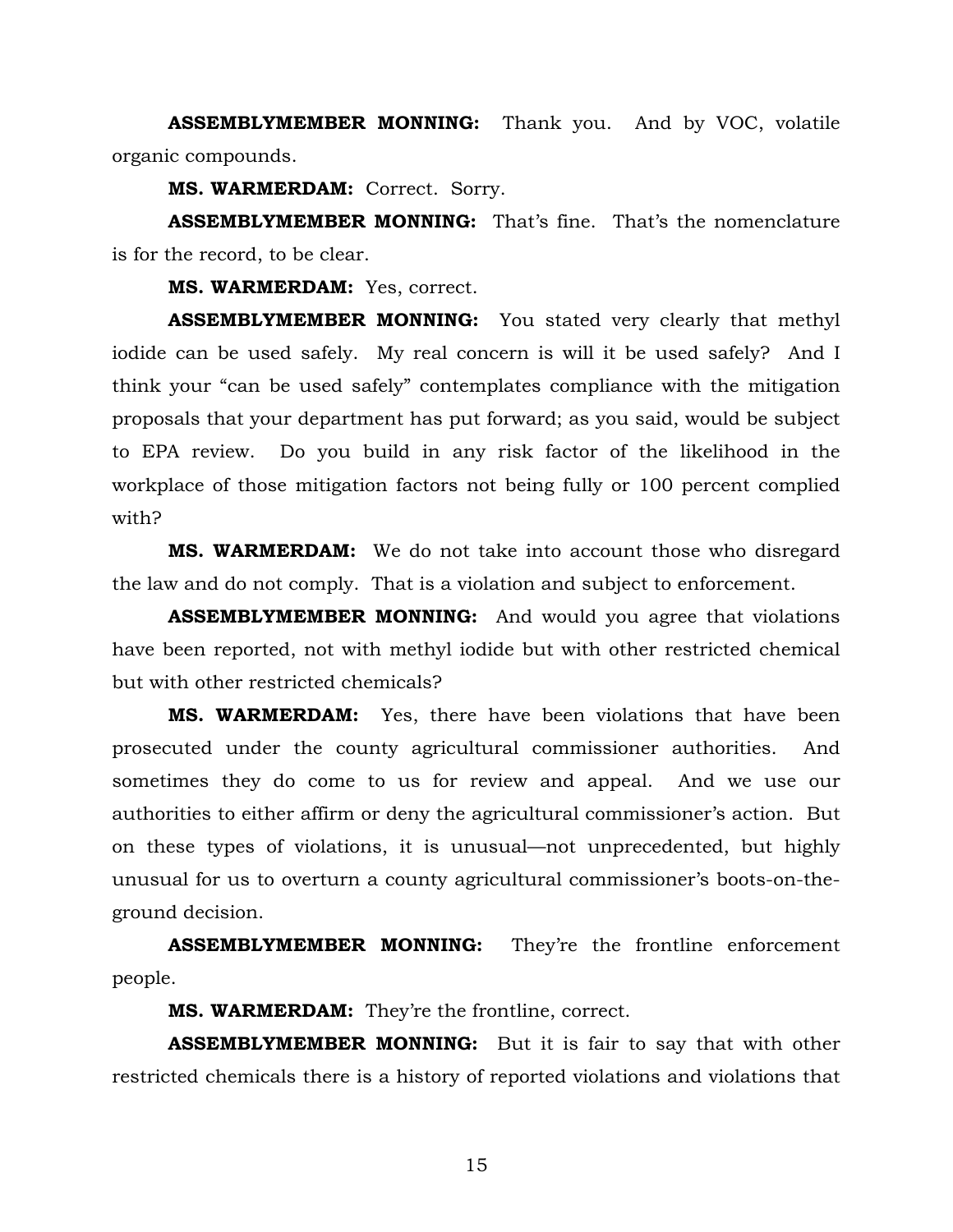have been upheld and that some of those violations have created health risk to workforce or rural residents?

**MS. WARMERDAM:** It is difficult for us to regulate to either stupidity, ignorance, or ignoring the law.

**ASSEMBLYMEMBER MONNING:** But you would agree all of those factors permeate our society at the different levels?

**MS. WARMERDAM:** From time to time. My cousin is a CHP officer and he reminds me of that often.

**ASSEMBLYMEMBER MONNING:** Thank you. And just a couple of more questions, Mr. Chair.

One goes to the studies you have conducted and maybe studies you haven't conducted. My understanding is that as applied, it's contemplated that methyl iodide would be mixed in some combination with a chemical called chloropicrin that's currently used often with methyl bromide applications. Have your studies looked at the synergistic effects of chloropicrin mixed with methyl iodide in terms of cancer risk, other health, air quality risks?

**MS. WARMERDAM:** That is part of our obligation. If you'd like us to— Dr. Verder-Carlos can go into some detail about how we do that.

**MARYLOU VERDER-CARLOS:** Marylou Verder-Carlos. When we conduct risk assessments, we do them by active ingredients. So when we did the risk assessment on methyl iodide, we concentrated on the risk assessment on that chemical. However, when we do continuous evaluations, we do them by product, and so the interaction between methyl iodide and chloropicrin will then be picked up at that time. However, chloropicrin, as you probably already know, is also under reevaluation right now at the Department of Pesticide Regulation, and so we are also evaluating the effects of chloropicrin as a chemical on its own. So both chemicals are being looked at upon in evaluation as we speak.

**ASSEMBLYMEMBER MONNING:** Am I hearing you correctly that it would only be prospectively that you might look at the combined effect or risks posed by the combined use of methyl iodide with chloropicrin?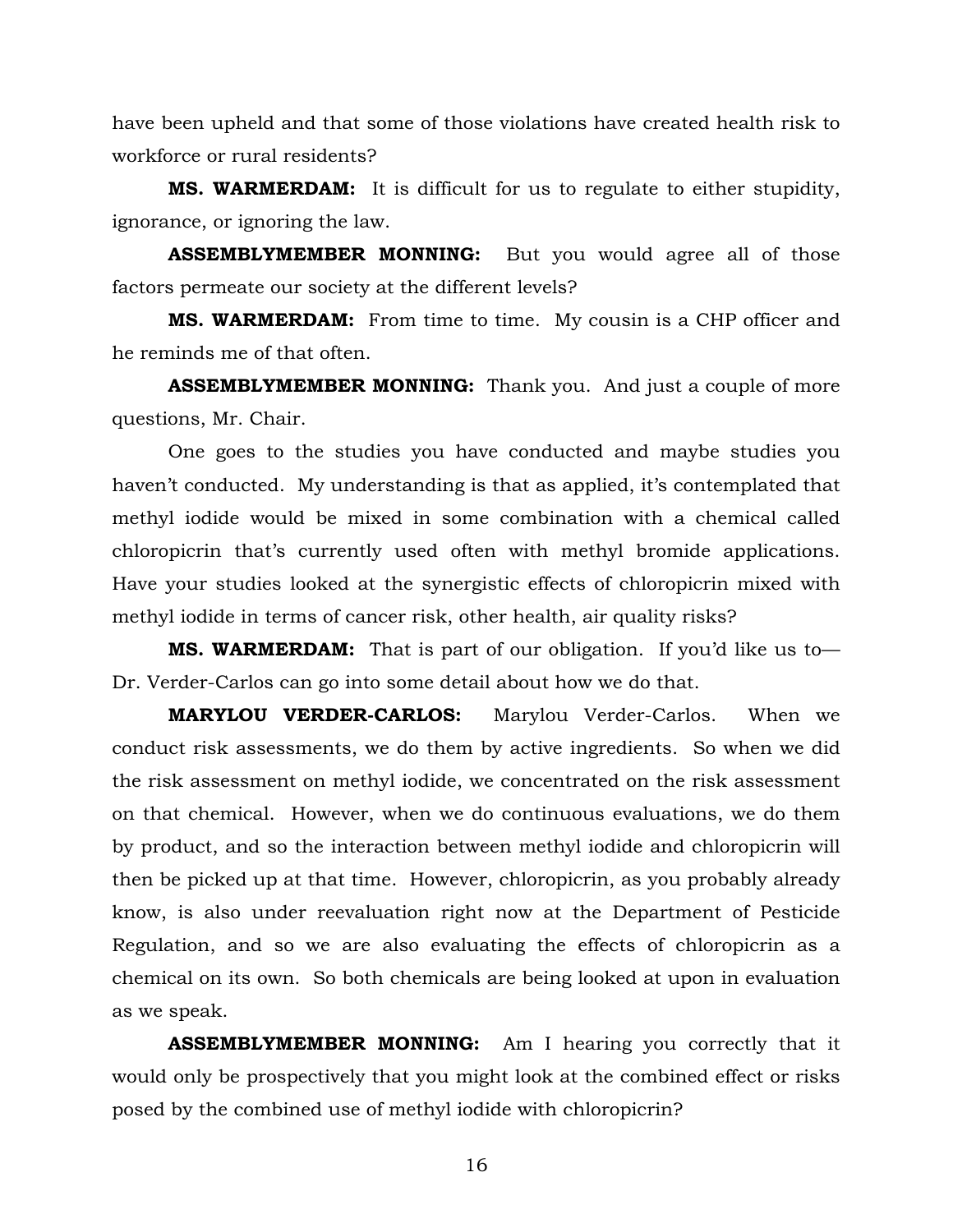**MS. VERDER-CARLOS:** That has been how we've conducted our risk assessment, is by active ingredient.

**ASSEMBLYMEMBER MONNING:** And contemplating the chloropicrin being used with the methyl iodide?

#### **MS. VERDER-CARLOS:** Yes.

**ASSEMBLYMEMBER MONNING:** What's the timetable for the chloropicrin evaluation?

**MS. VERDER-CARLOS:** Right now, it is under evaluation now as a toxic air contaminant. We are proposing regulation for chloropicrin as a toxic air contaminant as we speak. And the full risk assessment will be finalized probably within the year or early next year. But the ambient air part as a toxic air contaminant has been completed.

**ASSEMBLYMEMBER MONNING:** Thank you. And just a final question for anyone on the panel.

Combined with your efforts on the evaluation of methyl iodide, what is your department doing in the exploration of safer alternatives to methyl iodide for use as a soil fumigant, say, with strawberry production?

**MS. WARMERDAM:** We do have an obligation, it's part of our mission actually, to look for reduced risk alternatives as it relates to pest management. And we do do that. We have made investments in various strategies. Ultimately, it is a market driven decision. We are obligated to review and assess the appropriateness of materials that are put forward to us in an application, and that is what you see—that is the work product that we are discussing today. It is not within our authority to refuse to register a material, assuming we can ask and answer all the questions appropriately.

We do believe that the mitigation requirements that we have put forward, we've been told by different stakeholders that those mitigation requirements are quite robust and may in fact lead to greater investment in alternatives. It is my understanding having said that, that with respect to certain commodities, particularly strawberries, the alternatives have yet to prove to be as costeffective as the industry would hope them to be. But I would defer to those in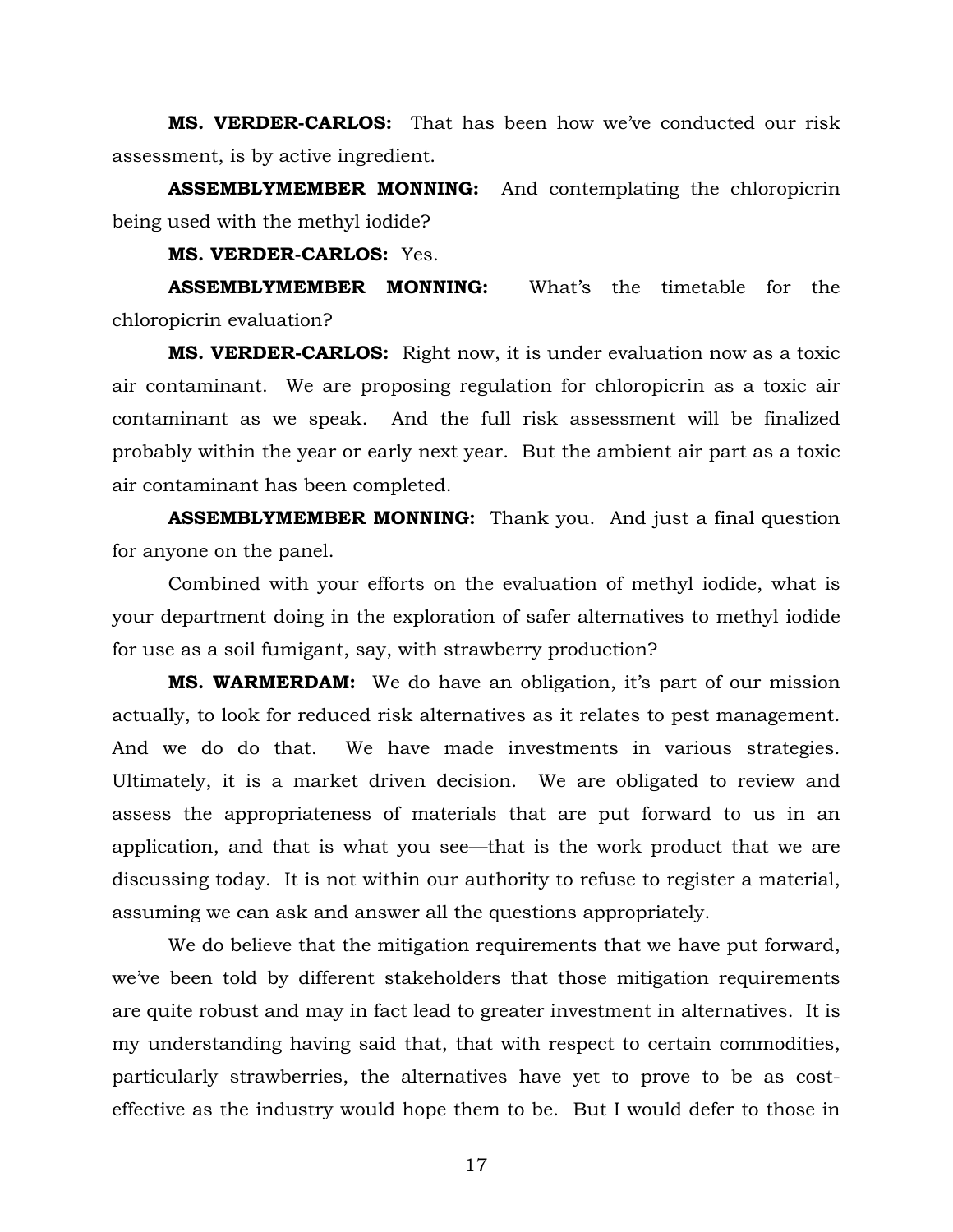the industry to talk more directly to what the details of that alternative research is putting forward.

**ASSEMBLYMEMBER MONNING:** Thank you. I want to thank the Chair again for the opportunity. And I'll turn it back to you, Mr. Chair.

**MS. WARMERDAM:** Thank you for your interest.

**SENATOR FLOREZ:** No problem. And, Mr. Monning knows we only allow nine questions from the Assembly so he stayed within the limit. (Laughter)

Let's go over the Scientific Review Committee so we can get it on the record. The decision to contract with the external group of scientists—you mentioned earlier in your opening, or at least it answers one of my questions it actually went an extra effort to do this. Whose decision was it to, in essence, contract with this external group of scientists and why did we make that decision?

**MS. WARMERDAM:** It was my decision to have an external peer review prior to a registration decision. I did not do that in a vacuum; I did that in consultation with not only the chief deputy director and Dr. Verder-Carlos, but also with another one of our associate directors who oversees our programs. So it was not done in a vacuum. I did it deliberately. Again, to assure myself that the risk assessment protocols that our staff had incorporated were complete and robust, so to validate what our staff had done. Not to second guess, but to validate.

We asked Dr. Froines—and maybe if I could, Mr. Chair, take a moment to thank Dr. Froines and the panel members for doing a very robust, comprehensive job in the risk assessment. And they provided us not only with their professional opinions, but some additional guidance that we took into account as we made our risk management decision.

But I believe that Dr. Froines, because of his work on our behalf—with us. I shouldn't say "on our behalf," but with us, as a member of the Toxic Air Contaminant Panel, has reviewed many of our materials and has a degree of familiarity with both our program and our obligations, as well as with what we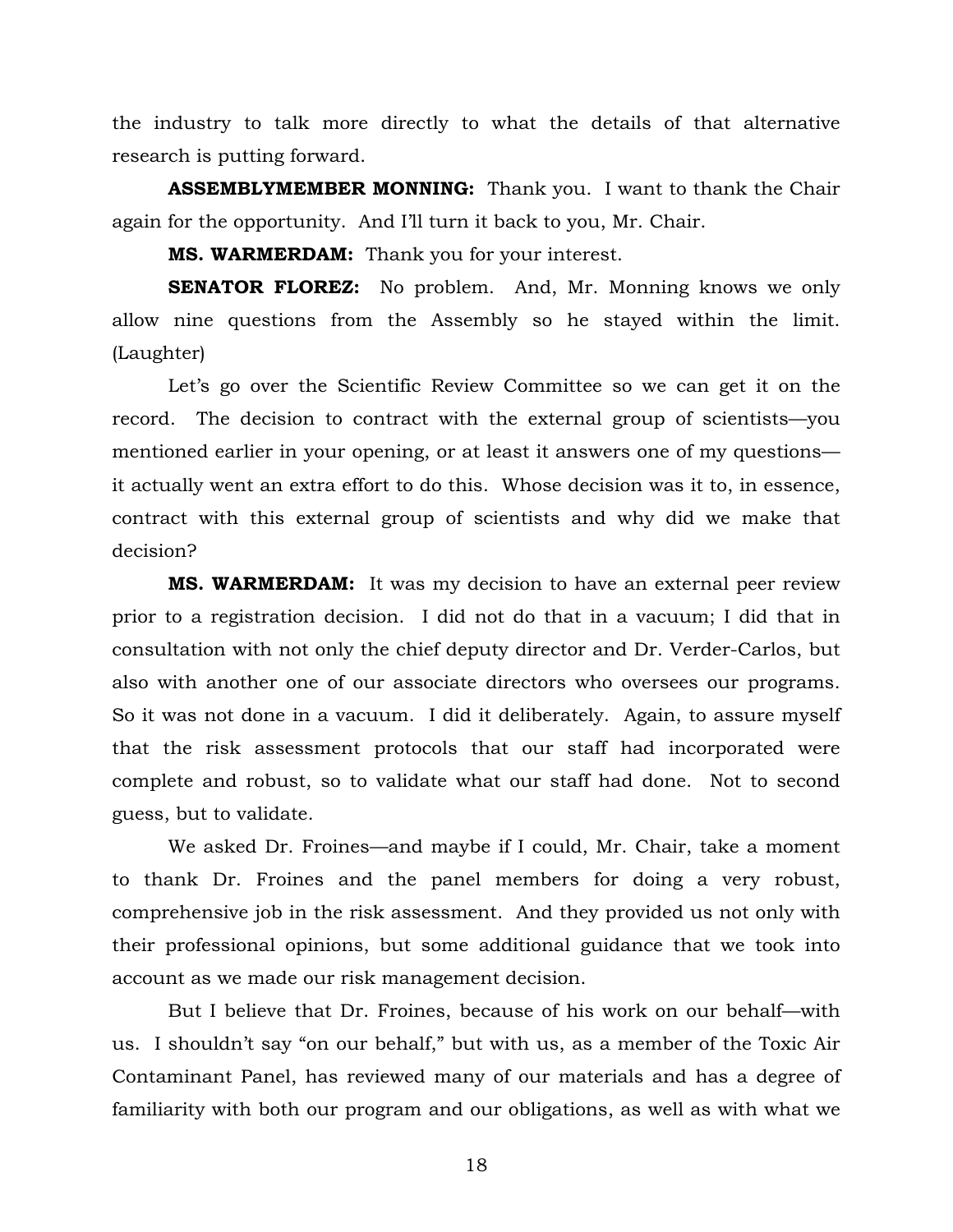were trying to do. He graciously, although maybe a little reluctantly, I should defer to him, but he did graciously agree to chair and put together a panel of his peers who are subject matter experts and bring the best thinking as a peer review panel to our risk assessment.

But I want to make the distinction: The risk assessment is to look at the science and assure ourselves of that level of review and as a distinct and separate exercise from risk management.

**SENATOR FLOREZ:** We had already submitted something to OEHA anyway, correct?

**MS. WARMERDAM:** Yeah. We did an internal peer review with our colleagues at the Office of Environmental Hazard Assessment. We also worked with USEPA in doing a peer review. So this was, depending on how you want to measure it, a third level of peer review.

**SENATOR FLOREZ:** So why would we go to that third level? It just seems—and not that I don't applaud the level, but it also makes me a bit—you can't win here, right? You go another level and now I'm suspect.

**MS. WARMERDAM:** Thank you for recognizing that. (Laughter)

**SENATOR FLOREZ:** So I have to ask the question on that flip side. And if we recognize and we need to go to another level in order to contract with scientific review folks, one more step, if you will, one more layer, what were the instructions given to the actual committee? Because that, then, becomes the issue; is that you hire someone but you kind of give them instructions. Some instructions are peer review or were the instructions something different? I mean, how are we to know exactly what they were to determine, if you will?

**MS. WARMERDAM:** Let me answer that, again, in a couple of layers. Why did we determine to take the extra step? In large measure because methyl iodide is a new compound and it has only been registered for use in the United States for a couple of years. It's been used in limited acreage, primarily in the state of Florida. And because of the newness, we did not have as much data as we might have with some of the other chemistries that we routinely look at. So that argued for another level of discretion being exercised.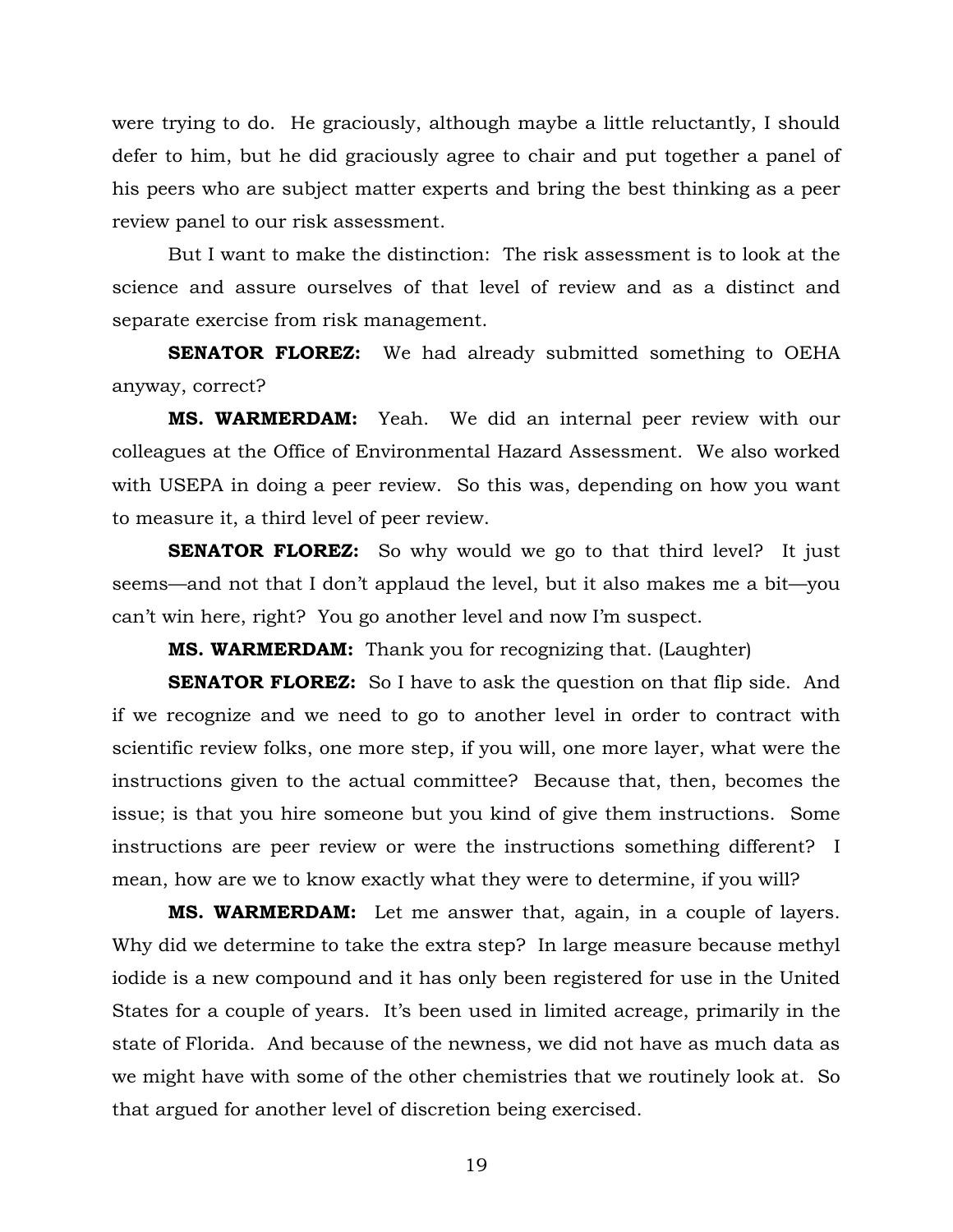We contracted with the peer review panel. We can make that contract available to you. It articulates what we asked the peer review panel to look at and consider. We were pleased, if I can be so candid, to say that we appreciated not only that they viewed our scientists' work as having met a high degree of rigor, but they also did provide us with some of their observations that we took into account as it related to risk management.

The panel was not convened. In some of its communications, they acknowledged that their work was not to be risk managers. That was our job. That their work was to help us make the right risk management decision based on a complete risk assessment.

**SENATOR FLOREZ:** Okay. All right, well that worries me, so let me tell you why. Because if indeed the philosophy is you're the Scientific Review Panel and your job is not to be risk managers, to me that says no matter how dangerous you tell me this material is, we, on the other side, DPR is going to mitigate for that because you're the risk managers.

## **MS. WARMERDAM:** No.

**SENATOR FLOREZ:** So in other words, if indeed the panel had said in every sentence or in a one sentence response to you, "This stuff kills, please do not use," then I would hope that you would be telling me today "We're not using it," versus, "We can mitigate against that." Does that make sense?

**MS. WARMERDAM:** We have a legal threshold that we are required, we are obligated to meet, and so it is not merely, *merely,* the risk assessment and the informed thinking of all the risk assessors that we are required to look at. Our legal obligation requires us to be more comprehensive than that. We do have an obligation to take social concerns, economic concerns, other data into account as risk managers. But we also have an obligation as risk managers to deny a registration if we do not believe that the mitigation is available to address the concerns that were raised by the various peer reviewers that we have consulted with.

So no, Mr. Chair. It is not, you tell me it's bad, and that's the end of the conversation. My obligation goes a step beyond that. My obligation is to say,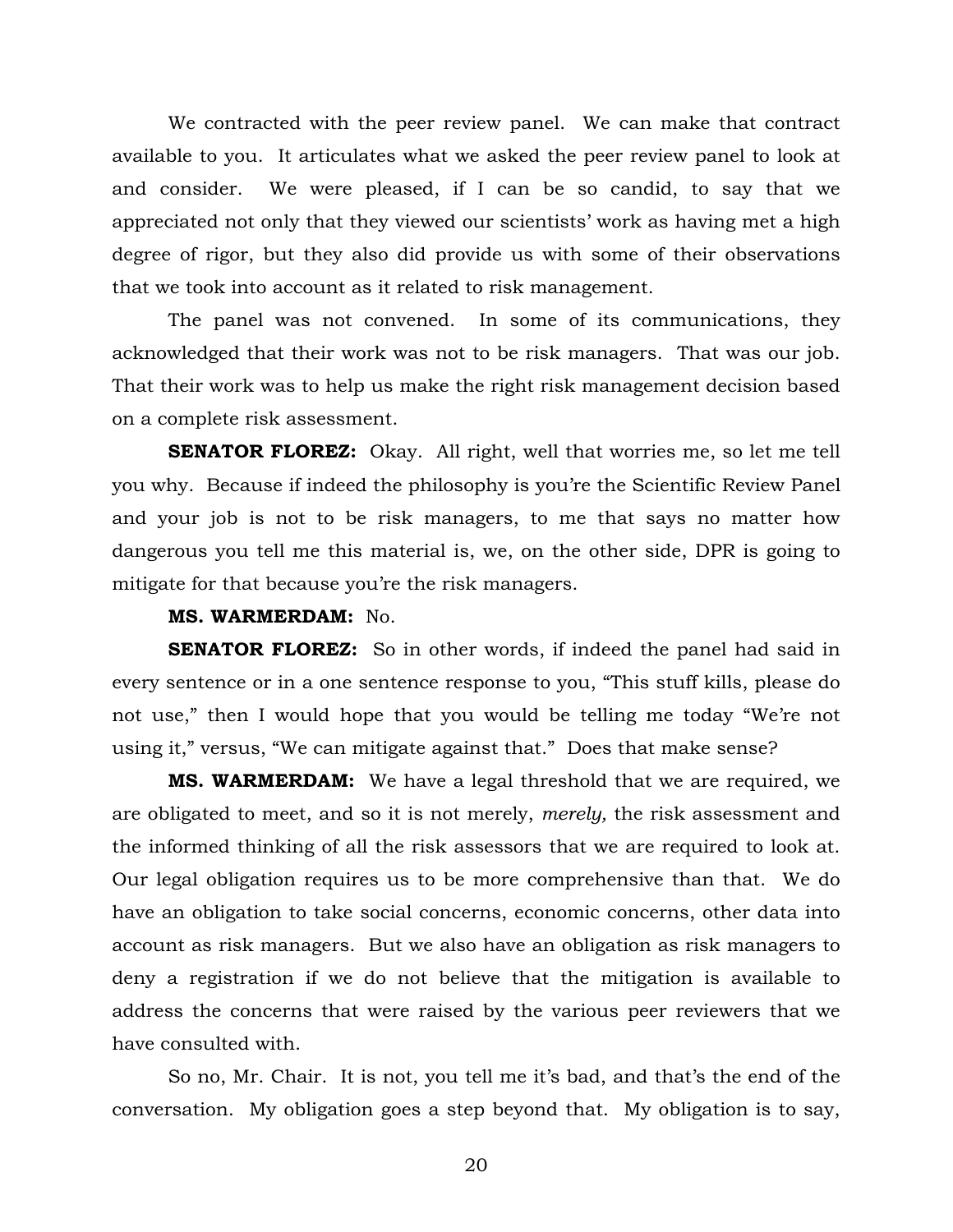Yes. Thank you. I understand it's bad. There's no question. This is a highly toxic material. We completely agree. My obligation is, then, to take the next step and ask the question can this be mitigated and can it be mitigated to point where it assures us that it is sufficiently health protective?

**SENATOR FLOREZ:** And so, what you were expecting from the Scientific Review Panel was not necessarily for them to determine how best to use methyl iodide but rather …

**MS. WARMERDAM:** Correct.

**MR. REARDON:** Mr. Chair, I think, too …

**SENATOR FLOREZ:** That worries me.

**MR. REARDON:** Yeah. Well, I think the process, there's some confusion because I think what's—the scientific peer review that Dr. Froines has conducted for us, once that was completed, then we reviewed all the peer review …

**SENATOR FLOREZ:** Everything, including that.

**MS. WARMERDAM:** Yes, correct.

**MR. REARDON:** Including that. And so, we looked at all of it. And then the risk management process is entirely different. We factor in all the—by the way, not only do we factor in OEHA's in the peer, but also USEPA's peer review as well.

**SENATOR FLOREZ:** So you add OEHA, USEPA.

**MS. WARMERDAM:** The external peer review and our own risk assessment work. We also consulted with USEPA, and took guidance from both USEPA and the World Health Organization, in looking up the appropriate protocols that we as risk managers had available to us to ensure ourselves, again, that we made the appropriate decision given the available data.

**SENATOR FLOREZ:** What if the analysis had come back and said, No. This is bad stuff. Don't use it?

**MS. WARMERDAM:** The analysis being the external peer review? **SENATOR FLOREZ:** What were we prepared to do?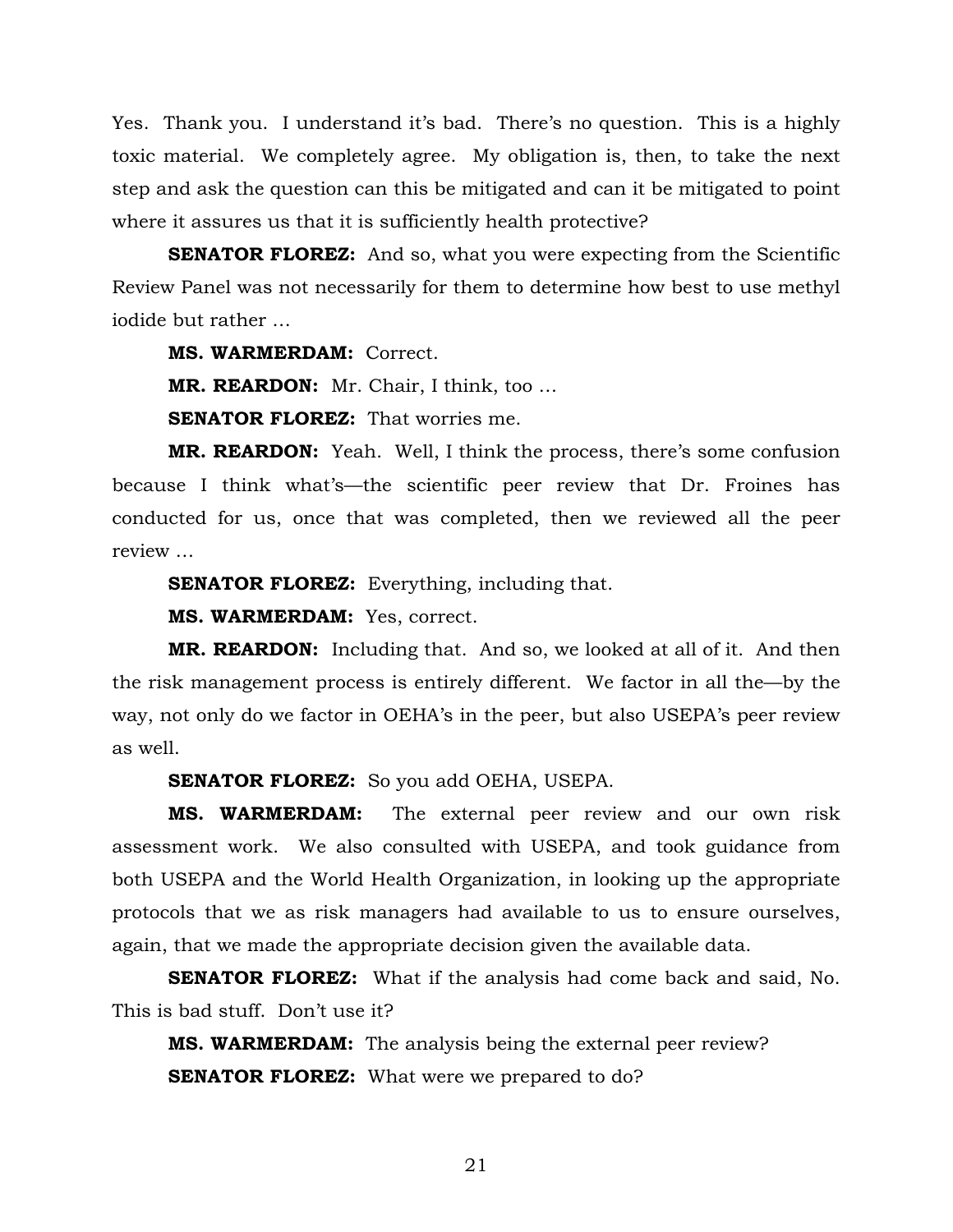**MS. WARMERDAM:** The External Peer Review Committee affirmed that, yes, this is very difficult material to manage. And, yes, it has extraordinary characteristics that we need to be aware of. We don't disagree with that characterization.

We do have an obligation, as Mr. Reardon just noted, to look at that body of work, the body of work that USEPA made available to us, the work that was done by our colleagues at OEHA, and take that collective body of work to inform our risk management decision.

**SENATOR FLOREZ:** So before we close, at least in your view of it, before we go through some of the comments in the report, was it, from your vantage point, a meaningful report?

**MS. WARMERDAM:** Absolutely.

### **SENATOR FLOREZ:** Okay.

**MS. WARMERDAM:** It was meaningful in at least two ways: One, it validated the work that our internal scientists had done and that's always important to scientists. And as a science-based organization, you don't want to get so arrogant that you think you understand all the nuances. So the benefit of the external peer review panel was to validate the work that had been done. And the other benefit that they provided to us was some of their observations with respect to concerns, health concerns that we needed to take into account as we thought through what if any mitigation was appropriate. And so, yes, it was helpful on two levels.

**SENATOR FLOREZ:** Okay. Let's go, if we could, through at least some of their observations. And I'd like to get your reactions to some of them and how they may have weighed out in some of the other studies in totality that you've mentioned. And I'm not trying to reargue the science here, I'm just trying to state some factors, that when I read through the report kind of stood out and I'd like to get your reaction to them.

First, let's talk a little bit about worker safety. Obviously, we'll talk about worker safety in greater detail. And you made mentioned, made reference to what the fed standards were and what you actually did, which I think looked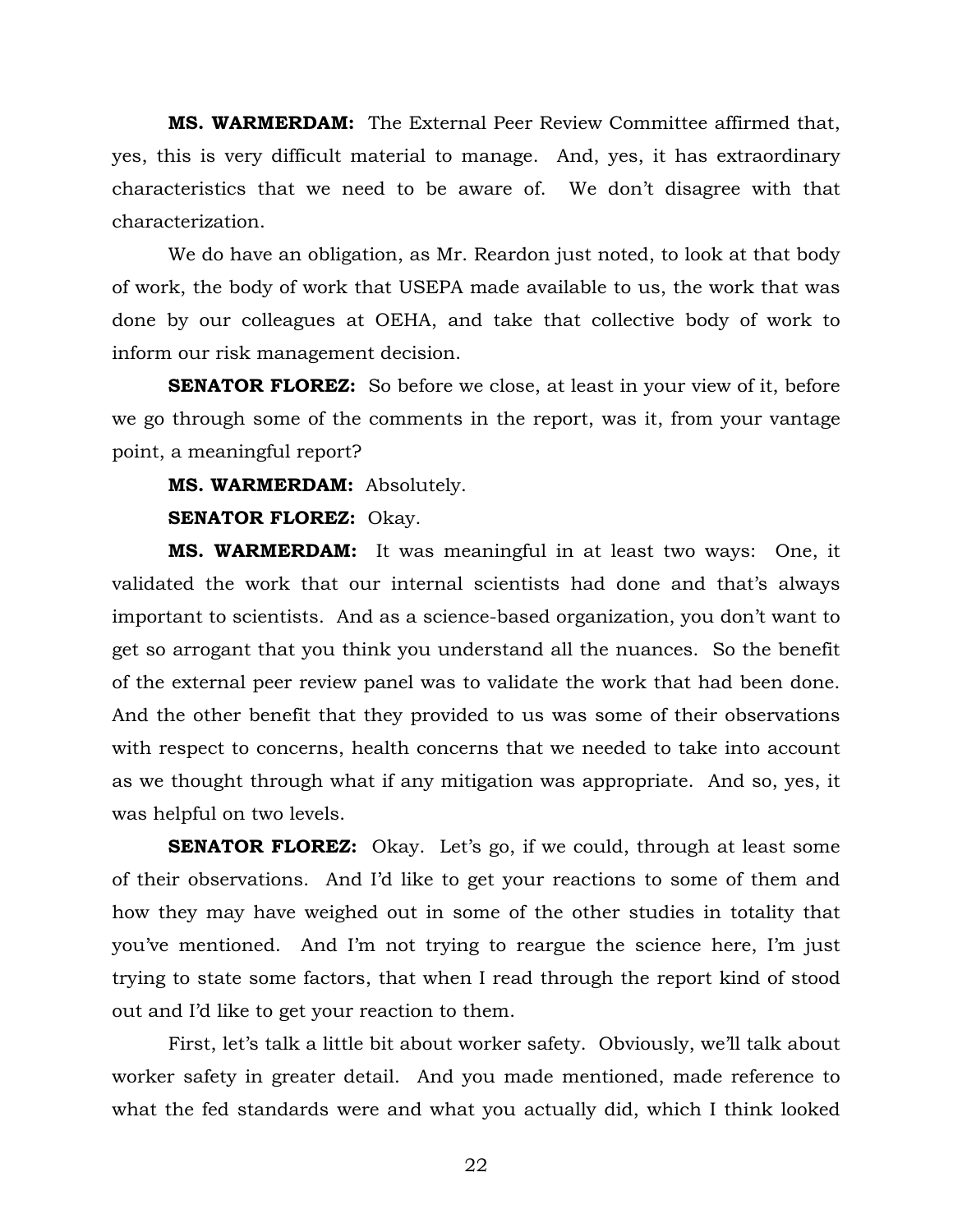on paper much better than the federal standards themselves in probably every facet. I want to go through those in a moment. But generally, there was a comment here in this particular report; I'd like to read it to you. It says: "It was abundantly clear that respiratory protection, despite strict regulations on paper, is commonly inappropriate, inadequate, or inaccessible." And these comments were at least in the report in respect to farmworkers' experience with methyl bromide. And I'm just wondering, given that their comment with methyl bromide seemed to be saying that respiratory protections were, in essence, uncommon in the fields themselves. They were inappropriate, inadequate, and inaccessible. Is this your experience, and will it be your experience with methyl iodide? Why is there a statement there about methyl bromide which has been in use for a bit? Now we're switching to a much more dangerous, lower to the ground type of application, what does that mean for the application for methyl iodide?

**MS. WARMERDAM:** Again, let me break it out into a couple and I'll ask Mr. Reardon to talk to some of the detail. With respect to worker protection: First of all, the applicators will be required to have specific training. They are highly skilled and trained with respect to the use of this particular material. So the average farm employee is not going to be the individual that is applying this material. That's expressly provided for.

With respect to the respirators themselves, we have worked off of standards developed by USOSHA. The types of respirators that we are requiring under our constraints have been ascertained by USOSHA to have a 90 percent level of protection for the chemistries of concern. These are respirators that are commonly used by employees in the chemical manufacturing industry.

That's the backdrop.

We have also, at DPR, taken, and this is separate and apart from these mitigations, we have regulatory requirements that affect who and how a respirator can be used. A respirator can only be used by an employee who's been fitted for a respirator; who has training in its use. And an employee is not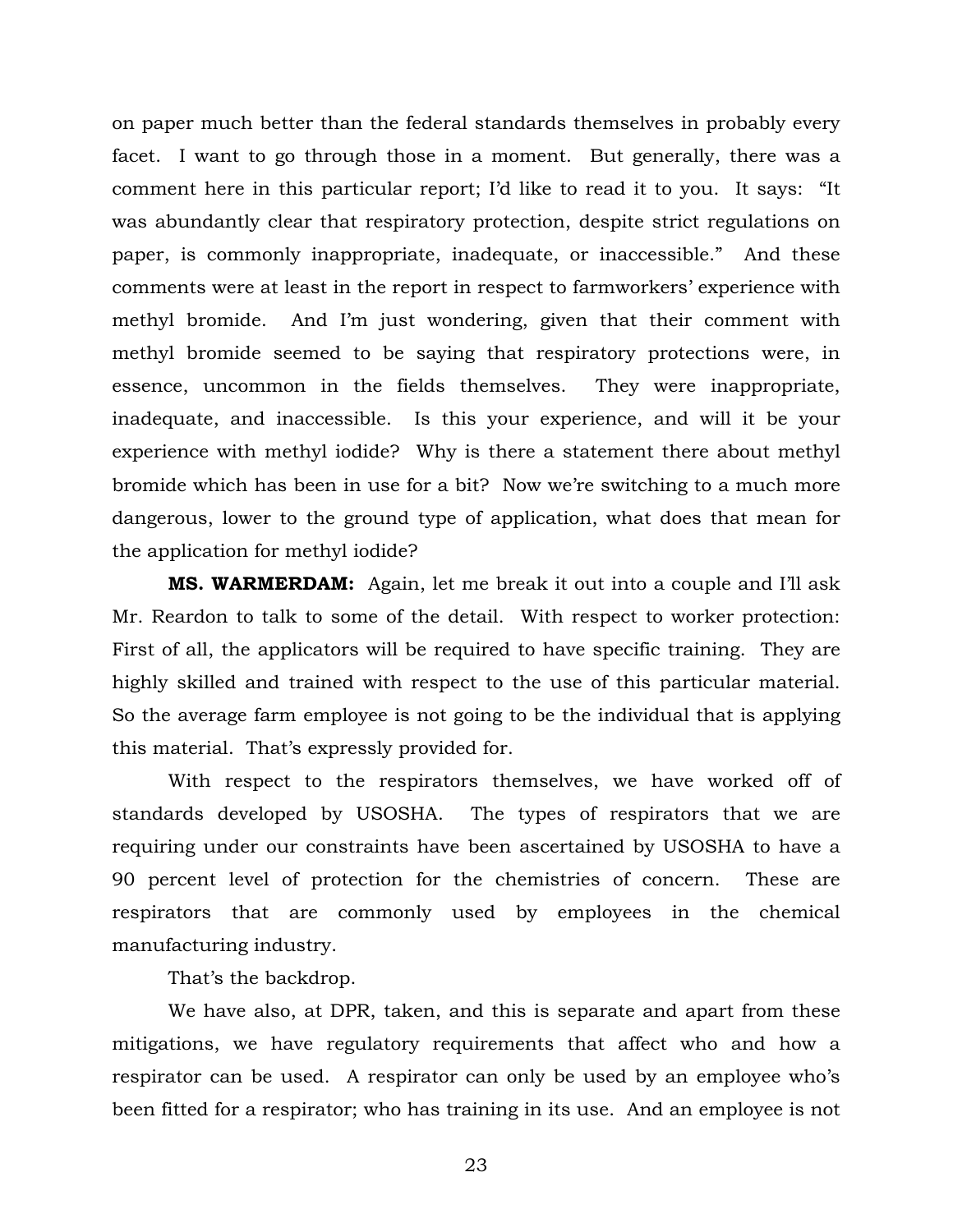allowed to take that respirator off during the application. If he or she needs to remove their respirator, they are required to leave the application site in order to do so. The respirators themselves are prohibited from use by those employees who have facial hair that compromise the seal or the valve on the respirator. And the respirators are designed to account for perspiration or sweating occurring in the field. And the respirators themselves have been designed with that in mind.

**SENATOR FLOREZ:** And where do I find what you've just mentioned in any of the mitigation efforts? I mean, I didn't see some of the strategies mentioned.

**MR. REARDON:** And in fact, Mr. Chair, if you would, I have list for that. I'd be happy to hand it to you.

**SENATOR FLOREZ:** Yes, please. I guess I may have missed the specifics that have been mentioned.

And in terms of the 90 percent, how is the 90 percent reached as mentioned? The scientists seem to say 50 percent or something of that sort?

**MS. WARMERDAM:** We are working off USOSHA's evaluation of the respirators. That is not something that we create or make up or otherwise craft. We deferred to our colleagues at USOSHA to make a valid assessment and we work off of their validation, which is the industry standard.

**MR. REARDON:** I think it's important to note also, that before you are even fitted you go through a fairly extensive medical evaluation before you use a respirator. So you're just not going to go into a particular area and say, Oh, by the way, I'm going to put on a respirator. It's got to be fitted; you've got an evaluation; and you've got to have the training in order to do it.

**SENATOR FLOREZ:** Okay. And on what you've just given me, where is it? Even though you've handed it to me, I'm still trying to figure out what Ms. Warmerdam mentioned. What box is it on, counting from one to two?

**MS. VERDER-CARLOS:** The respirator is already required right now by the label—by the USEPA label. And so, the proposed use in California already—these are the only changes from the USEPA list.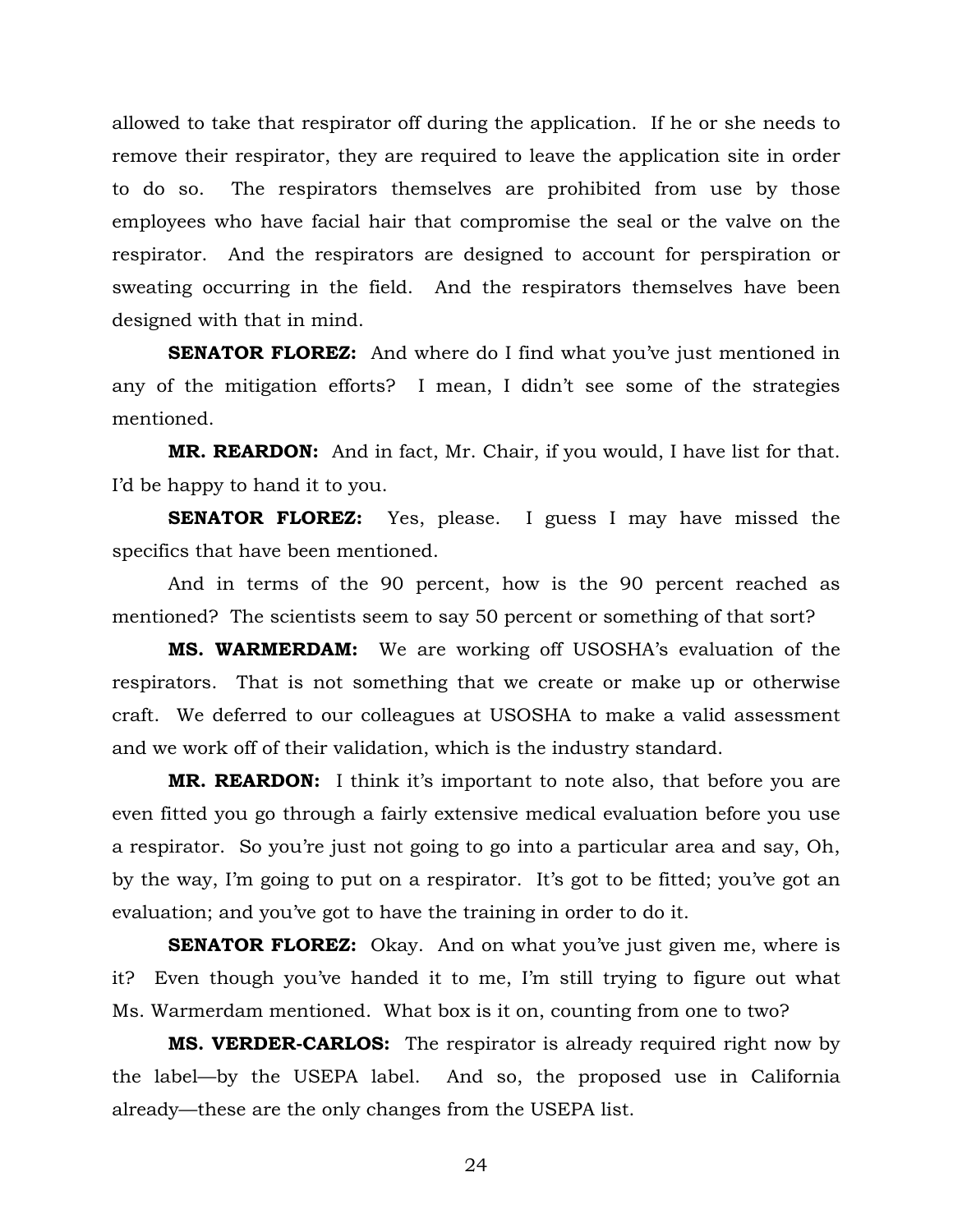**MS. WARMERDAM:** These are added to the USEPA label.

**MR. REARDON:** So in order to use a fumigant now, you'd be required to do that under existing regulations.

**SENATOR FLOREZ:** I understand. This chart is giving me the impression that our standards in every aspect are stronger than EPA, but what's not on this chart is the fact that we are only matching EPA on this standard and that's why it's not on this chart.

**MS. WARMERDAM:** For the respirator. That is correct.

**SENATOR FLOREZ:** Okay. So this isn't …

**MS. WARMERDAM:** This articulates the more health protective criteria that we've identified.

**SENATOR FLOREZ:** Where are you stronger than the EPA? And I get this, and these are all positives, as mentioned. But would it be possible for you to get us a list of every aspect of this process, including those where we not only exceed EPA, but where we are equal to, matched to EPA?

**MS. WARMERDAM:** Okay.

**SENATOR FLOREZ:** And also, areas in which we are weaker than EPA? **MS. WARMERDAM:** We are not weaker, Mr. Chairman.

**SENATOR FLOREZ:** Okay. I just want to make sure. Because that other box …

**MS. WARMERDAM:** Just clarify that for the record; we are at least as health protective as USEPA. In fact, we'd be prohibited from being less health protective under EPA's own label. But we are at least as health protective as USEPA. And this summarizes where we have taken an extra level of precaution.

**SENATOR FLOREZ:** Okay.

**ASSEMBLYMEMBER MONNING:** Mr. Chair, can I just ask a question on the respirator issue? Just to follow-up on one of your questions.

**SENATOR FLOREZ:** Mr. Monning, of course.

**ASSEMBLYMEMBER MONNING:** While the respirator protection applies to those handling methyl iodide, applying methyl iodide, is there a requirement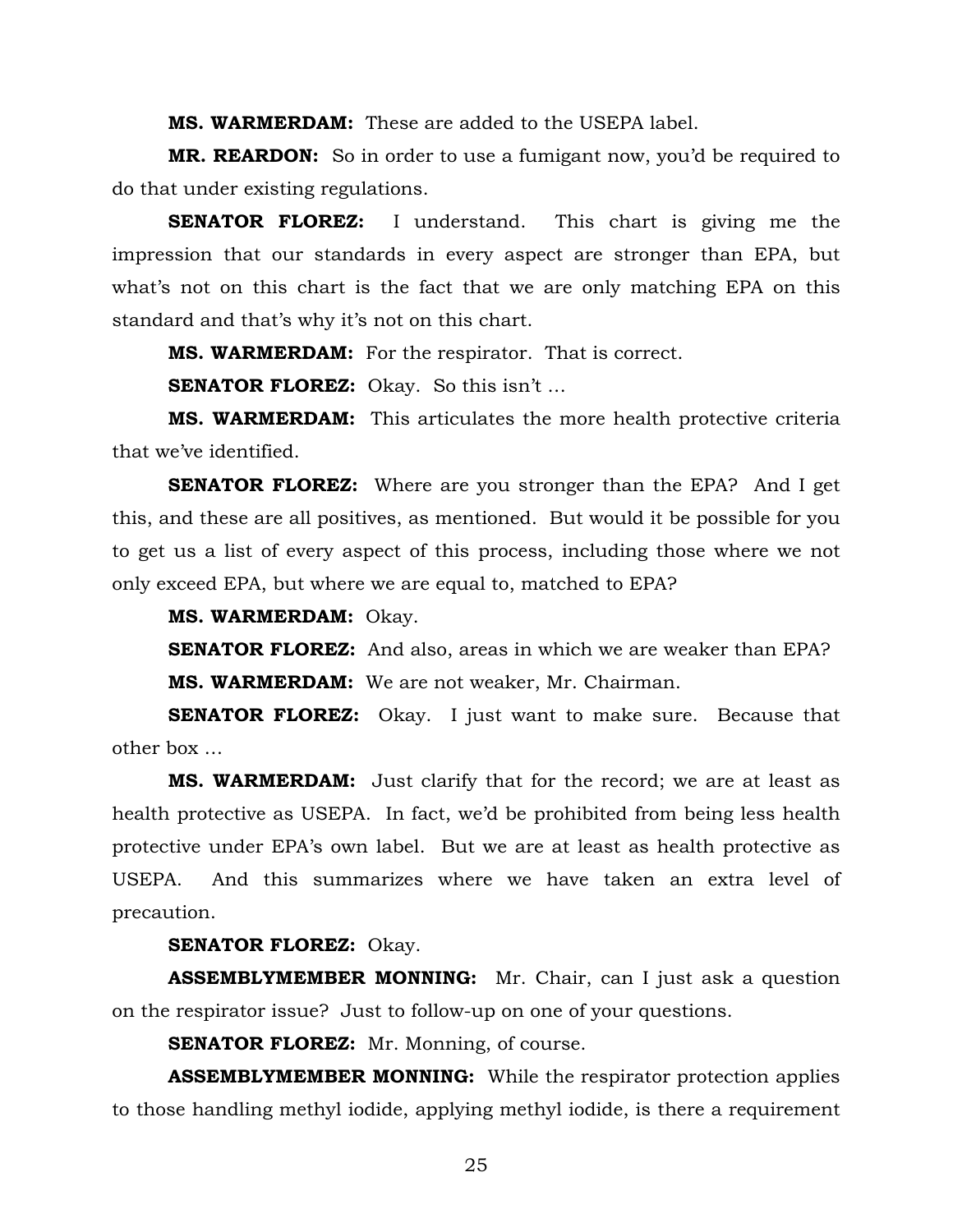for workers in adjacent fields who may come in after that application to wear respirators, working on another crop?

**MS. WARMERDAM:** The buffer zones that we've articulated require no individuals to be present both during the application and for 48 hours thereafter.

**ASSEMBLYMEMBER MONNING:** Based on that buffer zone. But there is still—in the real world a crew will be brought into an adjacent field. Even if that buffer is observed, those workers are not provided with respirators, is that correct?

**MS. WARMERDAM:** They would only be allowed into the adjacent field, assuming it's within the buffer zone, after 48 hours had elapsed.

**ASSEMBLYMEMBER MONNING:** The treatment interval.

**MS. WARMERDAM:** Correct.

**ASSEMBLYMEMBER MONNING:** And what about contemplating tarps that tear with wind conditions, particularly in the central coast? How do you factor in ambient air contamination when the tarps tear?

**MS. WARMERDAM:** With respect to the tarps, we are requiring a tarp that's referred to as a virtually impermeable tarp—film. It is much more restrictive, if you will, than EPA requires. We also do require the applicator to ensure the integrity of that film. That is the applicator's affirmative obligation under what would be the law if this is adopted.

**ASSEMBLYMEMBER MONNING:** Just a final question. That applicator does not have a 24-hour observation duty of those tarps. They have a monitoring duty, is that correct?

**MS. WARMERDAM:** They have a 24-hour obligation to ensure the integrity of the tarps.

**ASSEMBLYMEMBER MONNING:** But that does not require them to be present at the field for the 24-hour period or the period of reentry interval.

**MS. WARMERDAM:** How they assure themselves that they have met their obligation under the law, we expect that they may do some healthy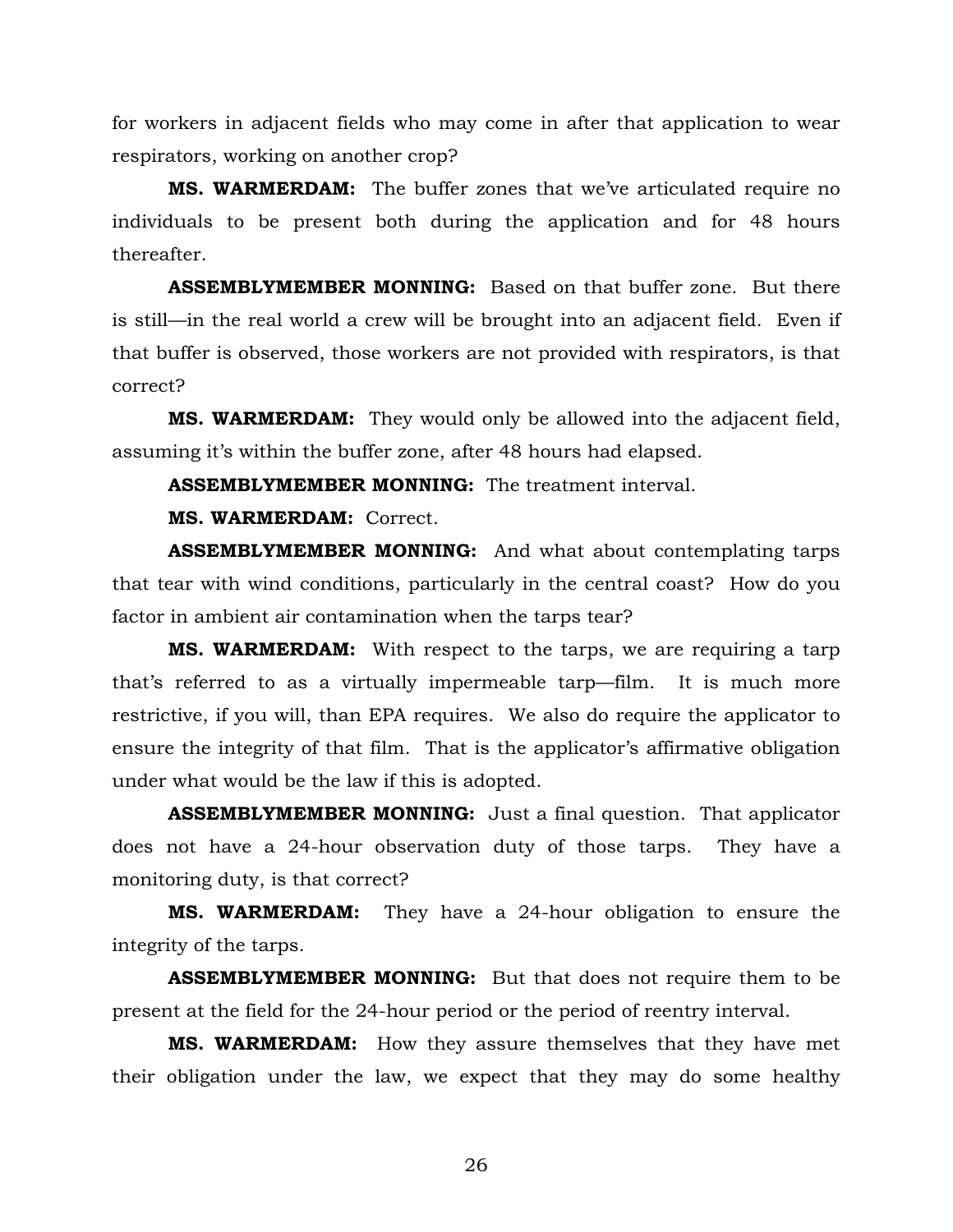monitoring, particularly in early applications. But it is not a requirement under the proposed regs, if that's the question.

**ASSEMBLYMEMBER MONNING:** That's the question. Thank you. Thank you, Mr. Chair.

**SENATOR FLOREZ:** You got it, Mr. Monning. Sergeant, can you count Mr. Monning's questions for us?

**MS. WARMERDAM:** The Assembly is always precocious. (Laughter)

**SENATOR FLOREZ:** I'm kidding. Let me ask a question about the respirators before move onto some other issues. But I guess, because I live in the area and I see what workers really do and how they operate, and I also see workers working next to workers. So if you're methyl iodide applicators are, in essence, trained and they're putting the mask on and they're fitted and only that employee can use it if they're fitted, what does that mean for the person working in the field with the next contracting crew that has nothing on? Because they're not even, maybe in many cases not even aware of what's being applied across the street. So on Fresno Avenue, where I live, across the street is another field of, maybe, say, almond folks doing some cleanup and they're doing what they do, and yet they're not fitted with the applicator mask, and yet, we know that even with your 100-foot buffer zone, how does it all work together?

**MS. WARMERDAM:** That's a minimum. And I think it's important to nuance this a little bit. That is a minimum buffer zone. And depending on the particulars, which we can go into, to some degree it may go up to 2,500 feet. And that is designed to be health protective for not only the applicator, which we are significantly more health protective than EPA, but under our proposed buffers we are five times more health protective for those that are in our parlance, bystanders or located within the community. So those buffer zones are designed to take into account exactly that scenario, Mr. Florez, that we do not expose bystanders, workers, those who live in the area, to that risk.

**SENATOR FLOREZ:** Okay. What happens to the farmer because of the buffer zone—I mean, two different farms, two different contracting crews?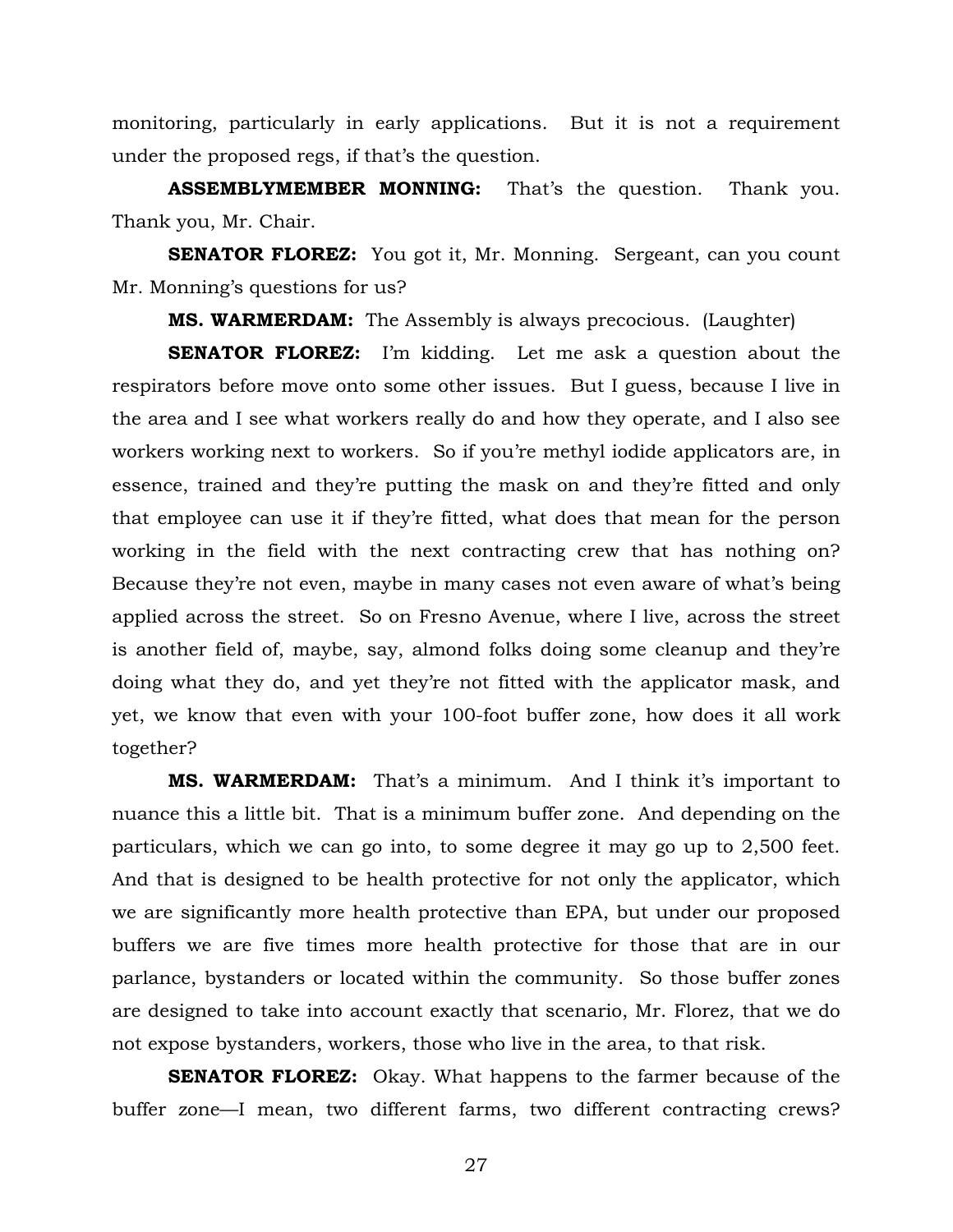When the farmer needs to do something on the other side of the street that is within the buffer zone because it's across the street, how does one tell the other farmer You can't do what you're doing today because we are doing something different on the other side? I mean, is that a common occurrence in agriculture? Do our commissioners handle that?

## **MS. WARMERDAM:** Yes.

**SENATOR FLOREZ:** How is that handled, from you perspective with this particular application?

**MS. WARMERDAM:** And let me just thank you for your leadership because it is because of your leadership that we have incorporated into the culture of agriculture the aspects of spray safe that you were so desirous of seeing. That kind of communication is what will be required to assure ourselves that we do not have those situations develop because of lack of communication. And on that point, if a farmer refuses to keep a crew out, an adjacent farmer, or a resident refuses to leave and they're within that buffer zone, then the fumigation cannot move forward under our criteria.

**MR. REARDON:** And that would be managed by the ag commissioners.

**SENATOR FLOREZ:** The ag commissioners ...

**MR. REARDON:** Yeah.

**SENATOR FLOREZ:** Okay. Let me digress for a moment on the respirators, because that's something I just wanted to understand. Mr. Monning made mention to it. What's the penalty for someone being caught without one of these respirators, in your mind? Is this an individual ag commissioner/ag commissioner thing? Is it punishable? Does someone get to lose their farm? Are contractors put out of business? Is there a license that's revoked? What's the stick here?

**MR. REARDON:** I think the stick is if it's part of the application team, assuming this is all going to be done by professional applicators, professional licensing people, and if for some reason someone doesn't apply a mask or takes off a mask or does something not consistent with our regulations, then that ag commissioner is going to most likely issue a notice of violation. And we have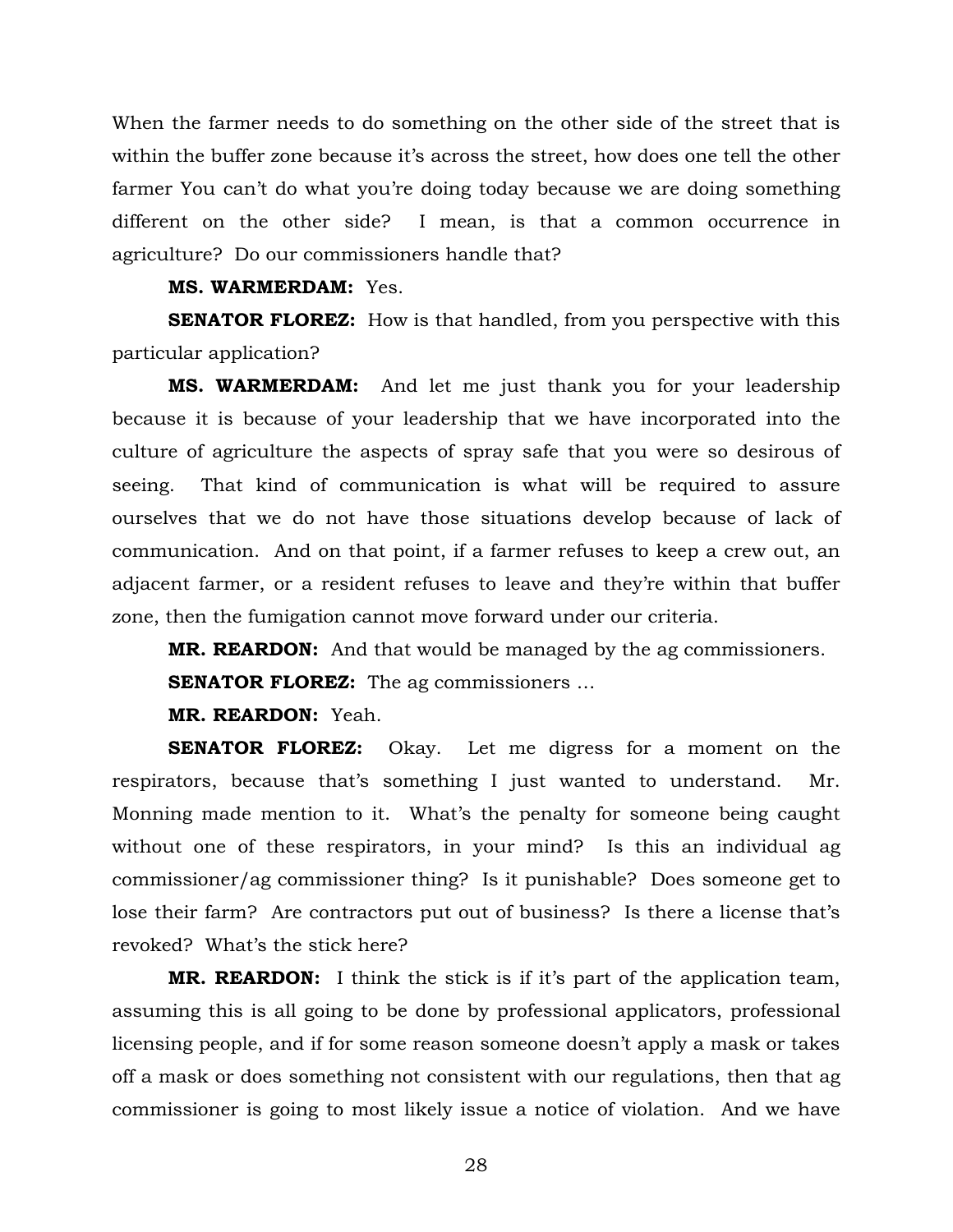criteria in terms of what that violation is going to look like. So depending on the criteria, depending on the severity, depending on …

**SENATOR FLOREZ:** So the violation is to—I know the worker gets fired and then he has health problems after that, so that's kind of a double whammy.

**MS. WARMERDAM:** Probably a bad personal decision on his or her part.

**SENATOR FLOREZ:** Right. But what makes the worker know that, in essence, they're risking their job—not only their health, but their job if they are indeed trying to shortcut through a particular respirator?

**MS. WARMERDAM:** The applicatoring entity has an affirmative obligation to require and assure and, as you noted, reassign an employee who is breaking the law.

**MR. REARDON:** Ultimately, he might not be able to apply. He's got to follow the law.

**SENATOR FLOREZ:** And if he doesn't follow the law?

**MS. WARMERDAM:** Then depending on the severity of the violation it would be prosecuted by the county agricultural commissioner with the full powers available to them under our authorities.

**SENATOR FLOREZ:** Has anyone ever been prosecuted with methyl bromide ever? Pretend I had the answer right here.

**MS. WARMERDAM:** Yes.

**SENATOR FLOREZ:** They have? Are you sure about that?

**MS. WARMERDAM:** But if you're asking for specific citations, I would have to get back to you on that.

**SENATOR FLOREZ:** All right.

**MS. WARMERDAM:** We have many, many years of prosecution that cover a wide variety of chemistries.

**SENATOR FLOREZ:** Got it. Definitely get us that statistic. Because if indeed we're using methyl bromide as a, if you will, guidepost to this and the Scientific Review Committee kind of uses that particular guidepost as saying "inappropriate", "inaccurate," "inaccessible" protocols for methyl bromide, I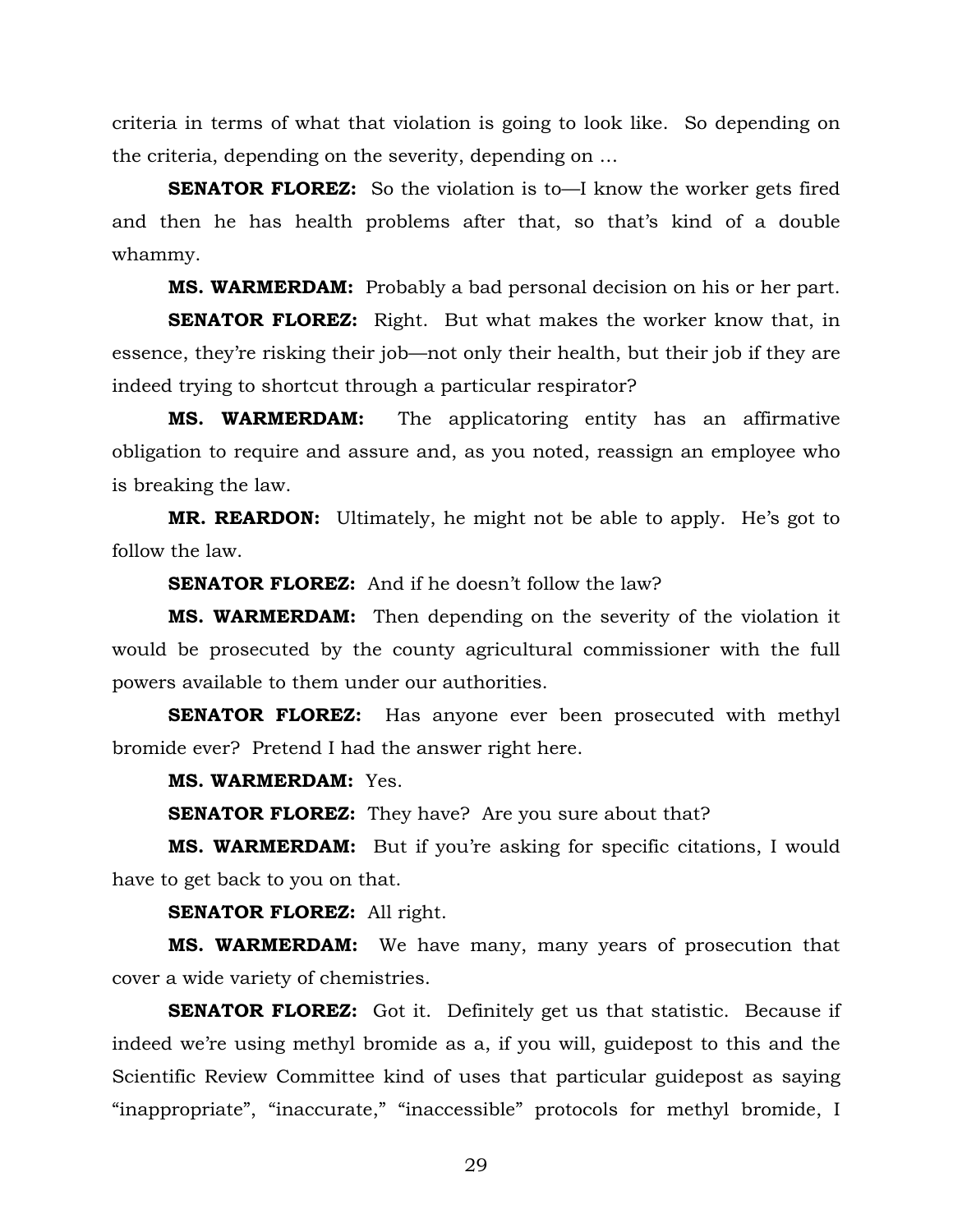have no reason to think that this would be any different for methyl iodide and that concerns me. Even though we may on paper have the procedures, the penalties, the policies, it still is only very paperish if indeed our past experience with methyl bromide, as our scientific panel is pointing out, again, inappropriate, inadequate, inaccessible. So I'm just trying to figure out how to make those all work.

**ASSEMBLYMEMBER MONNING:** Mr. Chairman, if I might just interrupt.

**SENATOR FLOREZ:** Yes.

**ASSEMBLYMEMBER MONNING:** Because something that would be collateral to that question: Any data showing workers terminated from a job for complaining about the employer not following safety regulations, I've represented those workers in the past and it creates a deterrent for people standing up and calling OSHA, calling the ag commissioner, because of fear of losing the job. So I'd be curious to see any data of a worker who complained about these conditions who was terminated and through your process was restored to their job.

**MS. WARMERDAM:** We understand and we will get you whatever data we have available along those lines.

One of the distinctions I want to point out that relates to this question is that with respect to not only the Scientific Review Committee but all the peer reviewers, we're looking at the material based off of USEPA's label. And as I mentioned earlier, we agree we would not be in a position to register the material for use if our only option was USEPA's label. Now they're most unhappy with that conclusion on our part, but that is a significant distinction. We would agree with the observations made by the committee that under USEPA's label this material is not appropriate for California. And then it's additive to that, as risk managers we identified the constraints that you see before you.

With respect to the history of fumigants, I'd have to—please don't quote me on this, although I know you will, I believe …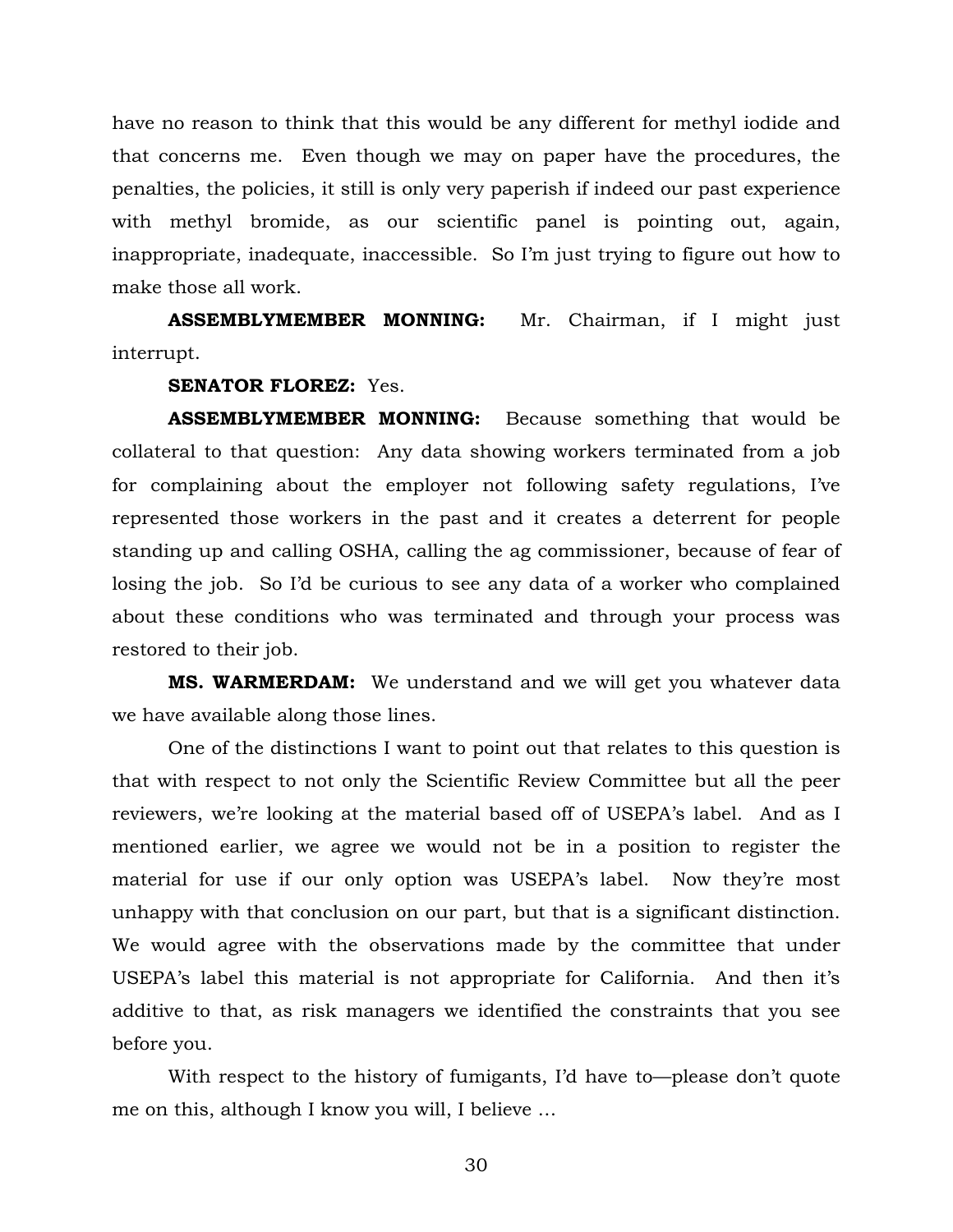**SENATOR FLOREZ:** Ms. Warmerdam, we're not quoting you; you're just on the record forever, so go ahead. (Laughter)

**MS. WARMERDAM:** Yes. Thank you, Mr. Chair, for that. We have in the high 90s in terms of the safe application of fumigants. Our performance rate is quite high. It's in the high 90s. I want to say it's a 98, 99 percent level and the data supports us in that. Is there the risk of human error? I'm afraid we are all burdened by the human condition.

**SENATOR FLOREZ:** Let me ask a couple of more questions. Now let's move past the respirators for a moment. And I appreciate the discussion.

I think you see our issue with methyl bromide. So from our vantage point you are telling us—from my vantage point—that you're taking stronger precautions; we have all of these extra protections; we have all of these extra additives, if you will, to USEPA law for methyl iodide. But the flip question is why didn't we ever do that for methyl bromide? Why didn't we take the same precautions, the same efforts, the same types of issues?

**MS. WARMERDAM:** We do have, as an industry standard for all fumigants but particularly methyl bromide; we have a higher burden of compliance, or regulation depending on your perspective, in California than I dare say any other state in the Union. We are the lead standard for pesticide management in the United States and I'm very proud of the work that we have done along those lines. So that affects what we have done over the years with respect to materials like methyl bromide. We do have a complete and certainly a higher level of protection in California relating to that material than other states do.

**SENATOR FLOREZ:** And I don't want to say—for the record, and this is on the record, that it is a very unfortunate, from my vantage point, a very unfortunate situation to be put in. I wish we could wait ten years for this. I really do. And the reason for that is we're put in a very interesting position where I think—as you mentioned, methyl bromide at this point in time is being phased out due to it being an ozone depletor. So if you look at the entire world and you look at all the stuff that's depleting the ozone in all parts of the world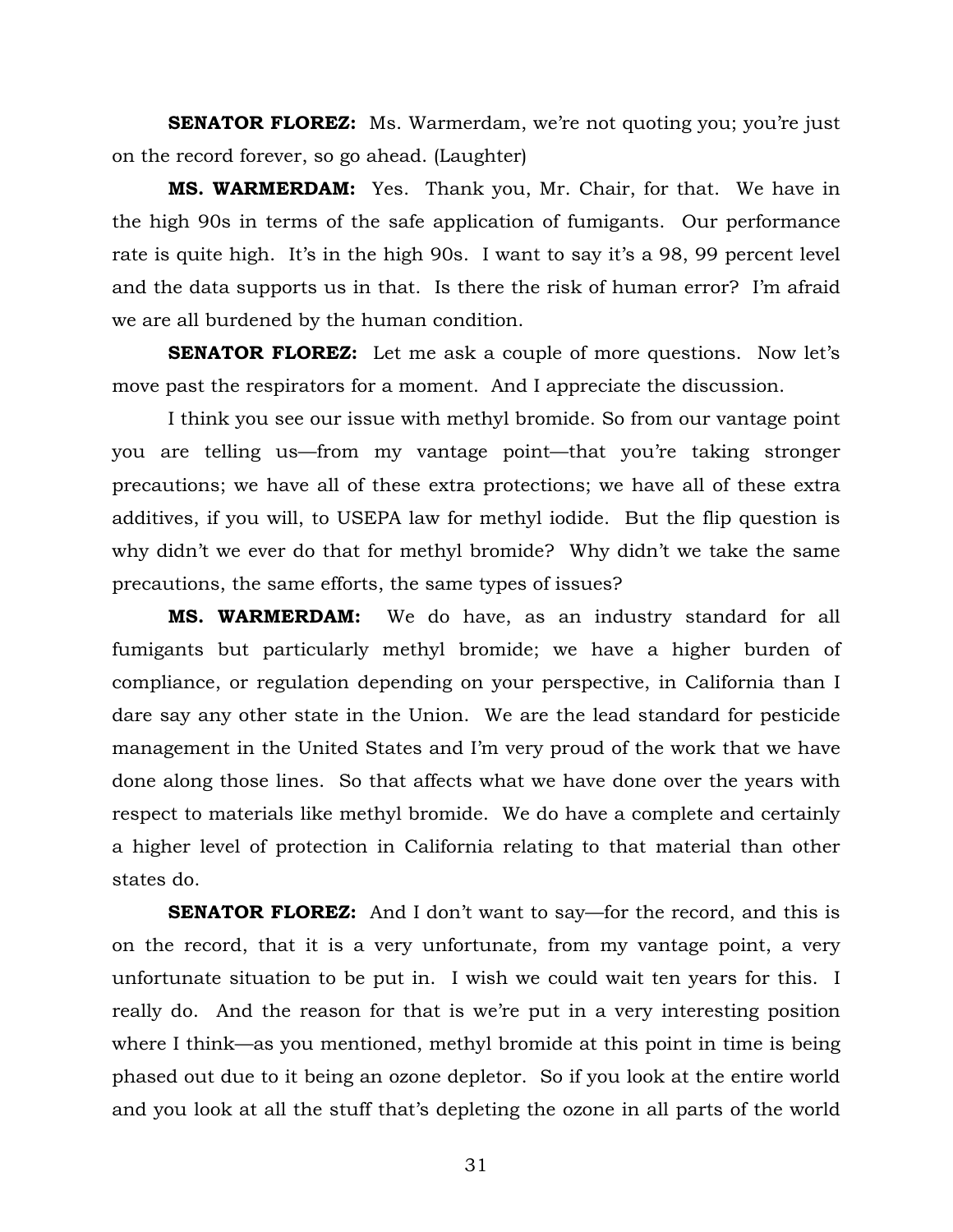and then you center down into, with a Google search, the Central Valley or the agricultural areas of California, and you hope for within the ten years the industry itself doing the research, doing integrated tests, other types of approaches, even to methyl bromide, so you kind of look at that and go, if we had a ten-year window we would at least move in that direction. But I think what we found is that we are worried about ozone depletion, and now I'm worried about farmworker lung depletion. I mean, I'm worried about a completely different thing, which is the stuff that used to go up into the air now lies lower to the ground and in my view has a possibility of being inhaled by real people immediately in their lungs and having anything from birth defects to all of the other cancer causing agents and I just think that's a really unfortunate position to be put in. I mean, if I were to be able to choose I would say that we would stay with methyl bromide, if we had to, until we had some answer to—because now I think we're being forced to a position where we're using more dangerous stuff—much more dangerous stuff. And I wish we could just, you know—and I guess the question that I just have to ask, because it's kind of a layman's question, but why couldn't we just put this off and continue to use methyl bromide? And I never thought I'd hear myself say that, so for all the activists out there going, "Oh, my gosh, Dean, where are you going with this?"

**MS. WARMERDAM:** He's gone over the bend.

**SENATOR FLOREZ:** Right. But if I have to weigh methyl iodide versus methyl bromide, it gives me a position of save the earth and the environment or save a lot of farmworkers lungs and birth defects. So I mean, I just feel like we're in this very awful situation. And my thought was why couldn't we continue to put it off? And you're telling me we can't?

**MS. WARMERDAM:** You always ask such complex questions.

**SENATOR FLOREZ:** It's common more than anything.

**MS. WARMERDAM:** No, I'm happy to respond. I've had a similar conversation with my counterparts at USEPA. We have used methyl bromide to reasonable effect, not without its problems and its own characteristics. But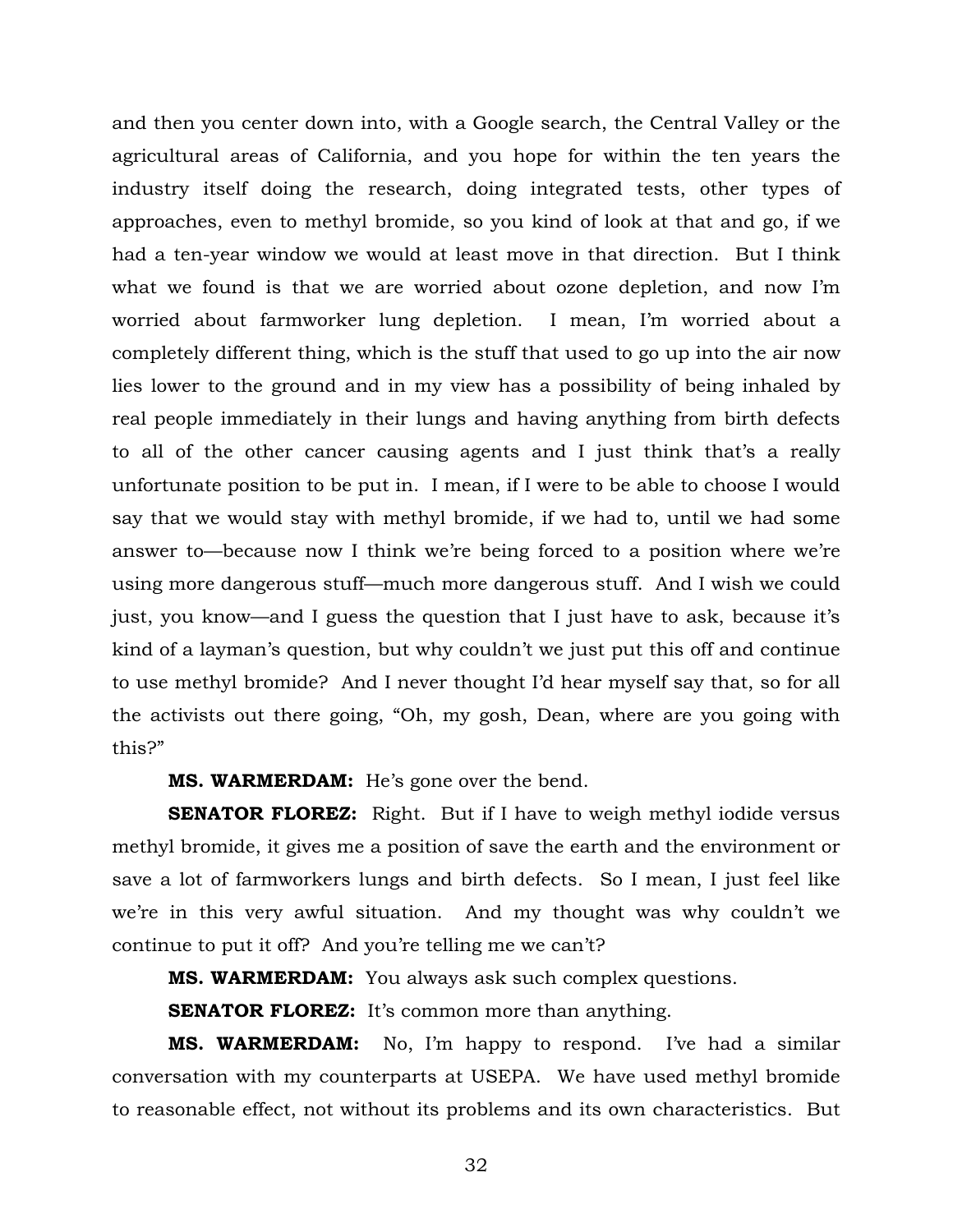we've used it, and we understand it, and we can appreciate how to best manage it. When I asked that same question, Mr. Chair, I was told, unequivocally—it was a verbal conversation, but nonetheless it was pretty unequivocal—that this administration is not interested in retaining methyl bromide as part of the suite of fumigants. Now if that changes, Mr. Chair, Mr. Monning, we would be delighted because again, we understand methyl bromide, we understand how it works. And I suppose if you're comfortable managing toxic materials, we have a high degree of comfort. So we would not discourage that from occurring. But absent that, we are still presented with an application for registration that has been provided to us legally. We have an affirmative obligation to evaluate that application, go through our processes that we've talked about today, and come to some sort of conclusion with respect to the application and that's where we are.

We also share your concerns with all the materials that we regulate that health, public safety, and environmental safety have got to be accounted for appropriately. We share that concern of yours.

**SENATOR FLOREZ:** Well, I think it's an unfortunate position that we're put in. And the reason I say that, obviously, I'm looking at all sorts of data but the thing that stands out to me, 53 members of the United States National Academy of Sciences, including three Nobel laureates, all urging that we not approve methyl iodide. I mean, I don't know what more I need to read. And yet, we are put in the position where we have to make this change. And I would say that I would rather stick with something—I'd rather stick to methyl bromide with the new protections that you've just mentioned that we didn't have maybe before on that, to at least give us a running shot, as Mr. Monning said, in some other approaches that are less chemical related. And I think that I'll also shout out to the industry—more research. And I know you're doing a lot of research, but more needs to be done and this is why the University of California funding is important here, because you look at UC Davis and some of the research that needs to be done and these are the kinds of things that we need to fund if we're going to ever—in terms of a solution.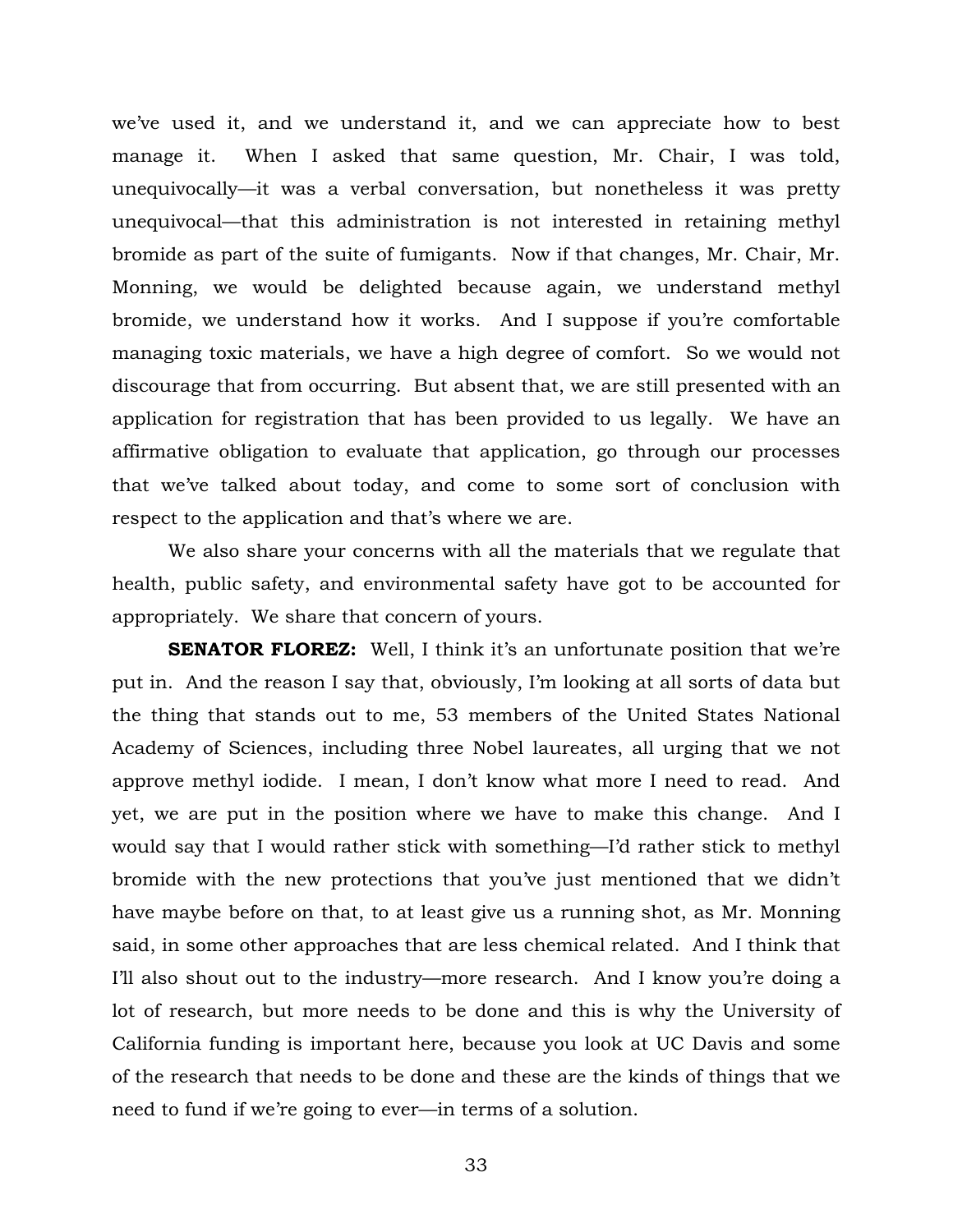Mr. Monning.

**ASSEMBLYMEMBER MONNING:** Thank you, Senator Florez. Just on this issue; it seems this registration process historically, it's all or nothing with the mitigations. But one day it's not registered for use; at some point it's registered for use with whatever restrictions. Have you ever considered, since methyl bromide is targeted for phase-out in 2015, a pilot registration of methyl iodide? As opposed to going from nothing to just open to the market, a more focused pilot program where you could do the observation, do the air testing, have closer observation and monitoring as opposed to just putting it out on the market?

**MS. WARMERDAM:** We do have the authority to authorize essentially research plots and that has been done over the course of the last two years. We can get you the information in terms of how many acres were utilized under that research authority that we have. And it did give us an opportunity to do exactly as you suggest.

**ASSEMBLYMEMBER MONNING:** Well, I appreciate that historical, but my question, is there a precedent for a pilot prospectively at the time of registration?

**MR. REARDON:** Well, and I would say, Assemblymember, that's part of our continuing evaluation. We're going to continue to evaluate all those sort of environmental factors. So that will be considered. We're going to look at everything. It's consistent with what we do now.

**MS. WARMERDAM:** But if the question is do we have the authority to pilot; that's not within our authority. We have, what I would argue, is a more robust approach, and that's this continuous evaluation with real field conditions under what we believe, particularly initially, will be carefully controlled application environments.

**MR. REARDON:** In that pilot, if I would, Senator, you and I had a talk about this before, if you recall. It was exactly the experimental(?) use. That for us, is the venue for us to look at all those factors.

**MS. WARMERDAM:** The pilot \_\_\_\_\_, yes.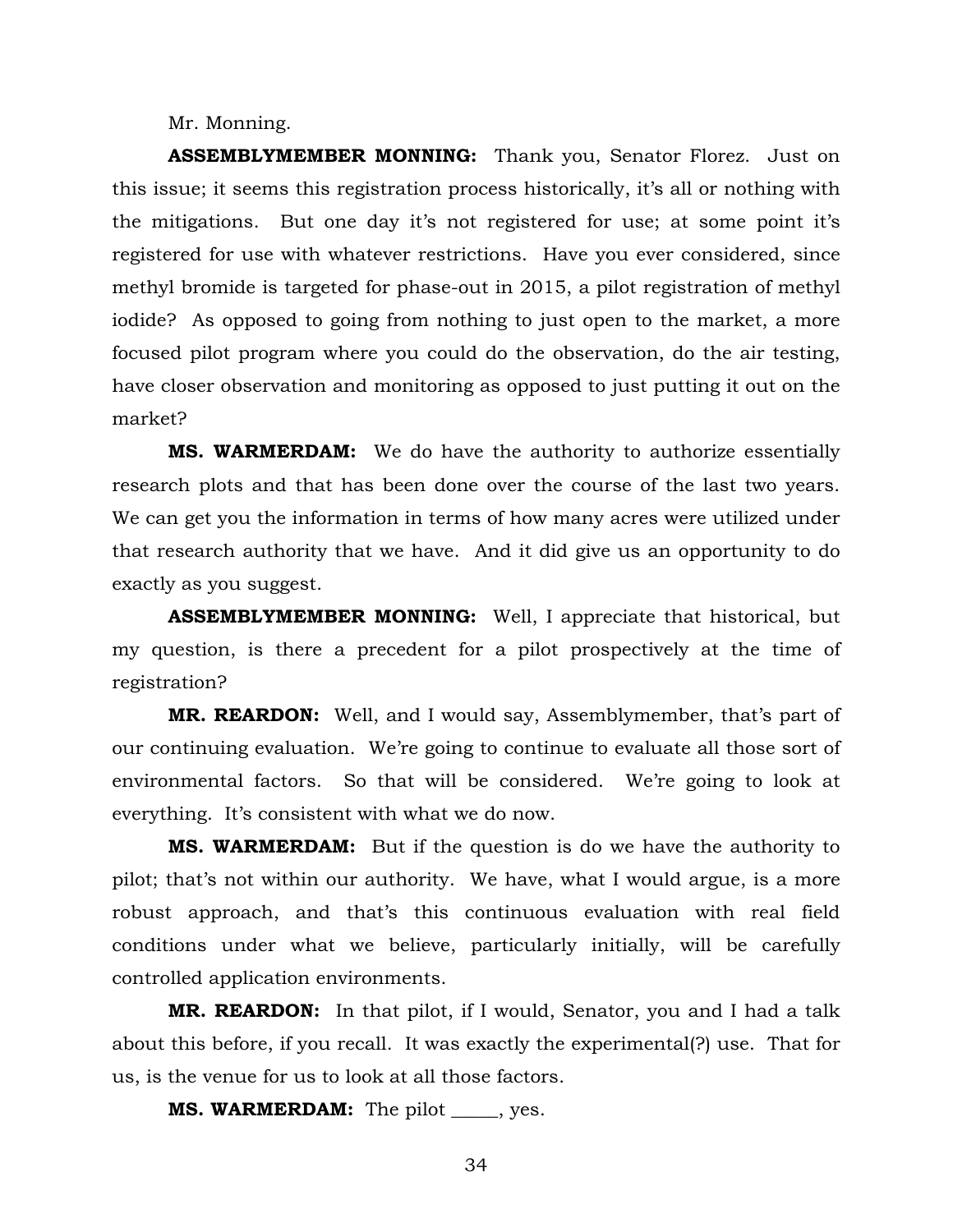**MR. REARDON:** The pilot zones.

**ASSEMBLYMEMBER MONNING:** And I appreciate that. So maybe it's terminology, because there has been a pilot program. But I would just ask if in your consideration for your authority, to condition registration as you proposed with certain mitigating factors—buffer zones, etc., etc.

My question for you to consider: Does it have to be all or nothing? Could there be an expanded pilot? Or a continued—because we have until 2015 where growers still have access to methyl bromide, which they may prefer because it's my understanding is it's less costly to them per acre. And so, I'm not advocating for registration, as you know my concerns, but I would encourage calibrating the introduction if that is the ultimate decision.

**MS. WARMERDAM:** We'll certainly take that under advisement. I also want to clarify; we're not advocates for a material or, frankly, against a material. Our obligation is to make a reasoned, scientifically-based decision on if it is used, how can it be used safely if at all?

**SENATOR FLOREZ:** Let's move onto one other part of the report. It has to do with the quality of risk management. And I just want to, again, read it. It says: "The lack of sufficient data raises serious doubts about the adequacy of any risk assessment to fully estimate the risk that would be associated with the introduction of methyl iodide into the general environment." And I guess, they're here. I'd just like to get DPR's thought process on this. Do you agree with that statement? because it seems to be saying any risk assessment doesn't allow for …

**MS. WARMERDAM:** Again, if I were sitting in the shoes of the Science Review Panel and was looking at the USEPA label, I would undoubtedly come to a similar conclusion. But we are looking at proposed mitigation that moves us beyond that particular question, as it were.

**MR. REARDON:** I think too, Mr. Chair, if I could just add to the Director. The risk assessment in and of itself isn't a decision, so when you look at that risk assessment—and we look at all the risk assessments—that's a component of our decision. So we look at, as I think the Director mentioned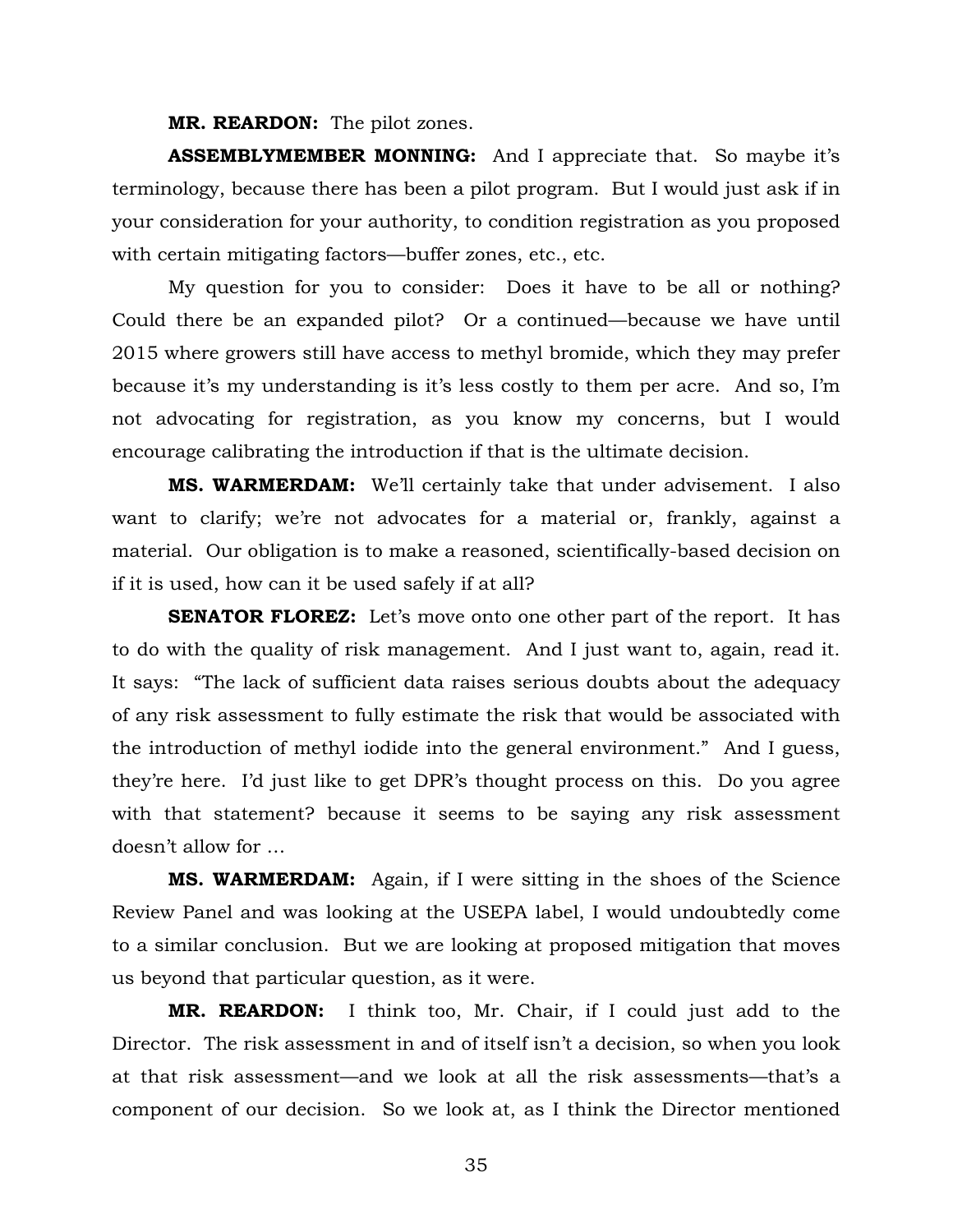last time, a whole bunch of factors isn't just based on one risk assessment. The risk assessment alone doesn't determine how we're going to make a risk management decision.

**SENATOR FLOREZ:** Okay. But I guess the way I've read that is that there is either sufficient or insufficient data to understand the risk factors. And I guess I'm just wondering …

**MS. WARMERDAM:** Yes. As part of that concern we did work with the registrant. I think we would say "work," they would argue "require," the registrant to develop additional data to help address the posity of data in certain areas. We also looked at the data that was made available to EPA and took that into account as well.

As I mentioned early on, this is a new material so the Scientific Review Panel and others are correct; the amount of data that is available for this material reflects that it is a relatively new material as opposed to a material let's say, like methyl bromide, which has been around for years and we know much more about it.

So I think the observation is accurate. We believe that given what I've just mentioned, we've addressed those concerns, or backfilled for those concerns.

**SENATOR FLOREZ:** And is there any, from your perspective, threat in terms of environmental contamination, not just worker, given this statement?

**MS. WARMERDAM:** We have looked at concerns. We talked a little bit about air quality and capturing it under our VOC criteria. The other area of environmental concern is ground and surface water; that has been raised. We looked at and did modeling with USEPA using the most worse case scenario modeling components and also consulted with our colleagues at the Water Board, and we believe with the addition of our buffer protections, well head protections in the mitigations, we have addressed and accounted for those concerns. We can give you additional information with respect to how we got to that.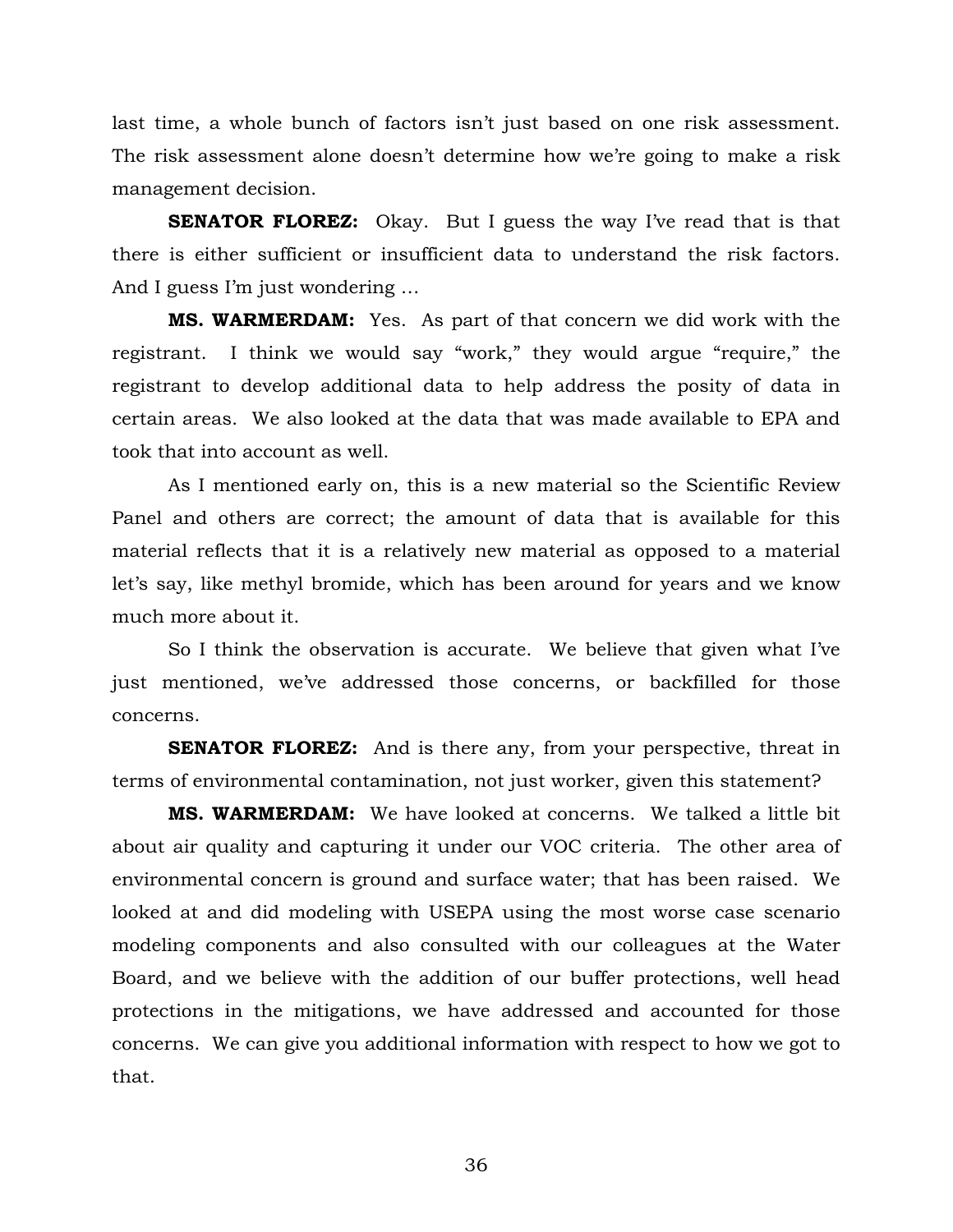We are also committed to, as part of our ongoing environmental monitoring program, looking at collecting additional data. And I expect we'll have, as part of that data collection, a monitoring component.

**SENATOR FLOREZ:** Okay. You just mentioned to me that the Water Board actually has sent some concerns in terms of this particular fumigant.

**MS. WARMERDAM:** We have consulted with our colleagues at the Water Board, and it is our understanding, based on the last communications we received, that they've agreed with our approach, or acknowledged the appropriateness of our approach.

**SENATOR FLOREZ:** Okay. Let's ask a few more questions. You mentioned some of the simulated field exposures. It's kind of what we're talking about—the testing, correct? So in other words, the report mentions, and I'll quote from it, "Data derived from simulated field exposure was limited because it was carried out under cooler winter conditions rather than the heat of summer on a windless day, and the data on the actual environmental fate of methyl iodide was fragmentary at best." What would you say to that in terms of their assessment?

**MS. WARMERDAM:** We account for, as we look at developing—and I can defer to Dr. Verder-Carlos for the details—but we account for those uncertainties as we look at how do we craft appropriate constraints or mitigation? Because we are considerate to the real world factors that influence how materials are used and we try to, one, identify that universe and then identify appropriate mitigation to address that universe.

**SENATOR FLOREZ:** So are you saying, then, for the record, that with confidence you've looked at weather, wind, heat, the environmental conditions even though the Scientific Review Panel seems to be saying that this was maybe looked at as in a vacuum, but you're saying that the totality of what you've looked at includes those other factors, particularly heat and the environmental conditions.

**MS. WARMERDAM:** Correct. And I would go on to say that because of the concerns that they raised and those observations that were put forward, it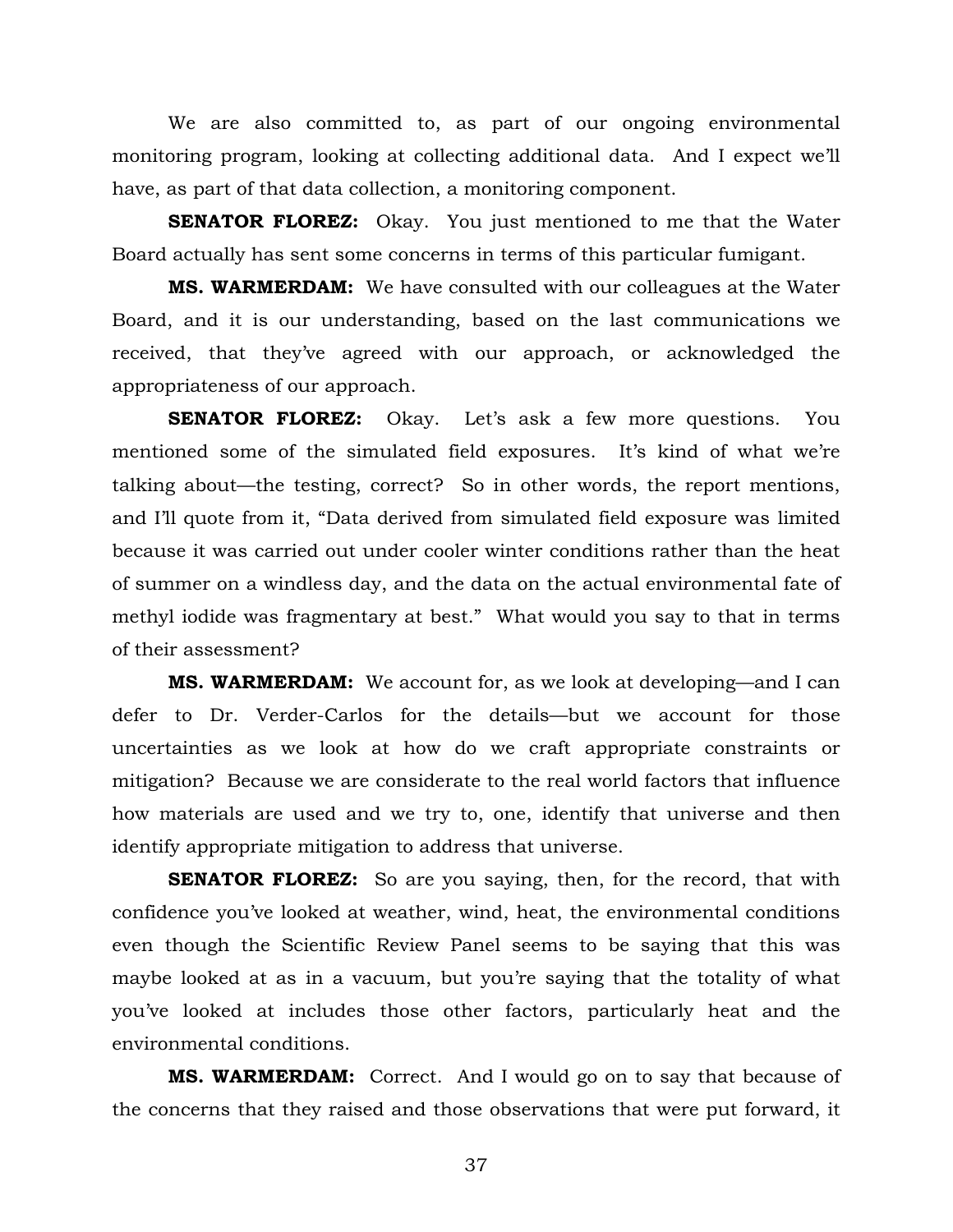was part of the consideration that we took into account as risk managers. So it was helpful to get the benefit of that thinking as we took it into account.

**SENATOR FLOREZ:** Okay. So was the Scientific Review Panel team wrong because they somehow didn't know that you had taken all those into account?

**MS. WARMERDAM:** What the Scientific Review Committee was is at a disadvantage, if you will, because they did not have the benefit, I suppose, of being a risk manager; they were tasked with being risk assessors. We are tasked with being risk managers and there's a very clear distinction between what our obligations are.

**SENATOR FLOREZ:** I get it. Let's talk about some risk exposure issues, if you will. Again, the Scientific Review Committee, and I'll quote them, "Methyl iodide is a highly toxic chemical which could result in exposures to a large number of the public and thus would have a significant adverse impact on public health." Do you agree with that particular conclusion? And again, they are giving you the facts you're now mitigating.

**MS. WARMERDAM:** They are giving me the facts as it relates to the scenario put forward by USEPA's label and under that set of facts, I would agree with their conclusions. I have no reason to disbelieve their conclusions based upon the USEPA label. We, however, have moved beyond USEPA's label.

**SENATOR FLOREZ:** The reports even go so far as to say, and I'll quote, "Adequate control of human exposure would be difficult." And again, what your agency's responsibility at this point in time is to find the appropriate steps to minimize?

## **MS. WARMERDAM:** Correct.

**SENATOR FLOREZ:** So even though you may read a statement like that, your view is, is it a level that we can mitigate, is that correct?

**MS. WARMERDAM:** Correct. And so, looking at that, we then have an affirmative obligation to say, What if anything can we do to address that appropriate concern?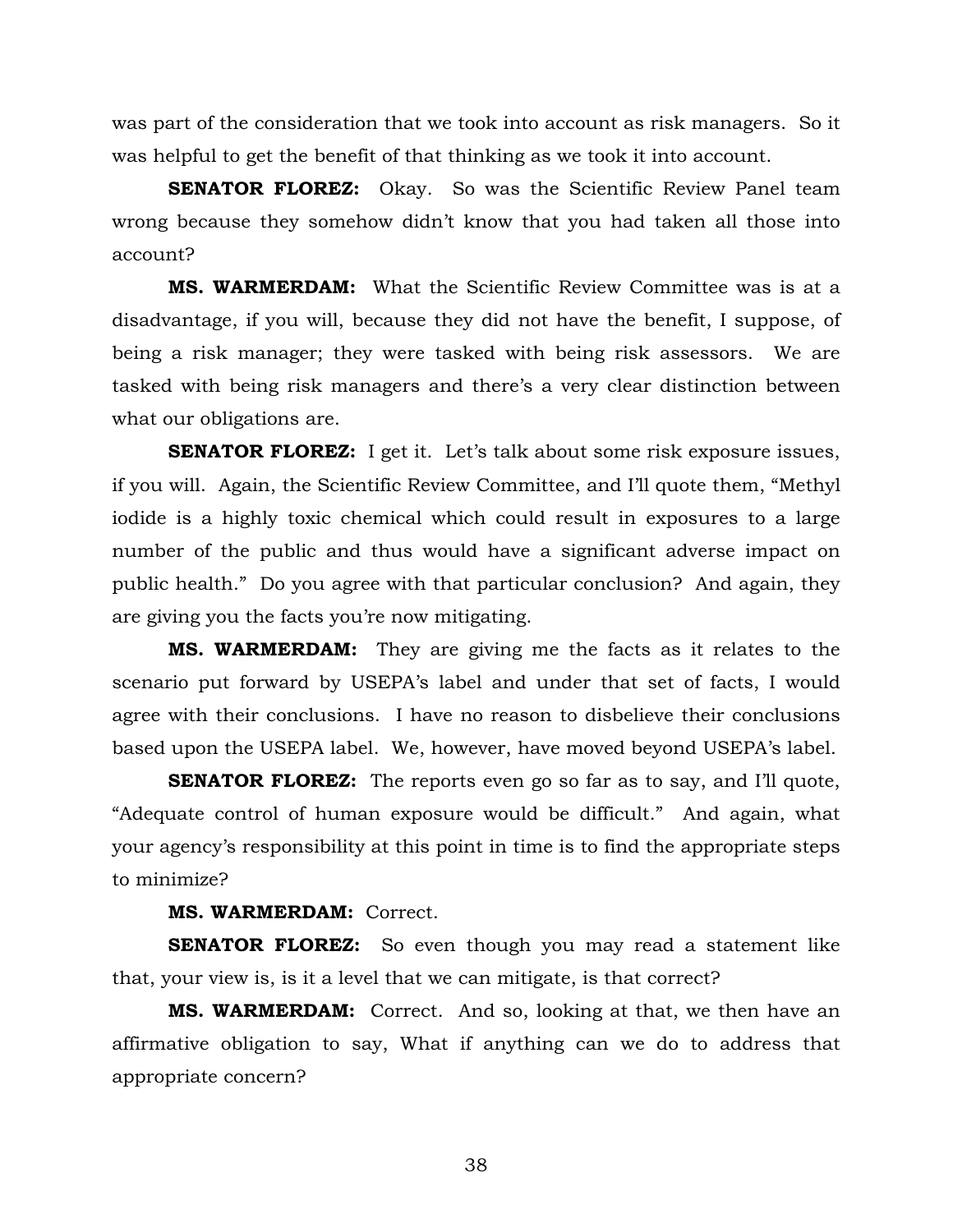**SENATOR FLOREZ:** And given that, do you believe from your perspective that DPR had enough information to conduct a, again, the most thorough risk assessment available, given this study, given some other things you looked at? Enough data?

**MS. WARMERDAM:** One can always hope for more data.

**SENATOR FLOREZ:** And data on the health effects—the material.

**MS. WARMERDAM:** But I would go so far as to say that we are confident that we have captured all the available data as it relates to this particular material, and based on capturing that data and the peer review addressed toward that data, specifically in some cases, that, yes, we have a sound decision.

**SENATOR FLOREZ:** And the reason I asked that is that in the Scientific Review Committee's report it says that there was a major lack of critical health effects data which had a significant impact on all of the risk calculations. That was their comment. So I'm just wondering how you view their thought process, that there was just a major lack of critical health effect data to even get us to a reasonable conclusion.

**MS. WARMERDAM:** I'm not in a position where I would want to second guess their thought process in terms of how they came to that conclusion.

**SENATOR FLOREZ:** I guess the issue is would you agree with their conclusion even though you may not second guess? I guess I'm asking you to second guess, so let me just keep pushing you.

**MS. WARMERDAM:** Well, not second guessing them. Again, I go back to what were they working off of? They were working off of USEPA's label. Second guessing them, I believe that the conclusions that they reached are valid, ergo as risk managers we took that into account and developed the more health protective constraints that you see before you.

**SENATOR FLOREZ:** And even though—you've mentioned that they were at a disadvantage, but this is peer review data, correct? So in other words, they're reviewing peer-to-peer and you would still think that at least in their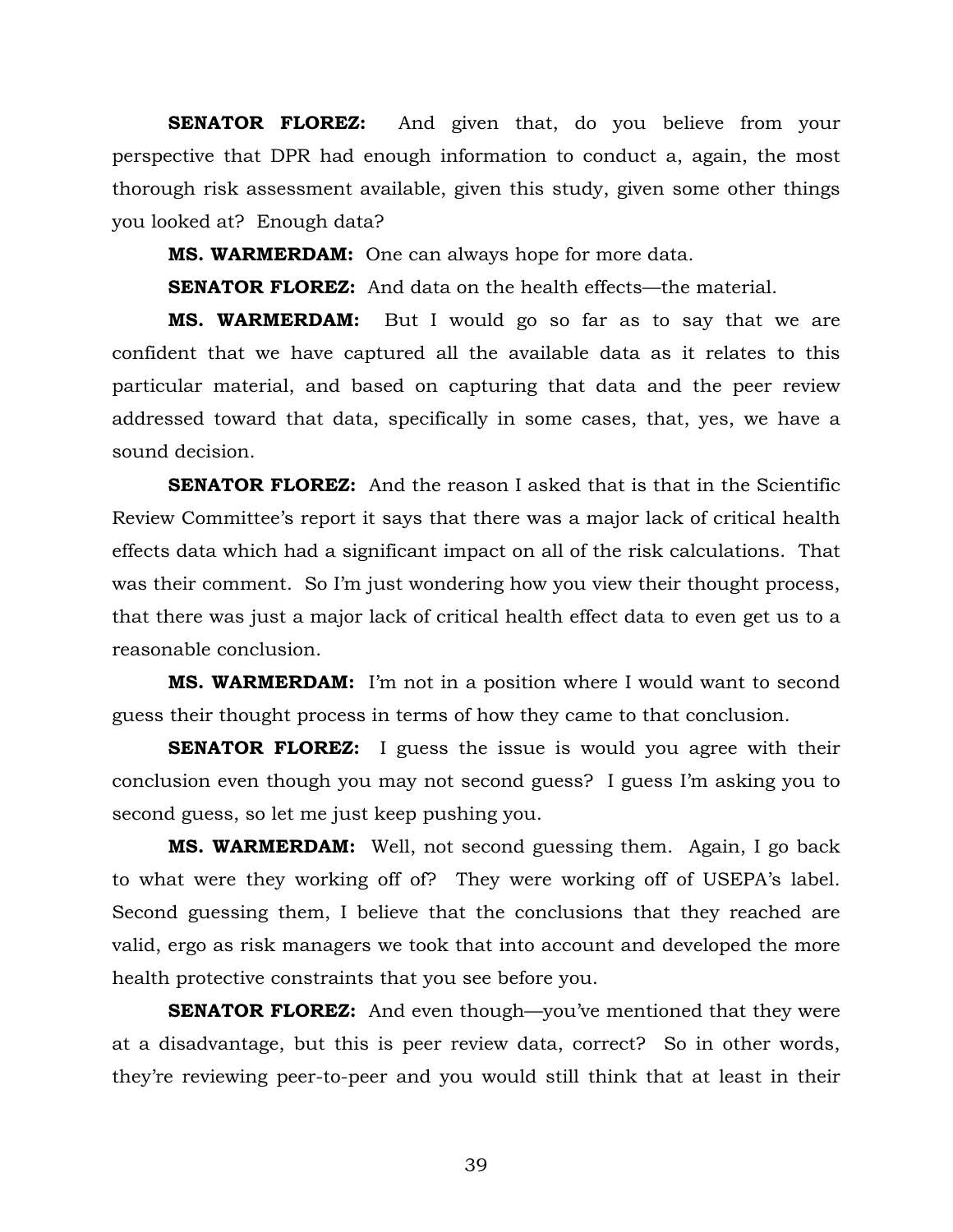questioning of the risk assessment, that it would be something—they were at a disadvantage even though they may have been looking at research?

**MS. WARMERDAM:** I would view it a little differently. That they view the data, and I'm not a scientist nor am I a peer reviewer so I will speak to it more as a layperson. I would view it as they were looking at the data, and if you'd allow me, in a raw fashion, an unmitigated fashion and I believe, and certainly our own scientists have put that forward, that those conclusions are accurate based in a raw, unmitigated fashion.

**SENATOR FLOREZ:** And I guess what I'm not understanding—we'll wait to hear from the Scientific Review Panel. But I get, I keep pushing you to second guess and I think you are telling us that they did the best with the data that they had?

**MS. WARMERDAM:** Yes. I am confident that they did the best they could with the data they had.

**SENATOR FLOREZ:** And even though they may have said that there isn't enough data here to perform a thorough risk assessment, your risk assessment is, from your vantage point, correct?

**MS. WARMERDAM:** We had the benefit of looking at not only their work, but EPA's work and other information that was made available to us as risk managers.

**SENATOR FLOREZ:** Okay. Let's go over two more subjects. And I've kept you're here for almost an hour and almost 15 minutes—an hour and a half plus. Let's go over mitigation. You did go over it pretty thoroughly and I'm not going to go over some of the questions. You've answered some of them. But in terms of the strategies that DPR, yourselves, have imposed or talked about, your sheet seems to say that you have stronger guidelines than the EPA in terms of the application. How would you portray your mitigation factors at this point in time? I mean, you went further.

I want to welcome our Pro tem. Thank you, Senator Steinberg

**MS. WARMERDAM:** Yes. So they're additive to what USEPA has put forward. I would characterize our mitigation as being the most health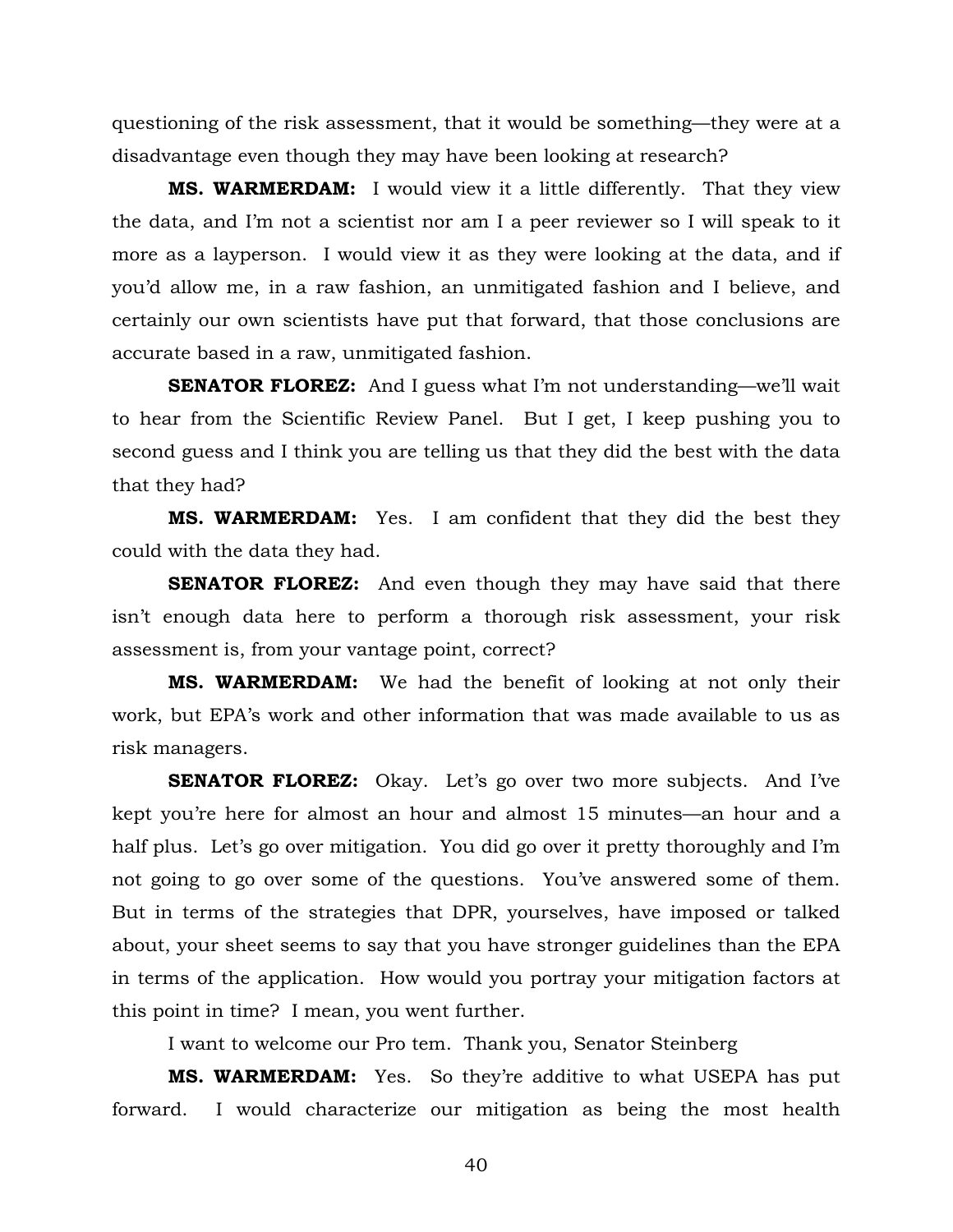protective, assuming we move forward as they're articulated. They are unquestionably the most health protective in the United States if not in the world as it relates to the use of this material.

**SENATOR FLOREZ:** Okay. And if indeed that—and I'll take that comment at face value. But why wouldn't the Scientific Review Committee somehow, then, review your review or your proposal for mitigation strategies? I mean, they've given you base—you've now made a judgment on mitigation of the base—if you will, the risk—and the Scientific Review Panel seems to be saying there isn't enough for you to make that assessment, but what do you think they would say given your particular—I'll ask them but I just want to get your take on it.

**MS. WARMERDAM:** And I would say that we have an affirmative obligation as risk managers, much as all our colleagues do in government, to look at the whole body of information available to us. That includes the science and the risk assessment itself; it includes economic factors; it includes social factors; it includes other data that is made available to us as part of our consideration. We, as risk managers, do not have the luxury of making these decisions in a vacuum. We have an affirmative requirement to be universal in our review.

**SENATOR FLOREZ:** And I guess the question I would have is how do we know—and let's end it here and let's hear from the Scientific Panel—but how do we know that your mitigations are going to be effective? Who is evaluating your decision if not the scientists and others? I mean, how do we know whether the buffer zones are going to be effective? How do we know that some of the sense of protections and some of the things you've outlined that go further than the EPA are going to be effective?

**MS. WARMERDAM:** Through our continuous monitoring and reevaluation process we have a protocol in place that give us a high level of confidence that, one, we will get the information we need to assure ourselves that the mitigation is appropriate. And secondly, if the information suggests otherwise, that we have an affirmative obligation to respond to what that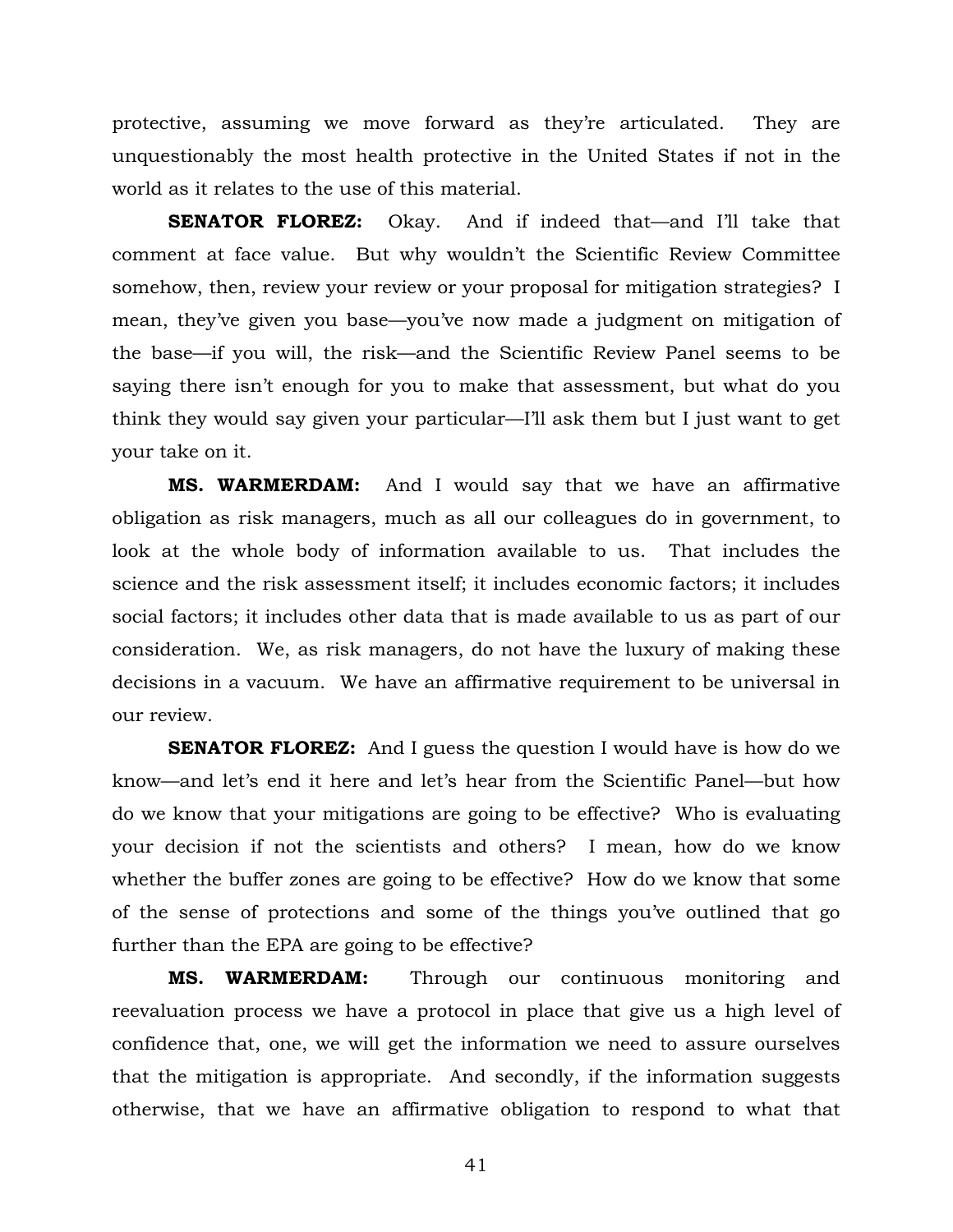information is telling us and make appropriate adjustments. So we do our own self-evaluation. We are the pesticide managers that are authorized statutorily by *you* to do this work.

**MR. REARDON:** I was just going to say I might also mention, Mr. Chairman and Assemblymember Monning, that we require the ag commissioners to have an operational plan. As part of that operational planning process, we ask those questions. Particularly, we'll ask those questions anywhere this is going to be applied; sort of the metrics of what is going on in this areas. So they're required as well. It's part of our discussions with the California ag commissioner community.

**SENATOR FLOREZ:** Okay. Ms. Warmerdam, anything else you'd like to add in closing?

**MS. WARMERDAM:** I want to thank you, Mr. Monning, and Mr. Steinberg, for your interest in this. We're happy to provide you with information. I do have another commitment that I need to attend to. But I appreciate your interest. We are happy to share with you what we have. And I want to also assure you that we take our responsibilities as pesticide managers very, very seriously. And we do appreciate that everything that we touch has both very real human effects, as well as environmental effects. So thank you.

**SENATOR FLOREZ:** Thank you for your testimony. Appreciate it.

Let's move on to the Scientific Review Committee. We have the chairman here with us. Thank you, Dr. Froines. Thank you for joining us. And as the chair of the Scientific Review Committee that was convened, as mentioned by DPR, we'd like to get your take on some of the testimony you've heard today. And, obviously, we would like to hear from some of the other members as well, if they could please join us at the table. We'd sure love to have all of you here if possible.

**JOHN FROINES, Ph.D.:** We had been told that we would be the first to present. We weren't. We've been here sitting coolly in our heels for two hours. I consider that being sandbagged.

**SENATOR FLOREZ:** Sandbagged?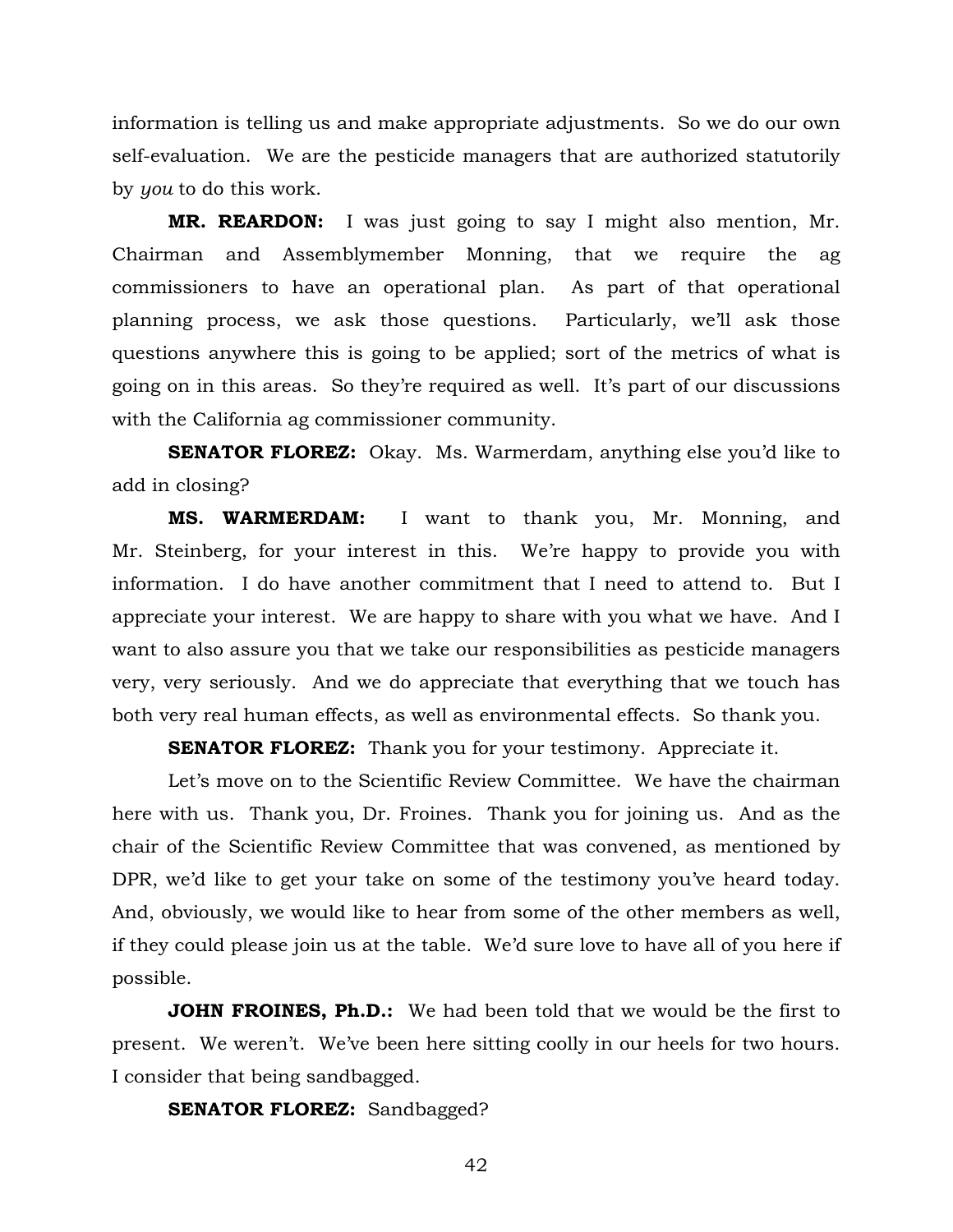**DR. FROINES:** Yes. I don't think it's appropriate under the terms that were negotiated for us to participate in this.

**SENATOR FLOREZ:** Let me ask you a question.

**DR. FROINES:** Yeah, sure.

**SENATOR FLOREZ:** Why would you think that if your chair is still here listening, that we have a running transcript, and you're going to have an opportunity to respond to the department on any inaccuracies they may have made, that would be sandbagging?

**DR. FROINES:** Because we should have been able to present—we have five people here who are prepared. We were told that we would have fifteen minutes each.

**SENATOR FLOREZ:** You may have your fifteen minutes each.

**DR. FROINES:** And that we would be able to present our science, and that hasn't happened. So I don't want to pursue it any further, but it's frustrating.

**SENATOR FLOREZ:** Well, it shouldn't be frustrating because you have your fifteen minutes. We are going to sit here and listen to the testimony. It is going to be on the record. And, in fact, you have the advantage of now having heard DPR, to somehow tell us what wasn't correct. So I would actually completely disagree with you.

I'm sorry that you had to wait. But no one is leaving this committee. So I would just begin the testimony.

**DR. FROINES:** Well, we seem to have a problem insofar as the director of DPR is no longer here, so we're not responding to her, which we would have liked to have done.

**SENATOR FLOREZ:** You are responding to her, because you have now heard her testimony. If you had gone first, you would not have heard her testimony. That's called a response.

**DR. FROINES:** That's not true. **SENATOR FLOREZ:** Go ahead.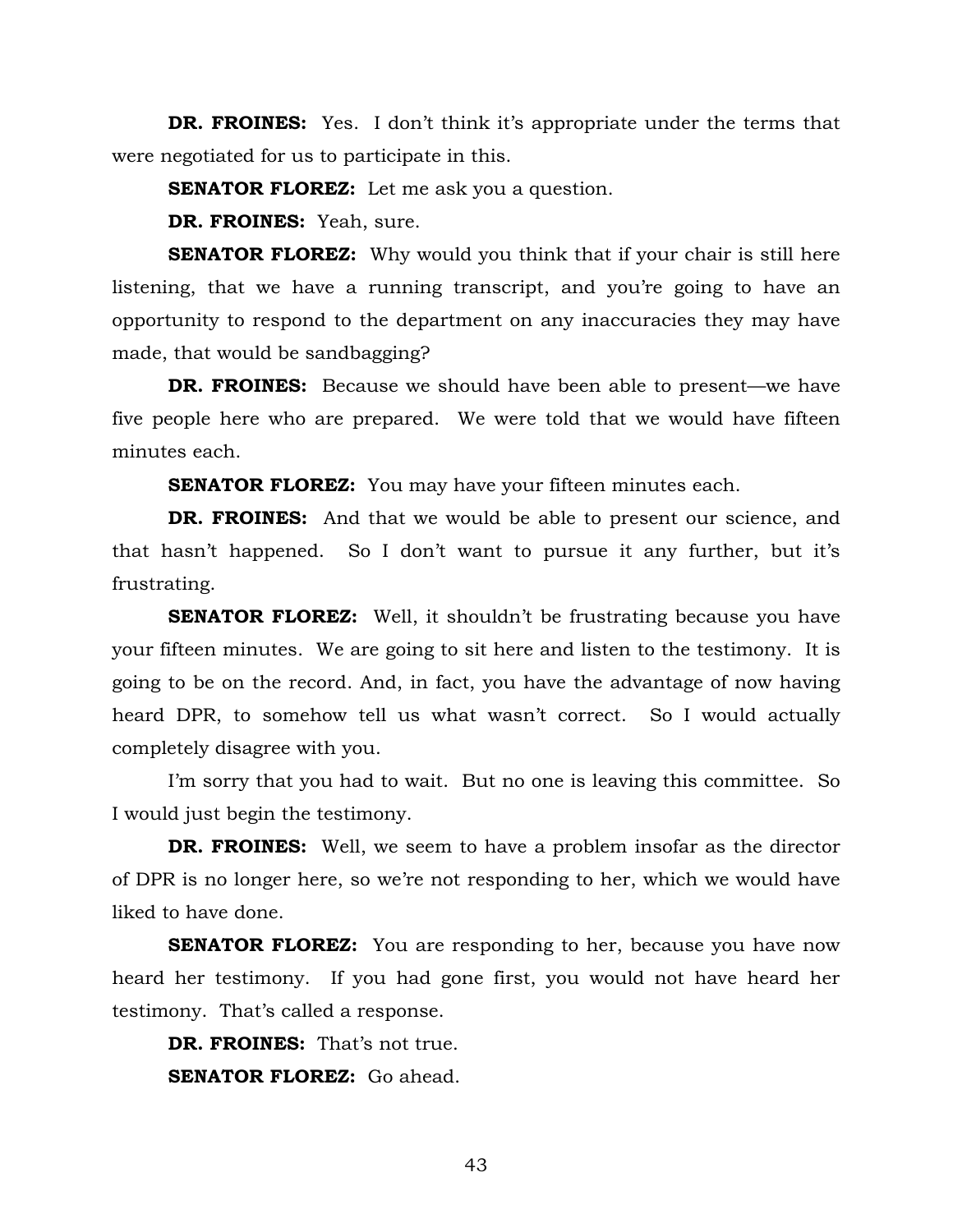**DR. FROINES:** Okay. The first thing I want to say is in terms of all this, I just want to mention that I was at one point director of the Vermont OSHA Program, so I'm very familiar with these kinds of issues. This isn't a new world for me. So that being said, I wanted to make a few points from her comments.

And the first thing I want to say is it seems to me, and I think everybody here would agree, that if you do not have enough information, if you don't know that a chemical is neurotoxic, if you don't know that it's neurodevelopmental, but all the evidence that you have indicates that it is, then you don't register a chemical when you don't have the necessary information that you need. It's registering a chemical with an enormous vacuum (and all our speakers will talk to that issue), so that the question that came up about "how can you register something when you don't have enough information," and then we repeatedly hear about how the mitigation factors are going to cover everything, that is just simply—it's simply not the case that you should that one should move ahead on a chemical that is so toxic that there's evidence of fatalities, disease, and illness, without knowing the scientific and health information that you need.

I want to say a good news/bad news story. And I don't mean to start off on a tense note because of what I said earlier, and I apologize for that. But I want to say one thing that seems to me to be extremely important; is that this committee does not believe that the mitigation strategies that we've spent two hours talking about are adequate and are going to protect the public. We do not believe the public health is going to be protected by mitigation strategies that were discussed here.

Now let me just tell you one thing. There's this issue that keeps getting brought up about the differences between risk assessment and risk management, and that DPR does risk management and our committee was doing risk assessment. Well, let me tell you something. If you have a farmworker who's not given a respirator, or who has an inadequate respirator, or that respirator is not going to work, or has a higher respiratory rate, or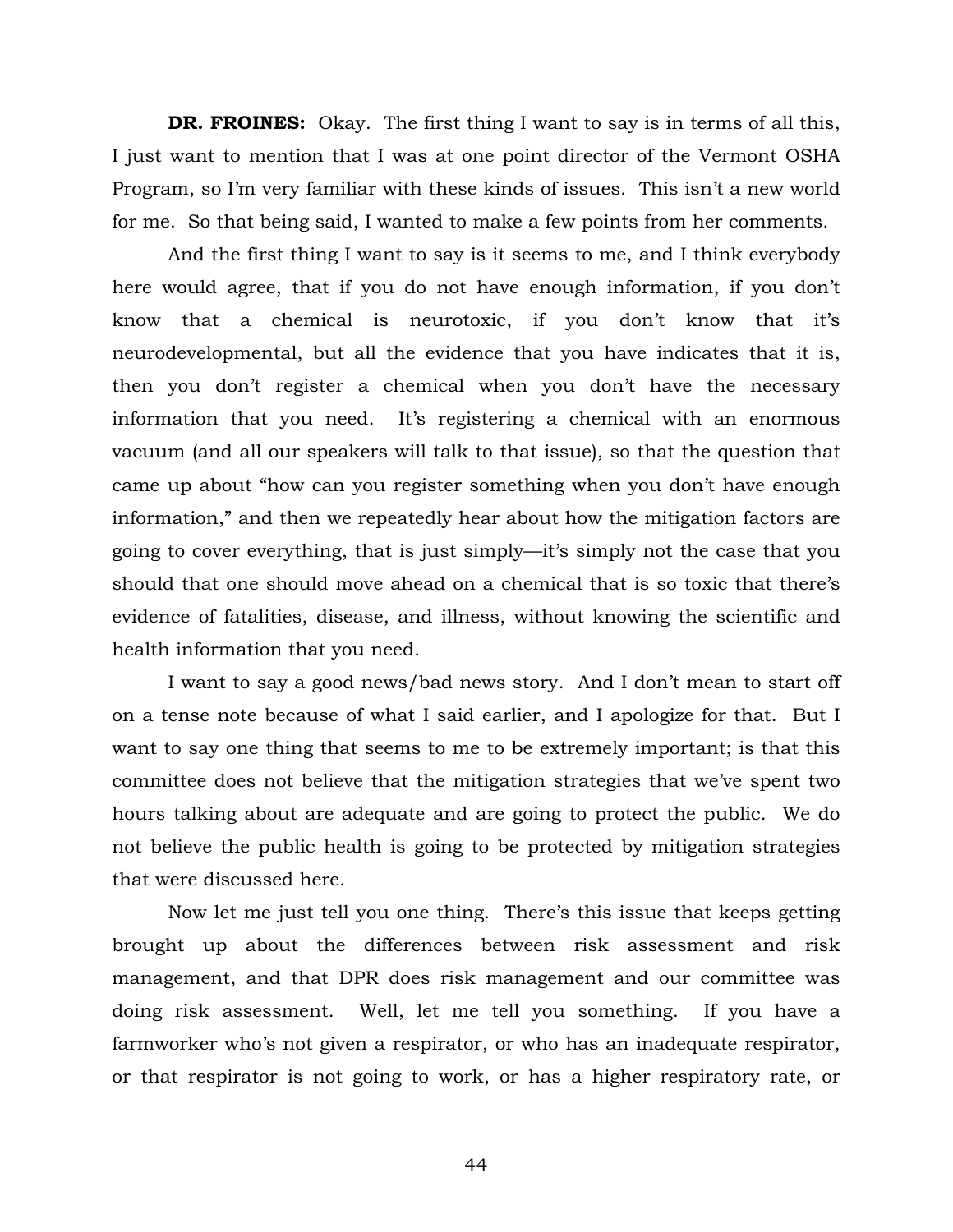works a longer day, all those factors are under Mary-Ann Warmerdam's mitigation factors.

The fact of the matter is—but what does that have to do with the risk assessment? Well, what it has to do with the risk assessment is that these workers who have all these so-called risk management characteristics, are going to be breathing higher exposures to the chemical. It's ridiculous to separate the risk assessment and risk management and say that they don't interact with each other. If you aren't being given a respirator, your exposure is going to be a lot higher than these EPA estimates, or the DPR estimates. And that we have to come to terms with the fact that the respirator issue is a risk assessment and a risk management issue and that it needs to be seen within that context. And there's nobody at this table who won't agree with the notion that respirators are inadequate, inappropriate, and inaccessible.

And we were very moved to tears when we heard from farmworkers at our hearing and they told us what the real world is like. The real world is not like what you hear in some labels that somebody promises they're going to adhere to when we're all grownups and we all know whether or not people adhere to those kinds of rules. So I think the fact of the matter is there are hundreds, if not thousands, of farmworkers who are going to be at significant risk from so-called risk management issues when they're not risk management, they're risk assessment and risk management.

And I will promise you that if you want, this group of people will write you a document on mitigation. I'll write you a document on mitigation assessing their mitigation and assessing their targets and it won't sound like you heard here today.

**SENATOR FLOREZ:** Let me ask you a question. And we would love that document if you could produce that, because I think it would help us figure out if indeed, whether or not the Legislature wants to—I mean this is a decision from an outgoing administration. I think you heard me say that earlier. But if indeed the Legislature wanted to opine in a different way on the mitigation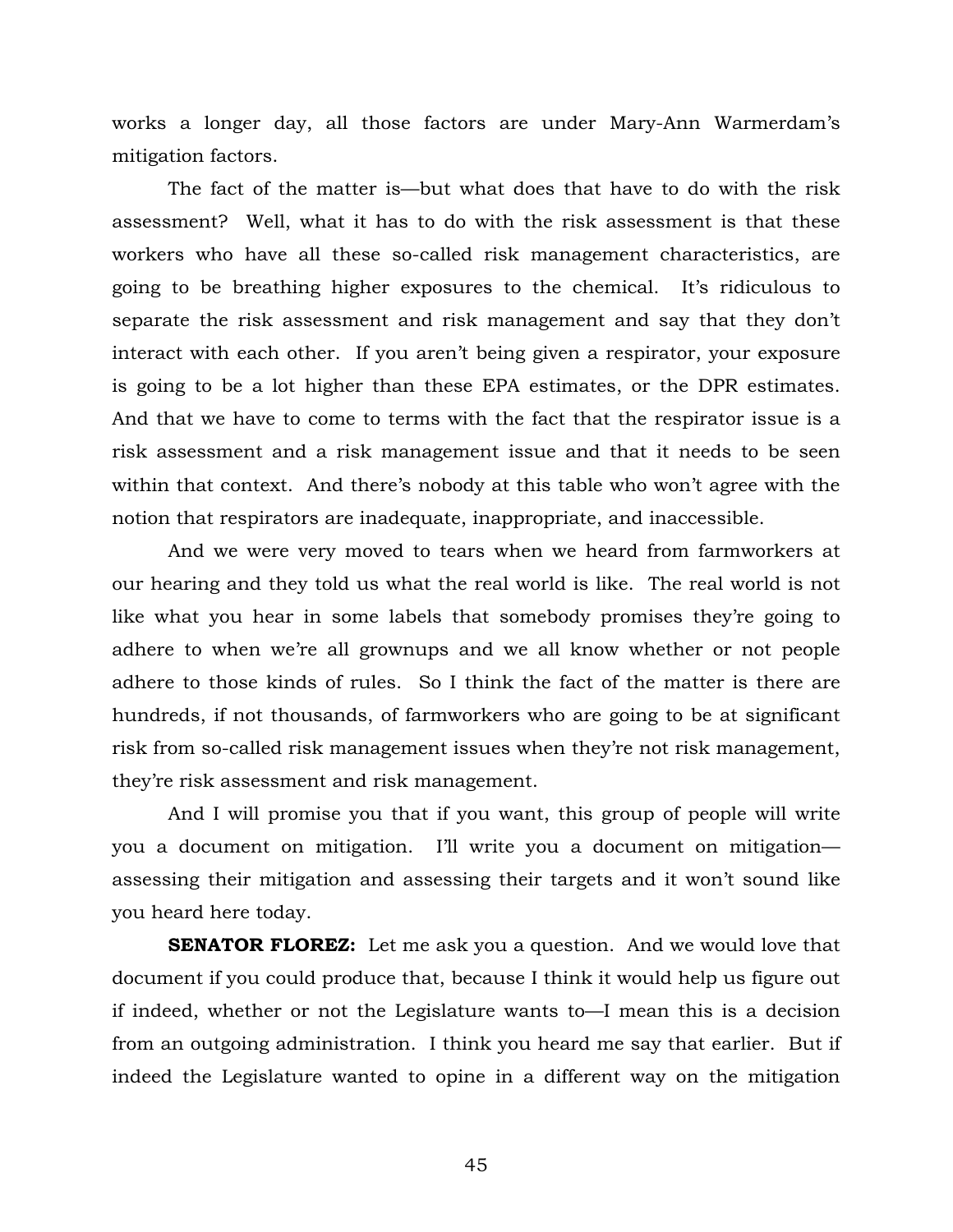strategies, I would not discount legislation *this year* that would actually do this, as you just mentioned.

Let me ask the threshold question. Can it be mitigated? So would you— I know you would take the time to look at their mitigation measures to improve it, but the issue is simply can it be improved? Is this something that can be mitigated at all?

**DR. FROINES:** Well, let me first say one thing. There are five people of an 8-person committee sitting here and I just promised you that we'll do it. So I'll promise you that I'll do it, and I can promise you that Kathy will do it, but the other guys will have to …

**SENATOR FLOREZ:** Well, let me put it to you this way: We would appreciate any correspondence, given what you've heard from the Administration, their mitigation measures, and we would certainly take that correspondence and try to figure out a legislative solution to this, in this session, if indeed we can—if we're moving in the direction if the decision is to do this, we would rather have the science folks really give us a much better way, if that's possible, to deal with this (period).

**DR. FROINES:** Well, let me just say that if nobody else will do it, I'll find some people and we'll do it. And I believe that if you go out into the real world, and I think everybody in this room knows what the real world in the valleys are about, that the mitigation strategies that are promised so articulately by Mary-Ann, are not going to be adequate, because this is without question one of the most toxic chemicals on earth. And that we're dealing with something that a chairman of a department of chemistry would say, You're taking up methyl iodide; are you out of your mind? And so, you've got to keep in mind who's looking at the problem.

So, I'll leave it at that. And if I can go and introduce—go back to where I was. But I really want to emphasize that the mitigation issue is really very, very important and it is fundamentally connected with the exposure assessment, and that's risk assessment.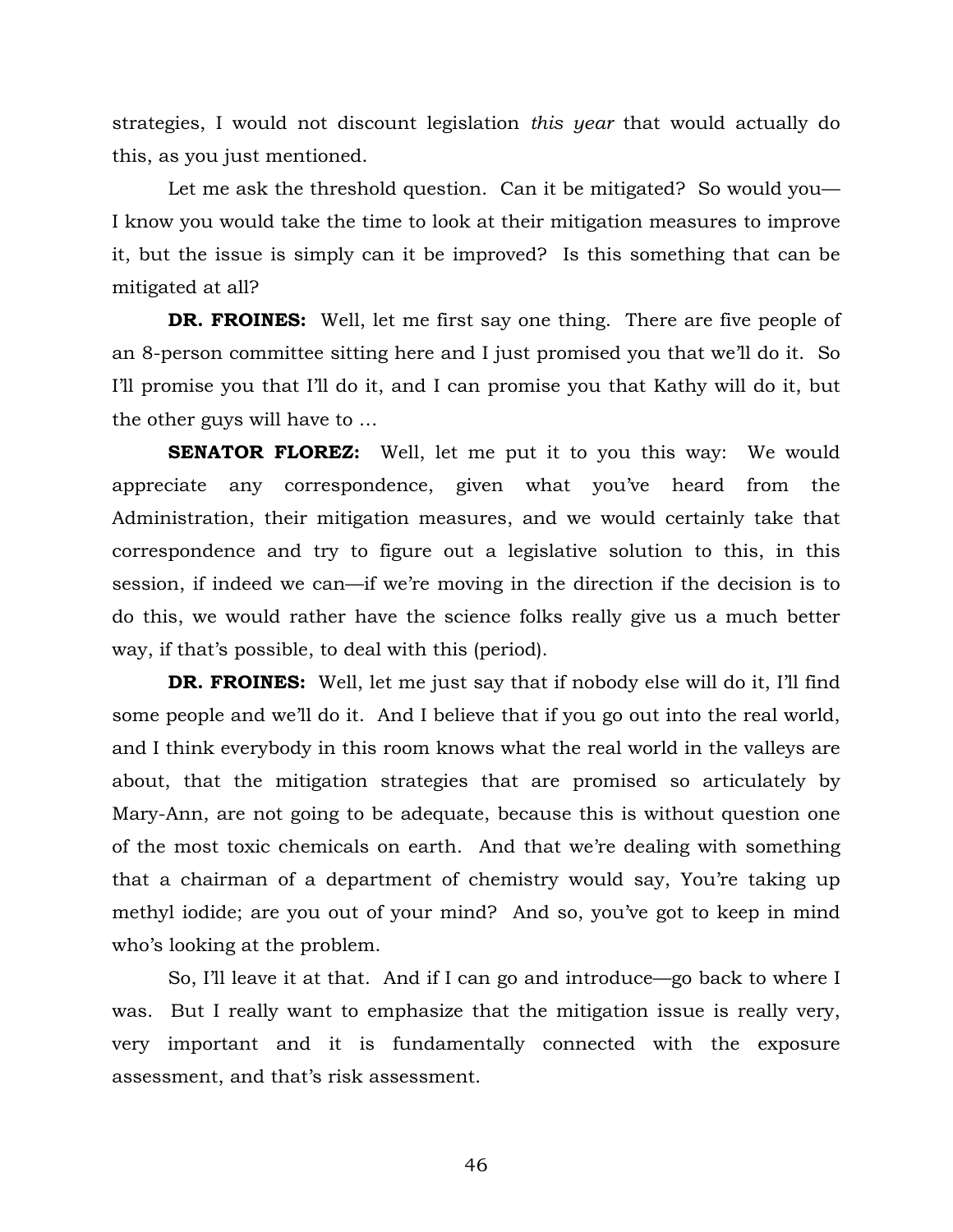**SENATOR FLOREZ:** Before you do that, let me get you on the record if I could. Number one, can this be mitigated? Before you would even venture to see if you would write something like that—maybe from the panel—can it be mitigated is the issue? And then I'd like to get all of your opinions as Dr. Froines introduces you at some point, maybe your introductory sentence to the committee is the following: And that is, is the process that you heard from DPR a moment ago logical? In other words, here's what I heard from a layman's perspective. That scientific panel was supposed to tell us what the risk of this chemical was. My job is to now take your report and mitigate the risk. Do you agree, fundamentally, that that is indeed what is occurring here or there should be one more round of you looking at now their risk assessments and saying whether or not—I mean is this more of a circular deal or do you just pass it over?

**DR. FROINES:** Let me just say it's her job to do the risk assessment. And given what we have found in terms of the lack of data, in terms of the data itself, she's not ready—*she's not ready* to go to risk mitigation. She doesn't have the information on health and public health risk to go to risk mitigation. She's got to do some science. She's got to find out if neurodevelopmental effects exist, and of course they exist. Nobody in this room, at this table, would doubt that statement. And we could bring in 100 more people who would say that. And so, the notion that we're going to make everything healthy and happy with mitigation—I've been through it at OSHA where you give citations and then you want to see compliance afterwards and it never seems to happen. And so, the reality is, I'm not sure that mitigation is what is necessary in here. And please …

**SENATOR FLOREZ:** Okay. Why don't we go ahead and introduce each other.

**DALE HATTIS, Ph.D.:** I just wanted to respond. I'm Dale Hattis. I'm a risk assessor, and I do risk assessment methodology as well. I'll talk to you a little bit later about the potential to do better risk assessment than is conventionally done.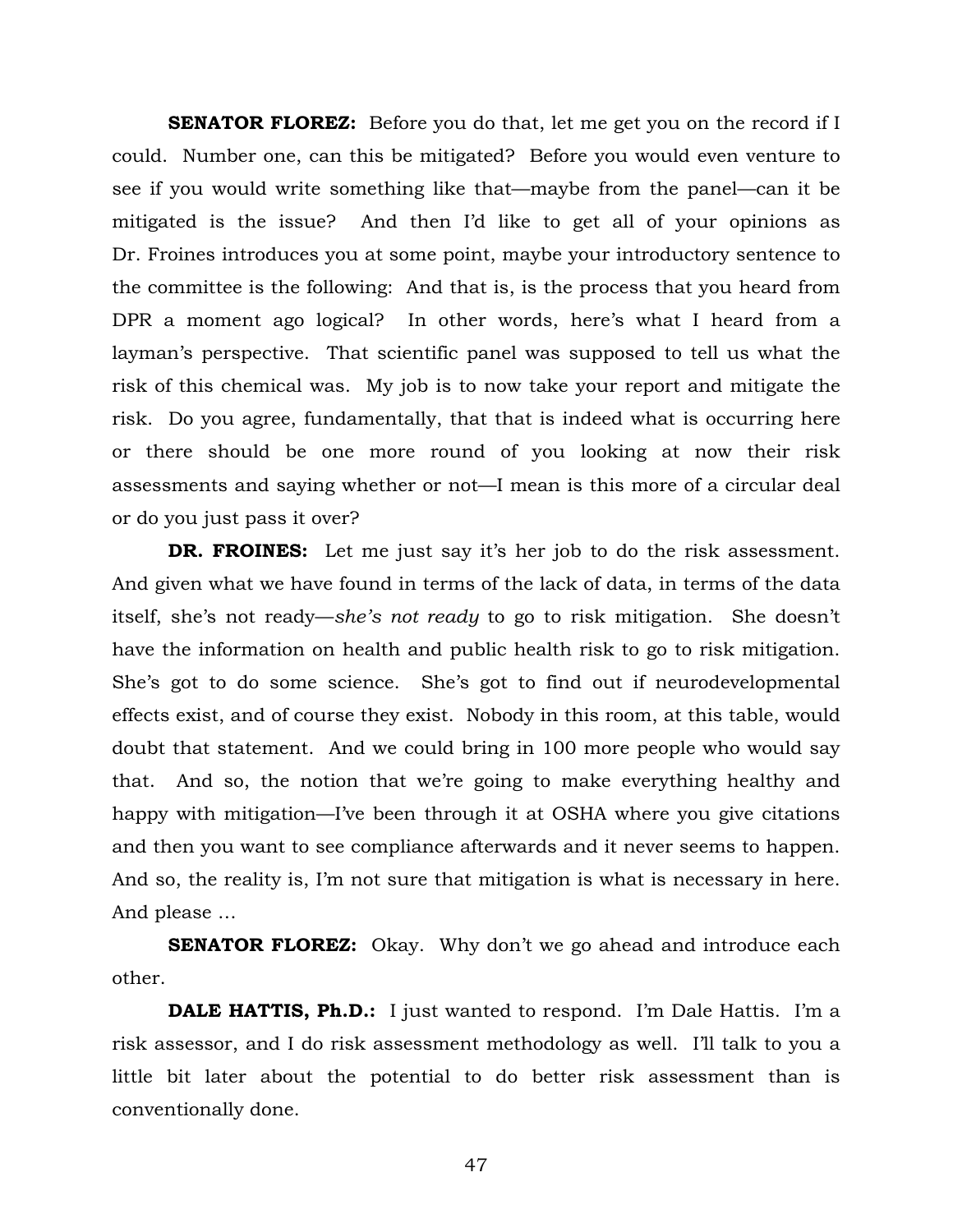But to your question about "can it be mitigated?" The exposures can be reduced by technical measures. The issue is that the target levels that have been proposed in DPR's latest risk management statement of 8 pages, were over 100-fold less than the target levels that were proposed by their own staff. So that's one of the things that has …

## **UNIDENTIFIED:** Greater.

**DR. HATTIS:** Yeah. They're less protective. They're higher. So that maybe they have a better chance of reaching those target levels. But the efficacy of reaching the originally proposed target levels that we reviewed, more or less, you know, approved of, although with some serious reservations, that remains to be demonstrated. And one could be quite dubious about reaching those levels on a regular basis. One could also be dubious about how, on the basis of our understanding of what was done with methyl bromide on the efficacy of the—the practical implementation of the mitigation measures, but we'll talk about that in greater detail later.

**THEODORE SLOTKIN, Ph.D.:** Let me just add one comment on that. Ted Slotkin.

Ms. Warmerdam's characterization that our numbers were somehow not correct because we were using different labeling guidelines is completely incorrect. That had nothing to do with our determinations of what the safety levels would be. That has nothing to do with labeling.

**SENATOR FLOREZ:** Okay.

**DR. FROINES:** I've gone through my introduction. I think we've covered that. So I'm going to turn it over to Ed Loechler, from Boston University. And Ed will introduce himself.

**ED LOECHLER, Ph.D.:** Well, I'd like to begin by thanking the Committee for allowing me to testify today. And I just want to say that I am actually grateful that we got to go after Ms. Warmerdam for the very reason that you said, because I think there are some things that she said that are important to address.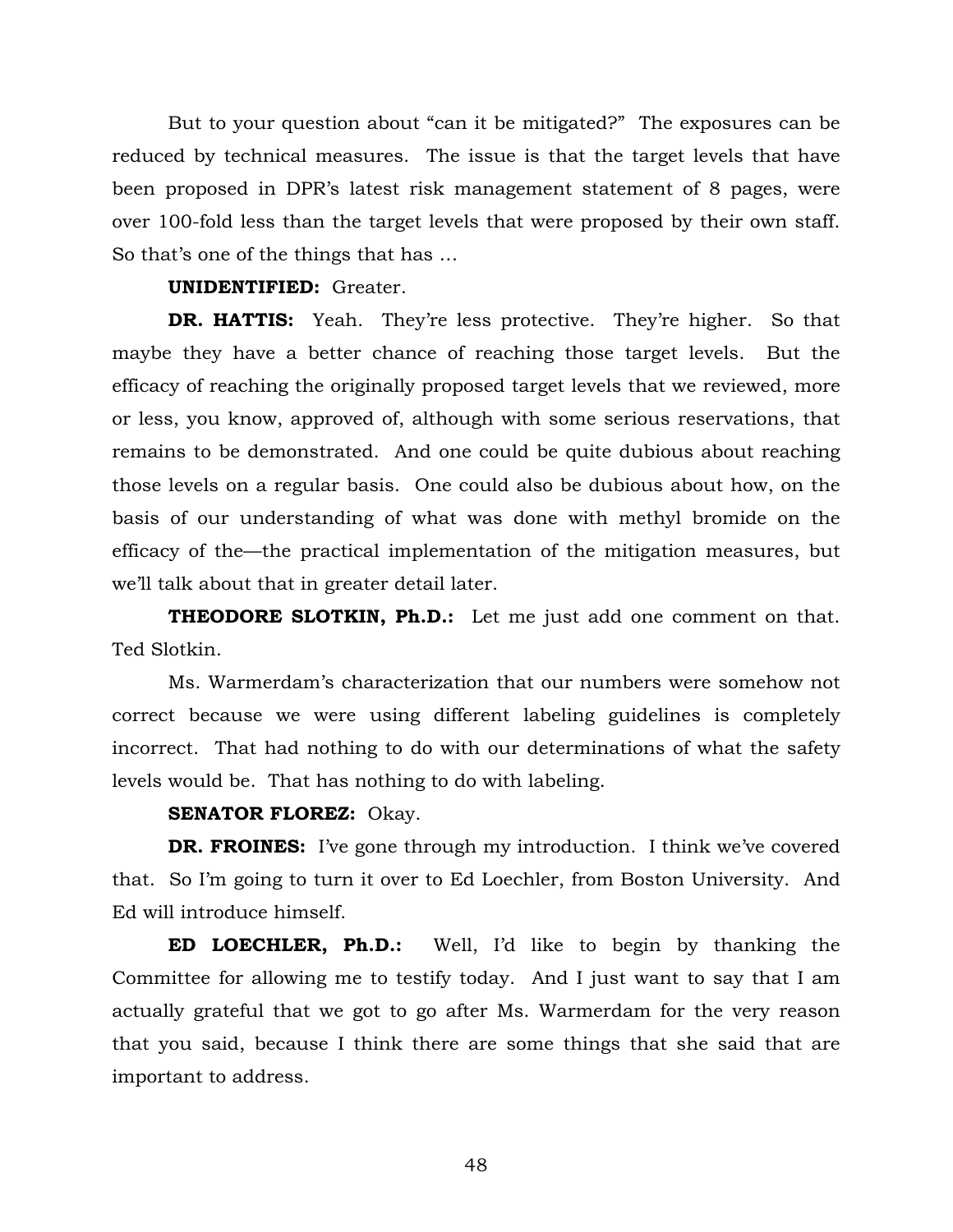**SENATOR FLOREZ:** And may I interrupt you for a moment. As you're going through your statement, it would be very helpful, it's just been in the first five minutes, pointing out the inaccuracies for us? because this is our second committee hearing on this. I would not discount a third. So as you kind of move through this, it's okay for you to point out, as you have quite pointedly, errors in discussion points prior to.

**DR. FROINES:** Let me just say before he starts that I apologize for being grouchy and it won't happen again.

**SENATOR FLOREZ:** That's okay. We'll keep you here until 9:00 tonight.

**DR. LOECHLER:** I've saved up a number of my comments in that regard for the end of my statement.

**SENATOR FLOREZ:** Thank you. Perfect.

**DR. LOECHLER:** My name is Edward Loechler. And I'm a professor of biology at Boston University. I am the person who provided these PowerPoint slides and I'm going to be referring to them as I move through my testimony.

I teach genetics in molecular biology. For over 25 years my laboratory has studied how chemicals cause mutations in cancer. And during that time, I've been continuously funded by the National Institutes of Health and/or the American Cancer Society. I've been on the editorial boards of scientific journals, chemical research and toxicology, mutation research, and carcinogenesis.

Methyl Iodide is a dangerous compound. It notably causes neurotoxicity and cancer. And I'm amazed that for such a simple compound, methyl iodide is toxic by a surprisingly diverse set of mechanisms, some of which I'll mention, and some of my colleagues will mention others.

In slide number 1, one way that methyl iodide is toxic involves its ability to put a methyl group on almost anything indiscriminately. And a methyl group is just a carbon with three hydrogens—quite simple—but it causes havoc. There's a whole class of compounds that do this. They include methyl nitrosourea, methyl methane sulfonate. And inside cells, these compounds put methyl groups on proteins, RNA, DNA, everything. But putting methyl groups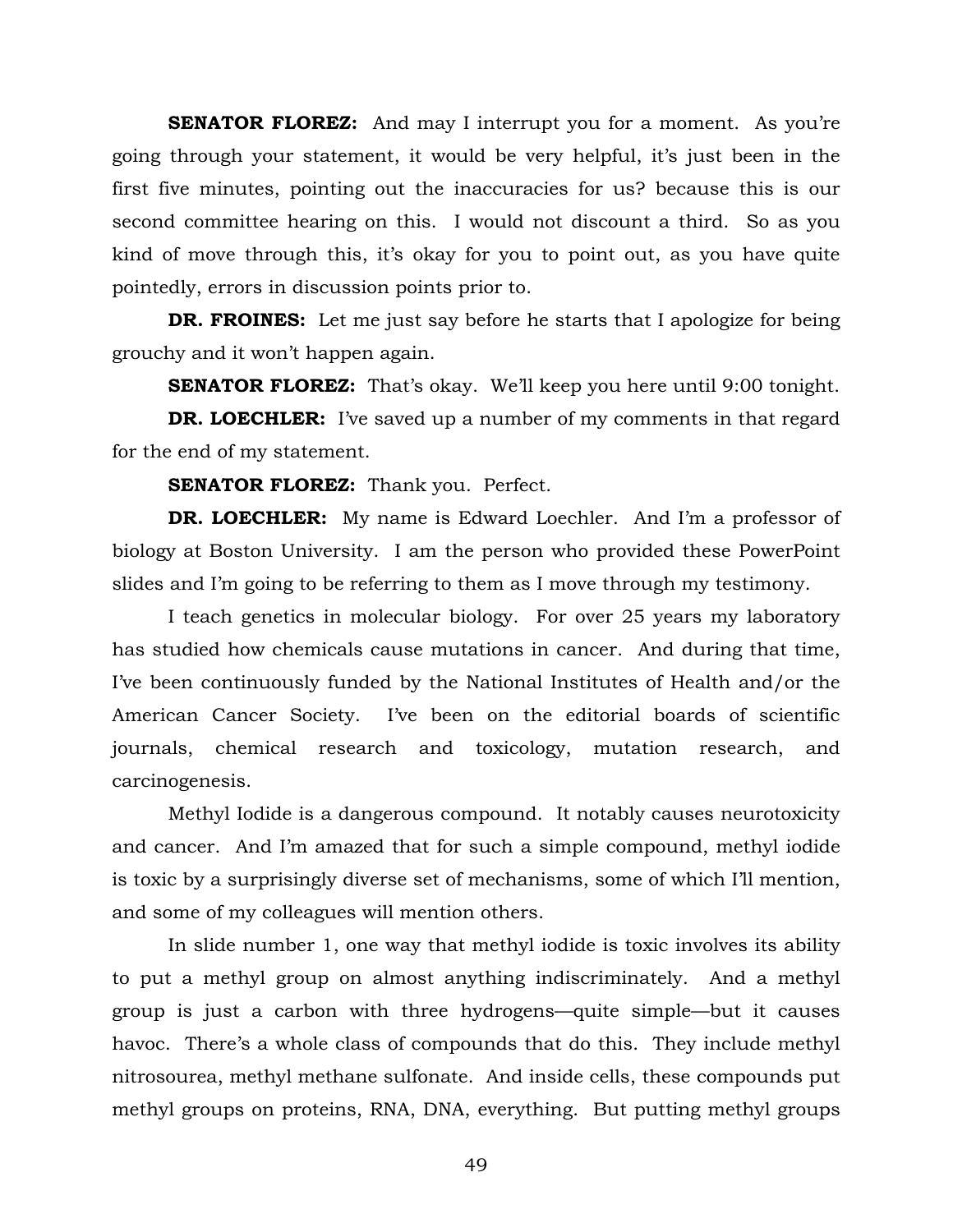onto DNA is particularly unfortunate (slide 2) because it causes mutations in cancer. And the mechanism is not a mystery; it's well understood. The crucial site is this oxygen on the base quanine, and I've got a little circle around that methyl group. This modification leads to mutations in cancer because the methyl group causes mistakes when DNA is copied as cells are dividing.

Now the other two compounds I mentioned, methyl nitrosourea, methyl methane sulfonate, are the best studied compounds in this class. They're the easiest to work with. They're both ranked as probable human carcinogens by the International Agency for Research on Cancer.

And though less research has been done on methyl iodide, the work that has been done shows that methyl iodide behaves as expected. It methylates indiscriminately and it puts a methyl group on that same oxygen.

So in slide number 3, is a list of relevant studies and they show the methyl iodide reacts with DNA, causes cells to induce responses that indicate that the cell's DNA are sensing DNA damage. Methyl iodide causes mutations. It causes eukaryotic cells in culture to have properties, like cancer cells, and it causes cancer in experimental animals. Twenty-two of 25 published studies say that methyl iodide was positive in this regard.

The company proposing to market methyl iodide shows that methyl iodide causes thyroid tumors. And this information was the basis for estimating methyl iodide's likely human cancer risk.

Now is there any direct evidence that methyl iodide causes cancer in humans? Well, the answer is no. But of all of this evidence, my best guess is yes. I think undoubtedly methyl iodide will cause cancer in humans.

But how potent is it? Is there some value below which we don't have to worry very much?

So I'm going to leave the cancer question behind for a minute and I'm going to address instead, what DPR has proposed, and they have a target value, which is 96 parts per billion for workers.

I think this value is much too high. And I want to say that I believe those in DPR suggesting this value is good enough. They're acting honorably.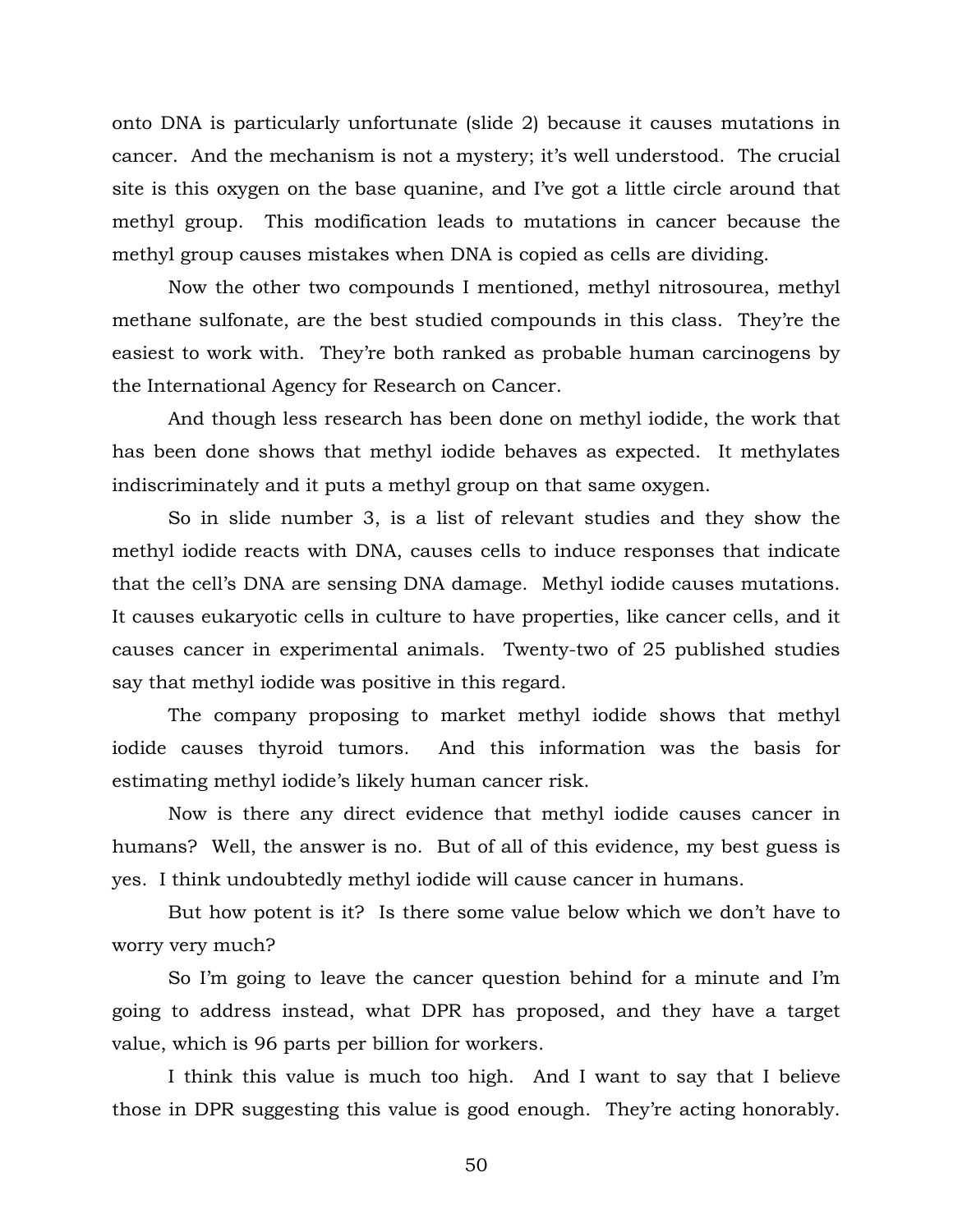And I think this is merely an honest disagreement. But I want to tell you why I disagree with 96 parts per billion.

Now before I go through this, we've talked about these different groups within DPR and I just want to make it clear on what the arrangement is. So in slide number 4, over to the left here, there's DPR's risk assessment group. That's the medical toxicology branch. And they're the group that we interacted with, indicated by the vertical arrow. And they produced a report. They passed it on to DPR's risk management group who made the decision. So that's the structure.

And I'm going to contrast DPR's risk assessment evaluation, this is slide number 5, there on the left here, with DPR's risk management decision and that's on the right here.

And the risk assessment document, this is part of it. It's 500 pages long. The document on the right is 8 pages long—the risk management decision is 8 pages long. Now these risk assessments are based on—the primary one that's discussed; is fetal death caused by methyl iodide treatment of pregnant rabbits? And so, no rabbit fetuses died when pregnant rabbits were exposed to 2 parts per million methyl iodide. But fetuses did die at higher levels of methyl iodide. And later on I'm going to tell you it's more complicated than that but let's keep it simple for now, okay. So 2 parts per million is called the "no observed effect level," or "NOEL," like the Christmas song.

So I want to move on to the sixth slide which mentions this 2 part per million at the top. And again, I want to contrast risk assessment on the left with risk management on the right. Risk management started with 2 parts per million and ended up with a human worker exposure of 96 parts per billion. That's on the right. Risk assessment within DPR started off with the same 2 parts per million and ended up with 0.8 parts per billion. So it's 120 times smaller.

Now, I understand risk assessments evaluation, and so, I want to go through it as quickly as I can here.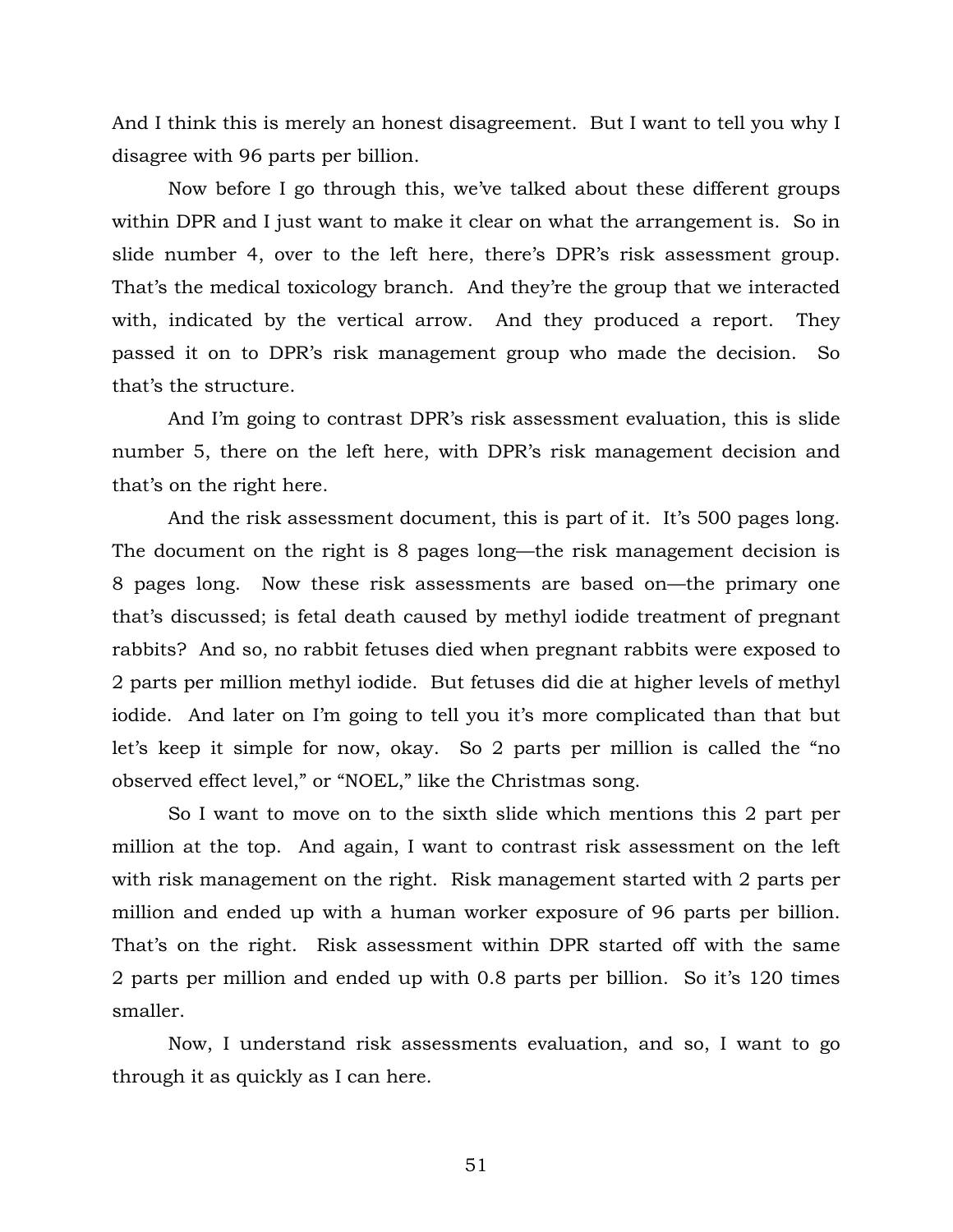So the first transformation is in slide number 7, and it has to do with differences between rabbits and humans. They breed at different rates, different exposure times, and there is a safety factor that is built in. And that gets us down to 230 parts per billion. That gets us from 2 parts per million to 230 parts per billion.

Now in slide number 8, I want to start off by telling a short story. So certain molds grow on improperly stored peanuts and other food stuffs. These molds make a compound called aflatoxin which causes liver cancer. And this is a problem, as I say in my testimony, and in many parts of the world.

So toxicologists wanted to study how does aflatoxin cause liver cancer? So they gave mice aflatoxin and they got no cancer. So then they gave aflatoxin to rats, and rats get lots of cancer. And the difference in susceptibility of rats and mice is huge. It's greater than 100-fold. And this is called an interspecies difference in susceptibility and it's often observed.

So by analogy, humans might be more susceptible than rabbits to methyl iodide fetal death. So DPR's risk assessment group added what's called an interspecies uncertainty factor of 3-fold just in case, to be prudent. And this is universally done. And this standard is described in the USEPA's integrated risk information system, so there's no mystery here about doing this. It's always done.

So here's another story. Many toxic substances inside our bodies are inactivated by a number of proteins, including one called glutathione Stransferase, a big name. It doesn't matter. About 25 percent of humans don't have glutathione S-transferase theta, which is the version of the enzyme that works on methyl iodide. Some humans don't even have it. Will they be more susceptible to methyl iodide toxicity? I don't know. It hasn't been studied. But they might be. Plus there are a myriad of other ways that subsets of humans can be more sensitive to methyl iodide. So to be prudent, another safety factor of 10-fold is added. And so, that is what I described in slide number 9.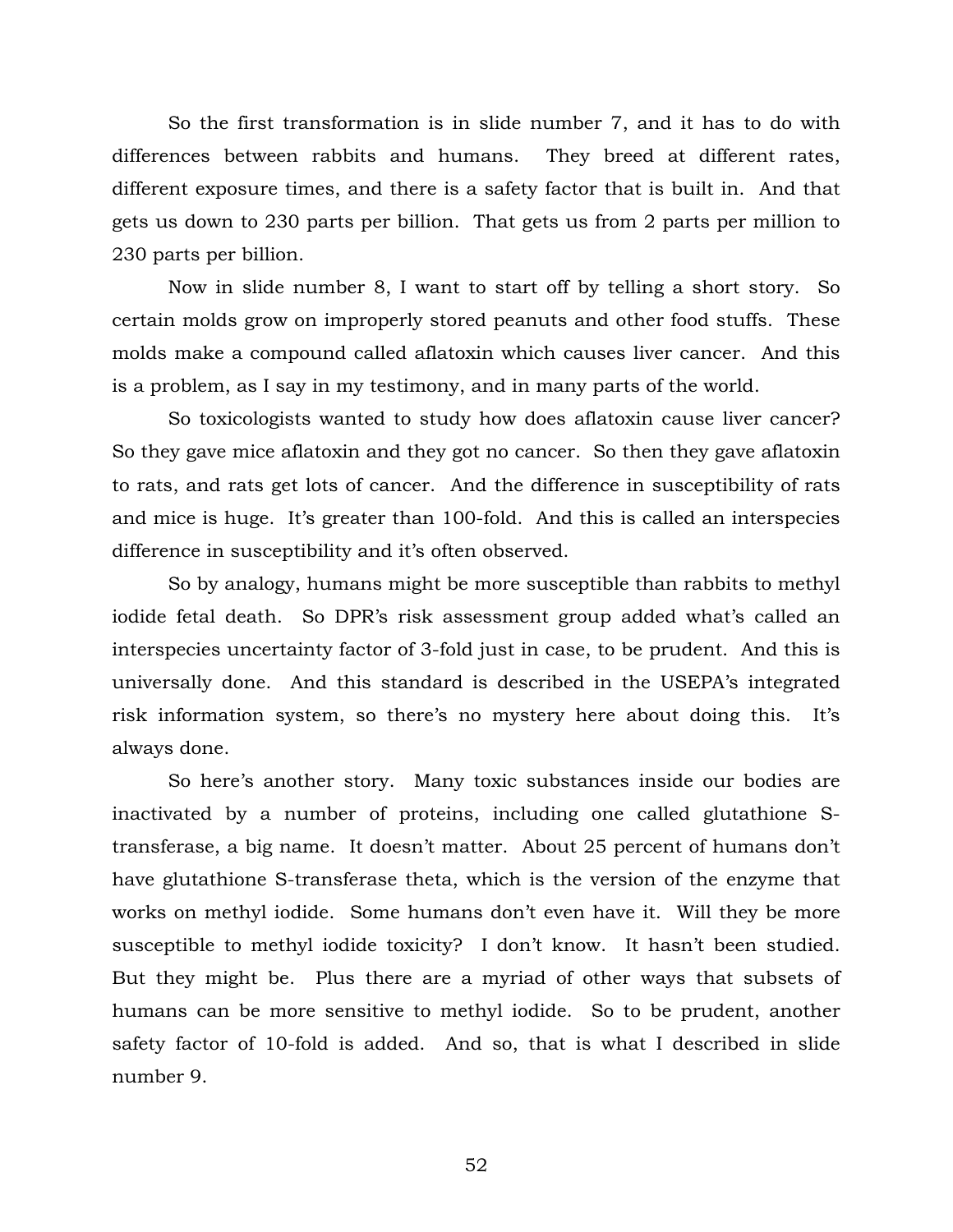Now I want to go to the actual data on fetal death in rabbits. It's in table 34A, a portion of which I have in slide number 10 here.

So this is the data for either death or late resorption of fetuses. With no methyl iodide, 2 percent of the fetuses are lost. That's right here. With 2 parts per million, 5 percent of fetuses are lost; 10 parts per million is 17 percent; and 20 parts per million is 31 percent. They're the numbers that I have boxed there.

Now I have taken that data and I plotted it down here. Here's a plot of parts per million. Here's a plot percent fetuses lost. Remember we said that 2 parts per million is the NOEL, the no observed effect level. And you'll notice that it's actually above the point with no methyl iodide. How could you call that a NOEL? And the answer is that 5 percent is bigger than 2 percent but it's not statistically significant. You can't prove that it's really different statistically. But the data looked very suspicious.

Now let's keep another thing in mind here. We're talking about fetal death, which is a gross indicator of toxicity. We don't know what's causing fetal death in rabbits. Let's just imagine that it's causing disruption of the endocrine system, the system that makes hormones. The endocrine system is undoubtedly really fouled up if it's causing fetal death. It's very likely that rabbits exposed to a level just below that level are not probably perfectly okay. The endocrine system is still being disrupted and this disruption is still probably causing subtler effects; it's just not killing the fetus. So because of these kinds of factors, the uncertainty in the NOEL, plus the gross indicator of fetal death, it's important to add another uncertainty factor of 10-fold and that's how we ultimately get to the value of .8 parts per billion, is through those four steps.

Now I want to add that some of my colleagues are going to tell you why this value is even too high.

Now I've discussed fetal death because it's what's mentioned by DPR in their decision to register. But there are a myriad of other adverse health effects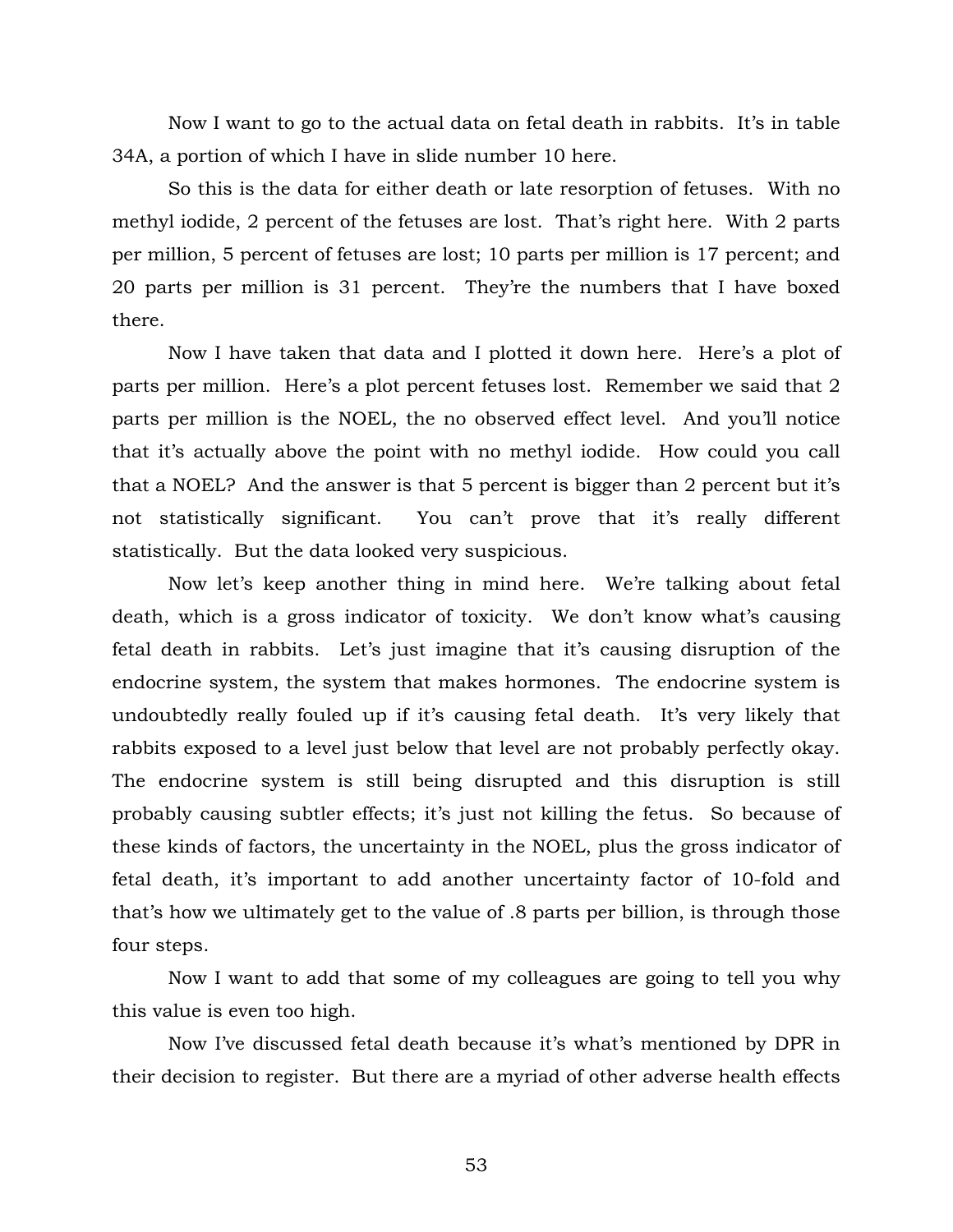that methyl iodide causes and they are shown in table 14. And I've put boxes around all those that are significantly below the level proposed by DPR now.

There's one in particular that I want to mention, which is the general public hazard from cancer risk which is .04 parts per billion. Now having just one toxic endpoint I think is a reason for concern. But having so many toxic endpoints all in the same range of concentration represents a big red flag to me as far as I'm concerned. One of them is going to turn out to be a huge hazard to these people who are working or living in the vicinity of methyl iodide.

Now I've read through the decision to register document and there's no explanation offered for why these uncertainty factors can be ignored, why a value 120 times higher is offered. Why is that unnecessary? I have no idea. I can't evaluate it. There's no information there.

But I want to go through another puzzle which starts with a sentence which I won't read all of. It's here in slide 15. But it talks about principles used by the USEPA and this puzzles me. So for fetal death the USEPA used 10 parts per million as their NOEL—that's off to the left here—and DPR used 2 parts per million, a difference of 5-fold. So the USEPA ended up with a value of a standard of 193 parts per billion. Well if they used the same principles as the USEPA, you would expect that the value that they proposed would be fives times less, or about 40 parts per billion—which is down here in slide 17—but they don't. They're proposing 96—2.5-fold higher. How come? I don't know. But their verbiage—and if you read through the verbiage on page 5 in their document, it sounds like they're being very protective and they're doing all the things that I just went through. But the actual number that they end up with doesn't match the verbiage.

Now I just want to step out of my role as a scientific advisor and just make a personal statement. At one of the hearings, we heard from 100 farmworkers (about 40 testified). I couldn't help but think that if I were a worker walking into the field what principles would I hope would be applied. I would want a level of methyl iodide I'd be comfortable with, and that is not 96 parts per billion.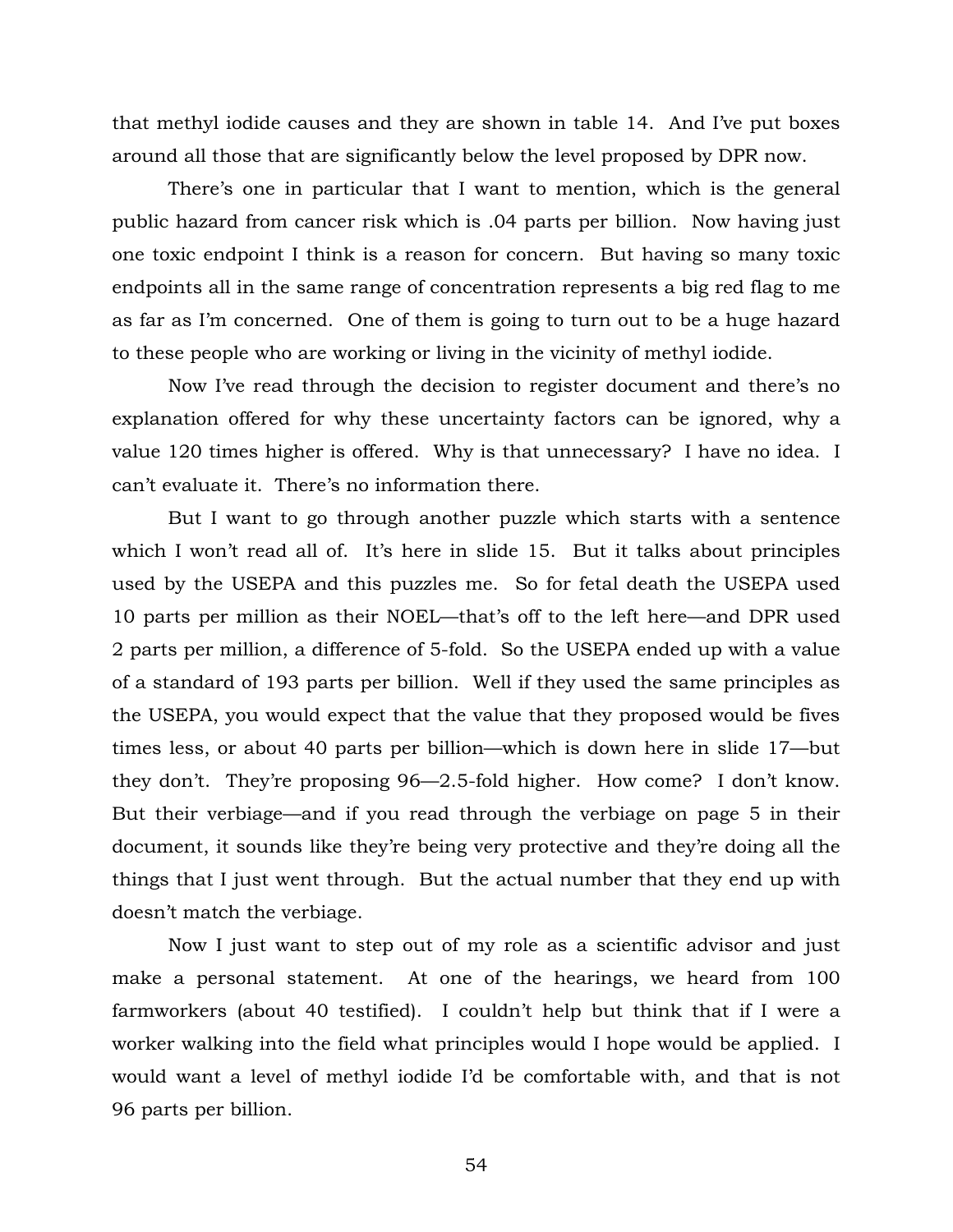I think I've talked long enough. I do have some specific responses to some of the comments made earlier, but I think in the interest of my colleagues, I'll defer those comments until possibly a later time.

**SENATOR FLOREZ:** Okay. I'd like to hear your responses—a few of them now, and then we'll go around. You might save some folks some responses at the end, is what I'm saying.

**DR. LOECHLER:** Well, to begin with, I heard the comment that we didn't have the benefit of being risk managers, and then I heard the statement that, "of course, I'm just a layperson here." And I wonder in a scientific matter having to do with health hazards, what possible advantage is it to be a layperson in evaluating these health risks? What is the benefit of being a layperson as a risk manager in trying to evaluate the scientific basis of health hazards? I'm totally baffled by that particular statement.

We heard about the need to include economic and social issues, something like that. And I don't know. This is just my feeling, you know. It seemed like we were being offered two alternatives; use methyl iodide and jeopardize the health of workers and their families; use methyl bromide and deplete the ozone. The third possibility is you don't use methyl iodide or methyl bromide and you make strawberries a little more expensive. And I don't know, but when you're left with these kinds of serious issues, *serious issues* depleting the ozone, hurting workers and people who live in the fields nearby by adopting a standard that makes no sense whatsoever, that third option begins to sound like not unreasonable. Let's just charge a little bit more for strawberries. If people understood, I think they might consider that.

Well, I do think I've gone on too long, so let me defer.

**SENATOR FLOREZ:** Well, thank you. Thank you for traveling here. Okay.

**DR. LOECHLER:** I want to thank Senator Florez and the other Members of the Committee for enabling me to fly across country and take the "red-eye" back.

**SENATOR FLOREZ:** Thank you, Dr. Loechler, for coming.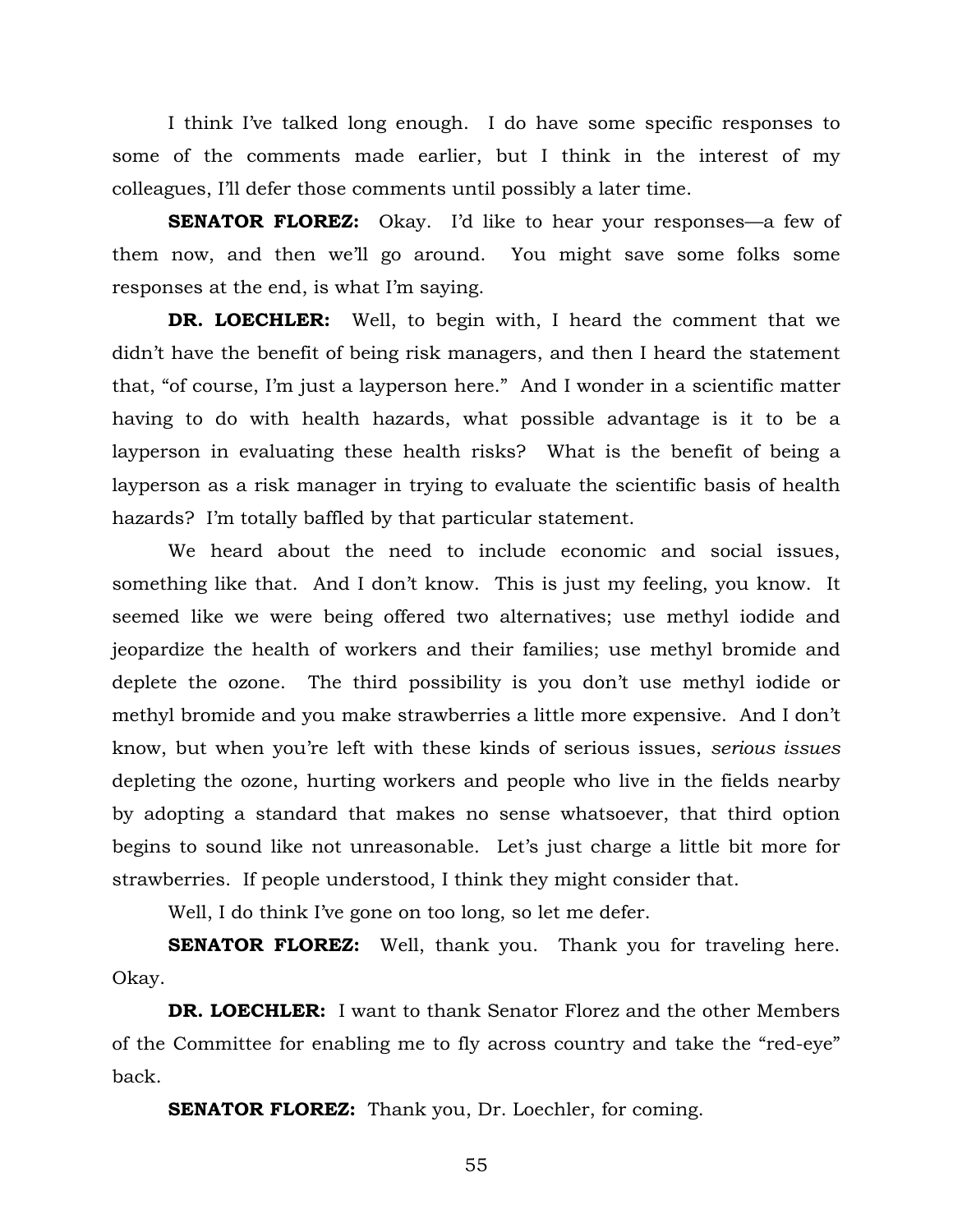**THEODORE SLOTKIN, Ph.D.:** My name is Theodore Slotkin. I have a Ph.D. degree in Pharmacology and Toxicology from the University of Rochester School of Medicine. And I've been on the faculty at Duke University Medical Center for over 40 years. I hold full professorships in the Department of Pharmacology and Cancer Biology, in the Department of Psychiatry and Behavioral Sciences and the Department of Neurobiology. And I'm the director of Graduate Studies for the Integrated Toxicology and Environmental Health Program. I sit on the editorial boards of four scholarly journals, including *Environmental Health Perspectives*, which is published by the National Institutes of Health, and is the topped ranked environmental health journal in the world. I've authored over 500 peer reviewed scientific articles. I'm among the top 5 percent of NIH grant recipients over the past 25 years. I'm ranked as one of the top one percent cited scientists in pharmacology and toxicology.

On this review panel I was asked to review the effects of methyl iodide as they relate to three specific areas in which I have expertise. And it's going to be easier because I don't have to give you numbers because I'm going to point out that the data is just lacking for these important areas.

- Neurotoxicity, which is toxicity directed towards the structure and function of the brain.
- Developmental toxicity, which means the enhanced sensitivity of the fetus and young child to toxic chemicals.
- And the combination of those two; developmental neurotoxicity, which is the special vulnerability of the developing brain to toxic insult. The sorts of things that lead, ultimately, to neurobehavioral deficits, attention deficit, autism spectrum disorders, lowered IQ, all of the things that I'm sure you're aware of.

Because the details of my conclusions are in the report, I'm just going to focus on the essential meaning of those conclusions and skip the details. And I'll deal with them in sequence.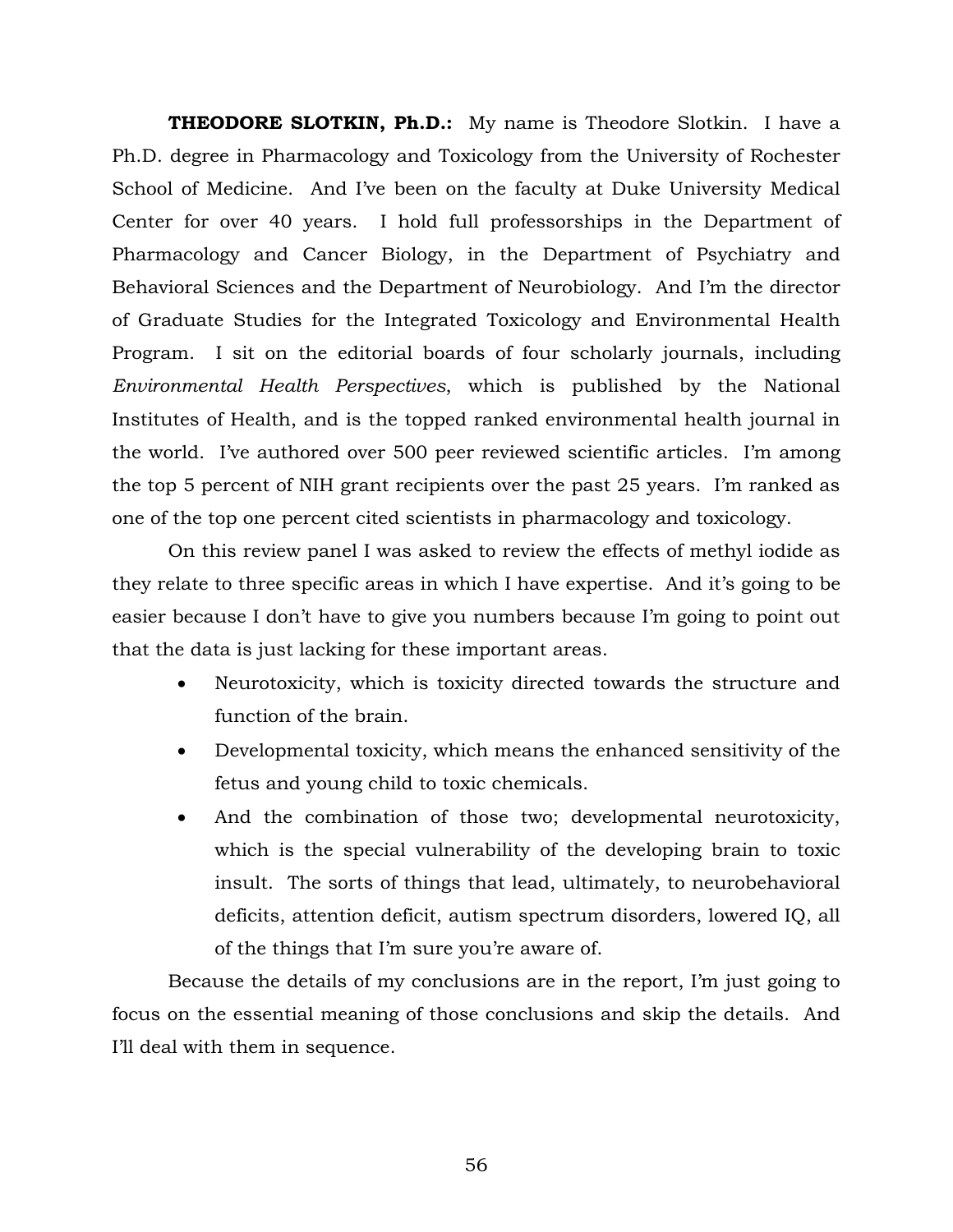First, there's absolutely no question that methyl iodide is neurotoxic. If you look at the material safety data sheets that are provided by companies that manufacture methyl iodide, or the HAZMAT listing provided by the National Library of Medicine, it says, "Central nervous system is the target organ." It points out the emergence of, quote, "Chronic neurologic symptoms that do not become manifest until days or weeks after exposure."

The case studies of people after methyl iodide poisoning all indicate lasting neurological damage, including severe psychiatric symptoms and movement disorders that resemble Parkinson's disease.

Laboratory studies similarly show clear cut neurotoxicity and they've identified the specific parts of the brain, types of cells that are targeted. And on top of that, methyl iodide concentrates in the brain. So if you do safety assessments that are based on blood levels, or inhalation levels, the brain is actually experiencing a much higher exposure than you would expect from any of the standard kinds of measurements.

So what I'd like to do is to address the issue of the fact of the "neurotoxicity" studies that were used by DPR and provided by Arysta were nothing of the sort. They were not neurotoxicity studies and they were totally inadequate to provide a launching pad for even beginning to calculate safety factors.

The exposure paradigm that was reported to DPR by Arysta and used in their assessment was limited to a single episode of exposure. And the behavioral tests were conducted during and immediately after exposure with a single assessment, very crude assessment, to structural changes two weeks later.

Let me give you an analogy. Suppose I wanted to study whether chronic alcoholism damages your brain and your behavior, and I think that we all know that it does, and I'm going to do that by getting you drunk once, measuring how long it takes you to sleep it off, and asking you two weeks later if you feel okay. I think I would conclude that, "Hey, alcohol, no problem." That's the kind of study that this was. That is not a neurotoxicity study.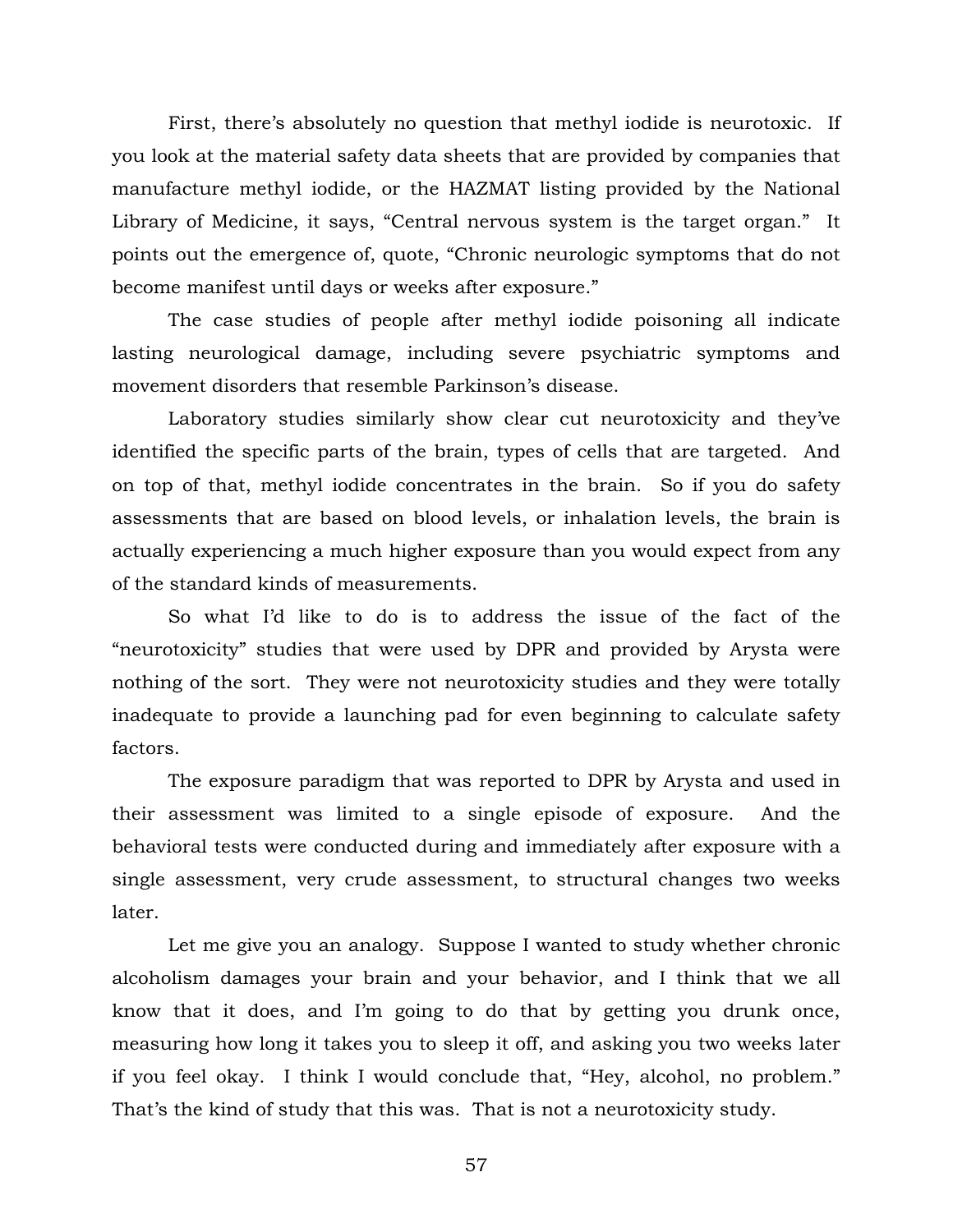Beyond that, this basic design defect, the techniques that they used came out of a paper that's 25 years out of date. No one in developmental neurotoxicity or neurotoxicity would use these techniques. They're insensitive. They're inadequate. The company they hired to do this provided background data of supposedly positive control studies that they did and they used a vicious neurotoxin—trimethyl 10. Most of the animals they couldn't detect anything. They had a higher rate of false negatives than ones where they could actually detect anything. To give you an idea of the inadequacy of the launching pad for even beginning to use a number and calculating a mitigation factor based on it.

Based on these kinds of studies and this approach, you would also conclude that lead, mercury, organophosphate insecticides and alcohol are not neurotoxic.

In the absence of a chronic exposure model and a properly conducted neurotoxicity study, there is no way to establish a no adverse effect level for the neurotoxicity of methyl iodide. And it's certainly going to be much, much lower than that which was postulated from the study that was provided.

Number 2, developmental toxicity: Well, here the most sensitive endpoint was fetal death. And, you know, it's already been pointed out, fetal death is the crudest endpoint you can imagine. So short of fetal death there's going to be all kinds of other stuff happening.

I'm not going to go into more detail as to what was wrong with the studies that were provided; they were based on the supposition that fetal death had to do with effects of methyl iodide on thyroid function.

You have my written comments. That's just wrong. Arysta's own studies showed that that was the wrong assumption. I had to point that out to them during the hearings. They seemed confused by it. They made an excuse that methyl iodide was more thyroid toxic than sodium iodide, the supposed negative control, and I pulled the data out during the hearings and showed them that they were identical. They were supposed to get back to me about it and never did.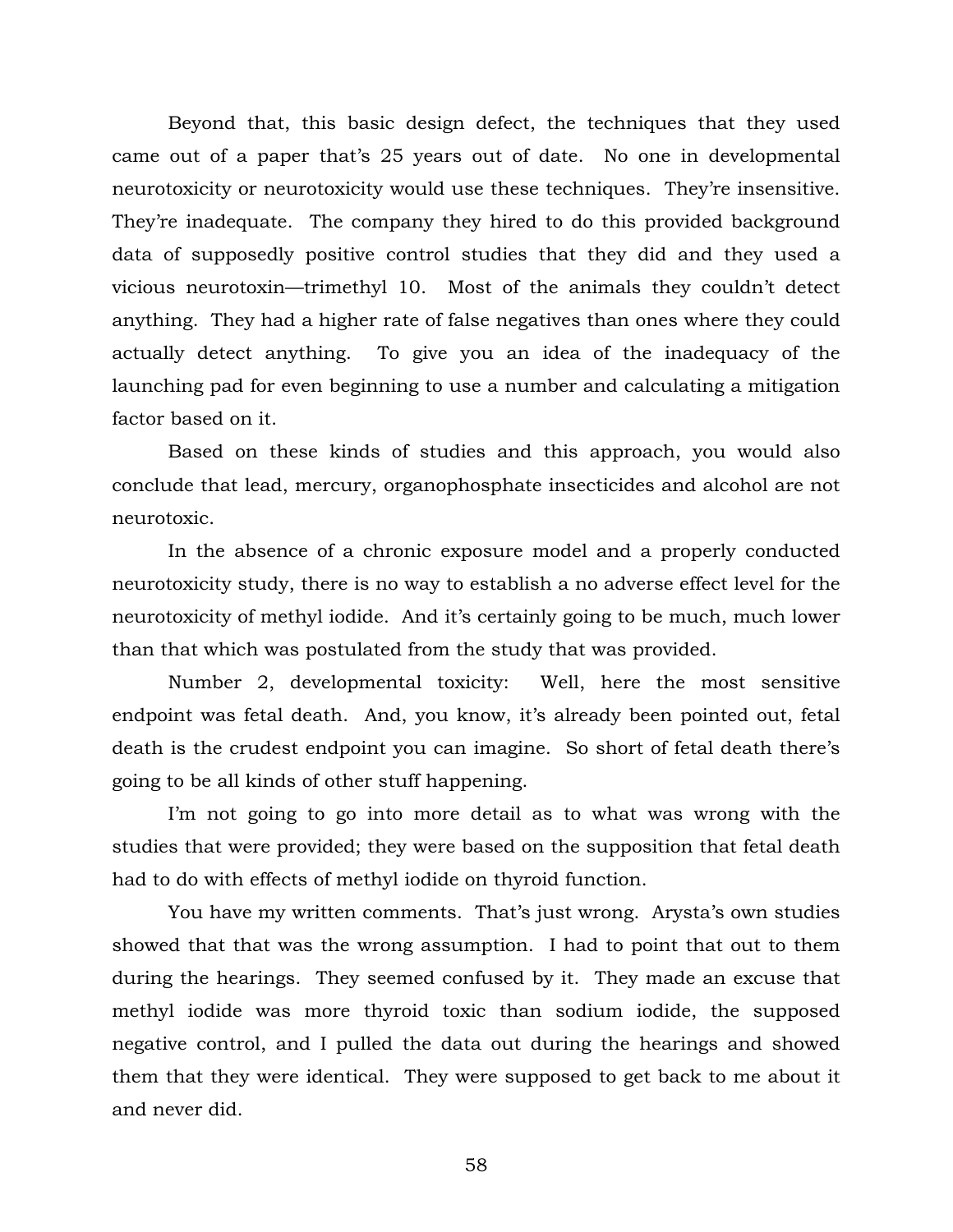The conclusion is, it's fetal toxic at levels much lower than that that are toxic to the adult. We don't know why. It's clear that using fetal death as an endpoint is ridiculously overestimating where the levels should be. And we have no way of knowing where the levels should be because we don't know the physiological changes that are contributing to the death and that are undoubtedly happening at much, much lower levels.

So now I'm going to combine the two—neurotoxicity and developmental toxicity. We have developmental neurotoxicity for which no studies have been done whatsoever. Federal regulations do not mandate a developmental neurotoxicity test or DNT, as it's called, unless there is a compelling reason for one. I don't understand the reasoning that would lead to a conclusion that methyl iodide does not require a DNT. It's neurotoxic, certainly. It's developmentally toxic, certainly. And let's add the third thing in, it's an endocrine disrupter. I mean, everybody's data, Arysta's data, it disrupts thyroid function. I think you know all about endocrine disruption and development than environmental concerns for the human population. But you know, there's a special relationship between thyroid function during development and development of the brain. If you're severely hypothyroid, you wind up with mental retardation; that's cretinism. But we now know that that's not an all or none phenomena. It's not like severe hypothyroid cretinism/normal thyroid you're okay. So there's a spectrum.

And there's a lot of studies now. It's a hot issue, the developmental neurotoxin. That cryptic hypothyroidism, where there are no symptoms, but it's still not quite normal is sufficient to cause damage that culminates in lowered IQ, affective disorders, learning disorders and the like.

So if you were to go up to the thousands of scientists who study developmental neurotoxicity and tell them, "I've got a new compound that I want to expose people to. It's neurotoxic. It's developmentally toxic. And it's an endocrine disrupter. Do you think that we should do a developmental neurotoxicity study?" I'll give you really long odds, better than the odds to win the basketball championship, that every one of those scientists would tell you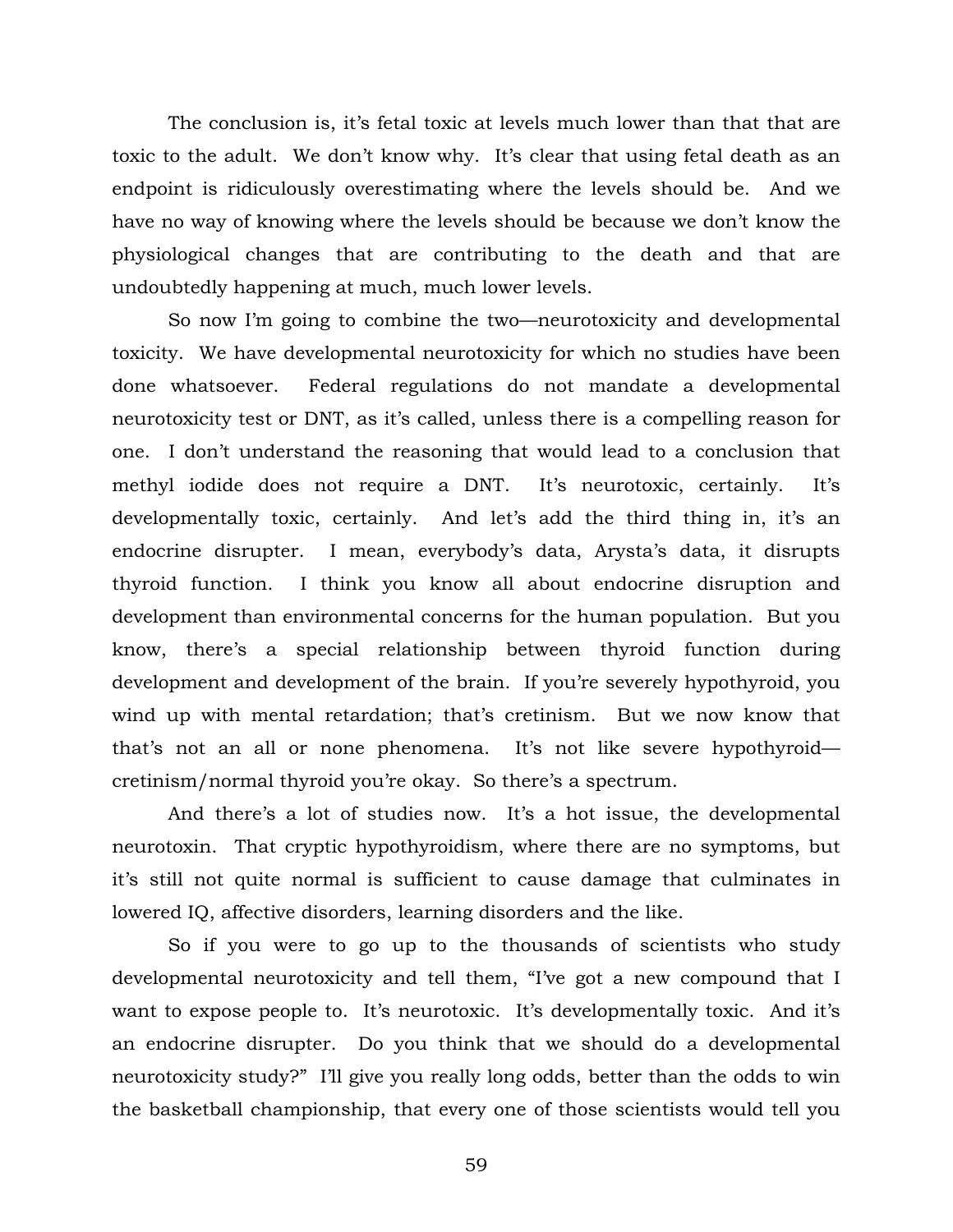this compound is going to be a developmental neurotoxin and they would be right. And no data on it. So how do you mitigate? How do you set a calculation?

And finally, I also want to express a personal opinion and that's separate from the scientific things I've said. I'm not an environmental activist and I've never before participated in a governmental review of pesticide safety. I'm not in blanket opposition to the use of pesticides. But methyl iodide alarms me and it does so for a specific reason. That everything that I see recapitulates the history of the organophosphate insecticides.

The organophosphates came into use in the 1960s to replace the persistent organochlorines, like DDT, because of environmental concerns. They were originally considered safe. They could be mitigated safely. And, because the symptoms of poisoning were unmistakable and could be monitored easily by measuring blood levels of an enzyme, cholinesterase, everyone was very comfortable about using them.

Beginning in the 1980s, about 20 years later, it started to become evident that the immature organism, the fetus and the newborn, was far more sensitive to organophosphates with a difference in the threshold for lethality of a factor of 10 to 100. Sound familiar?

In the subsequent decade, it was shown that this difference did not reflect cholinesterase inhibition, the mechanism that everyone was supposing was responsible for the toxicity—these compounds. And, in fact, my own research group was involved in showing that the developing brain got screwed up by levels of exposure 100 to 1,000-fold lower than what anyone thought based on what we knew about organophosphate insecticides.

Based on almost entirely on laboratory studies, not human epidemiology or poisoning incidents, this led the USEPA to ban the use of some of the most common organophosphates from use in the home starting in 2000—40 years later. But the damage had already been done, especially because human exposure to organophosphates was virtually ubiquitous; it represented more than half of the insecticide use in the world.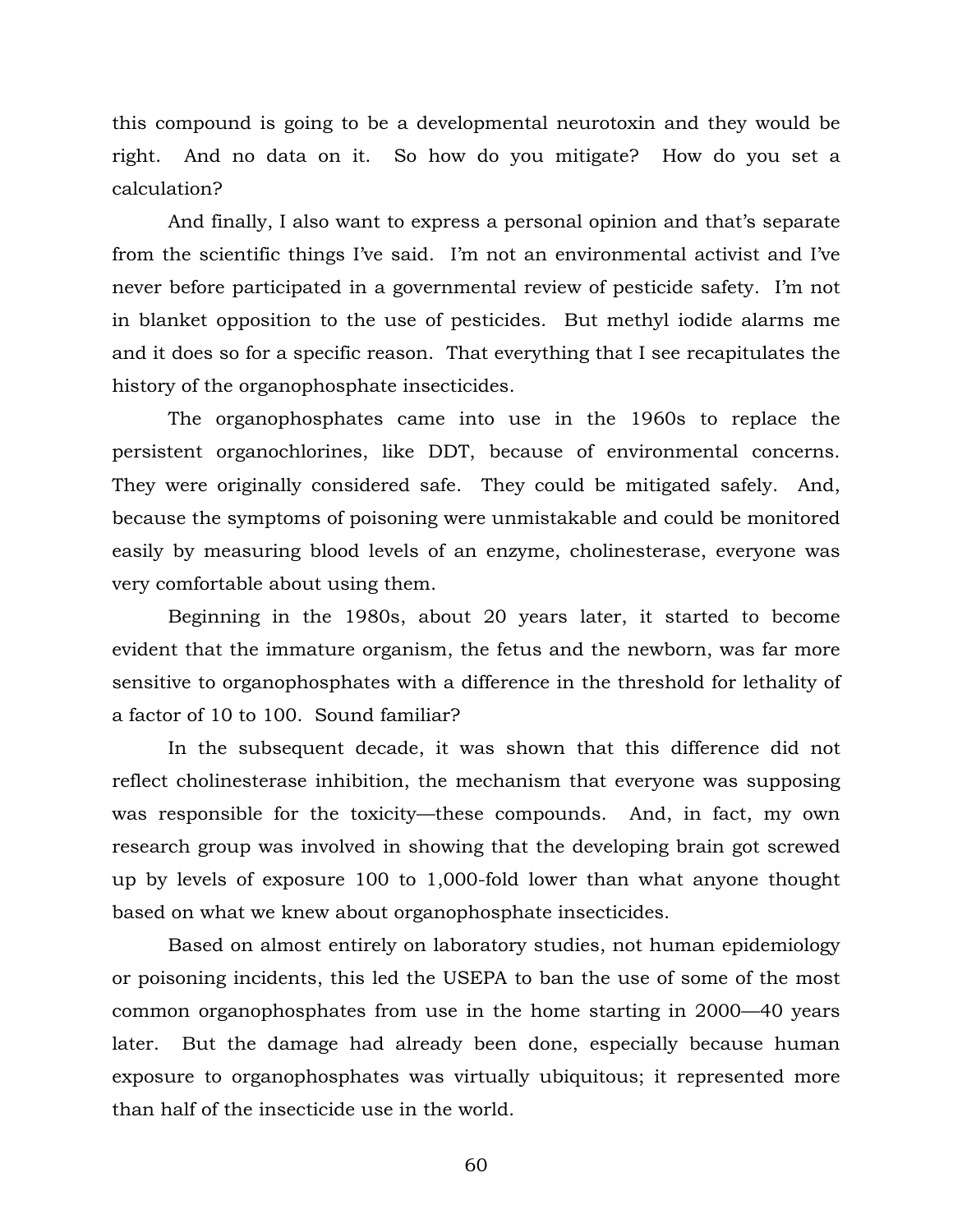A number of research groups, then, began examining populations with higher than average exposures; inner city tenement dwellers in New York (where I grew up), agricultural workers and their families in California, and children living in agricultural communities also largely in California. What they found was exactly what was predicted from the laboratory work; impaired IQ directly related to the measured organophosphate exposure of the mother during pregnancy, increased rates of depression and suicide correlated with organophosphate use by farmers, and finally, in a report from just a few weeks ago, a 60 percent increase in the risk of ADHD (attention deficit hyperactivity disorder) from exposure of the general population to organophosphates, not the high exposure of—that's everybody. So the information about organophosphates was actually there much earlier—neurotoxic, developmentally toxic, developmentally neurotoxic. And yet, we failed to protect the general public from the consequence of their household use up until 2000, and we continue to use them in agriculture.

I think we're all aware that there is an unprecedented rise in the incidence of neurodevelopmental disorders, including learning disabilities, conduct disorders, autism spectrum disorders, and ADHD. It is increasingly clear to many scientists and other people in the regulatory sphere that exposures to neurotoxic chemicals in our environment contribute in a major way to this silent pandemic which costs us hundreds of billions of dollars each year and which compromises the quality of life of millions of children.

The USEPA estimates that one of every four production chemicals is likely to be neurotoxic, most of which never undergo testing for that effect, let alone for developmental neurotoxicity. So when we come across a compound that is known to be neurotoxic as well as developmentally toxic, an endocrine disrupter, it would seem prudent to err on the side of caution, demanding that the appropriate scientific testing be done in animals instead of going ahead and putting it into use, in which case the test animals will be the children of the state of California. For a volatile agent like methyl iodide, there is no blowout preventer that will protect workers or people living in adjacent communities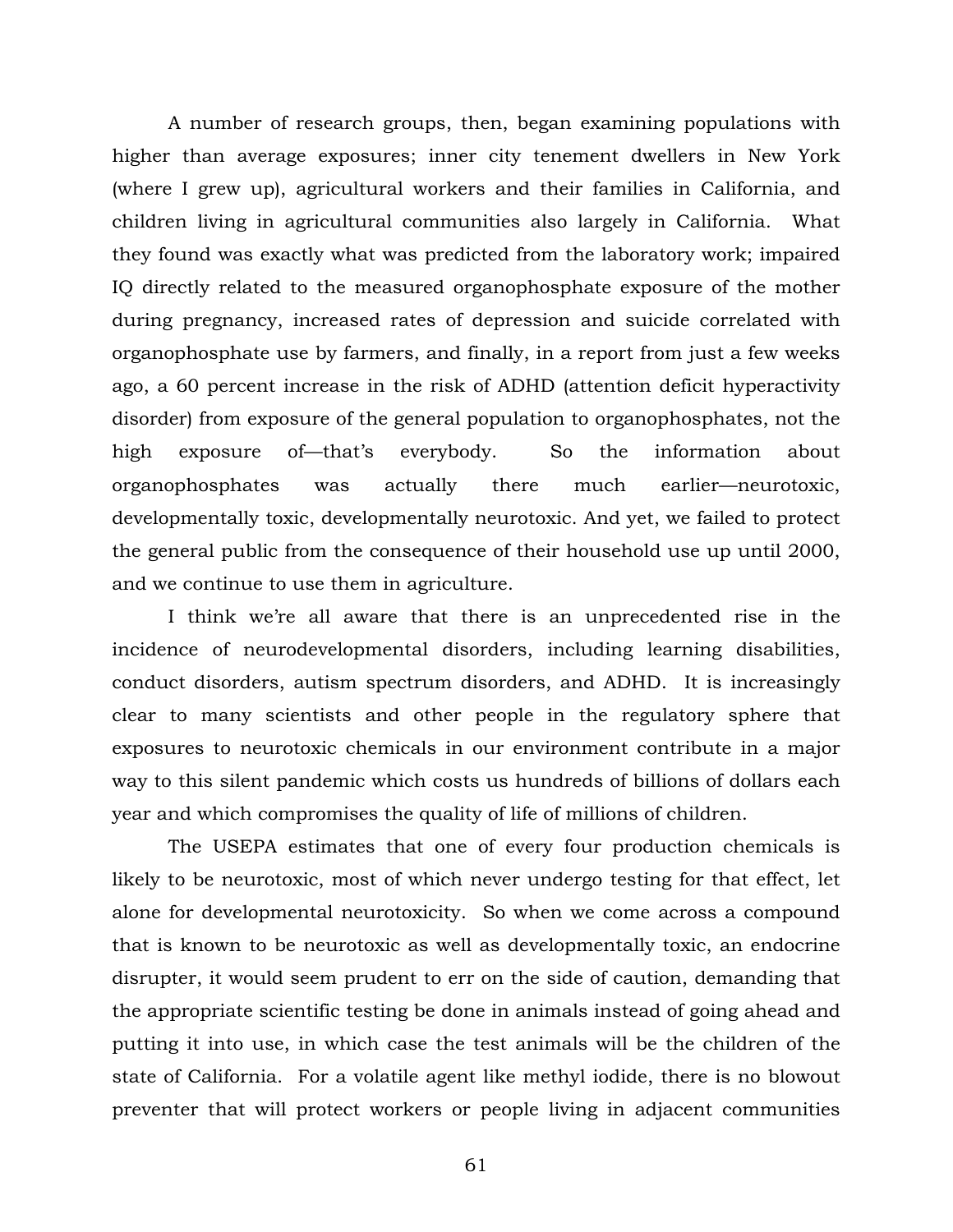from the consequences of an accident, a shift in the wind, misapplication, or even simply repeated standard applications with inappropriate mitigation factors that don't mitigate anything.

I do not want to see the story of organophosphates repeated with methyl iodide, where 20 or 30 years from now we'll see a further deterioration and even higher incidences of neurodevelopmental disorders. I would not want you to be in the situation where you say to yourself, "I could have prevented that." Prevent it.

Thank you.

**SENATOR FLOREZ:** Thank you very much. Thank you for traveling out here.

May I ask you what you may have heard in the prior testimony that stuck out in your mind as egregious and worthy of correction as we …

**DR. SLOTKIN:** Well, I noticed that the whole idea of developmental neurotoxicity never came up. And there's a flaw in logic here. If developmental toxicity is the most sensitive endpoint, if neurotoxicity is the most commonly observed phenomenon from human poisonings and is supported by laboratory studies, if the USEPA failed to ask for a DNT, for a developmental neurotoxicity test, why should we propagate that error?

And it seems specious to me to even begin to try to calculate something that will mitigate and make something safe when you have no idea whether no adverse effect level is, except the certainty that it's much lower than anything that we've already looked at.

**SENATOR FLOREZ:** Thank you very much.

**DR. FROINES:** Question for you. Dr. Ronald Melnick sent you a letter and I was going to read it for this hearing, but I just wanted to ask you is you're having it and reading it sufficient or would you like me to read his letter here? I'm just worried about—concerned about time. It's whatever you would prefer.

**SENATOR FLOREZ:** Why don't we introduce it into the record and make it part of the transcript. And just so you know what I'm going to do, in all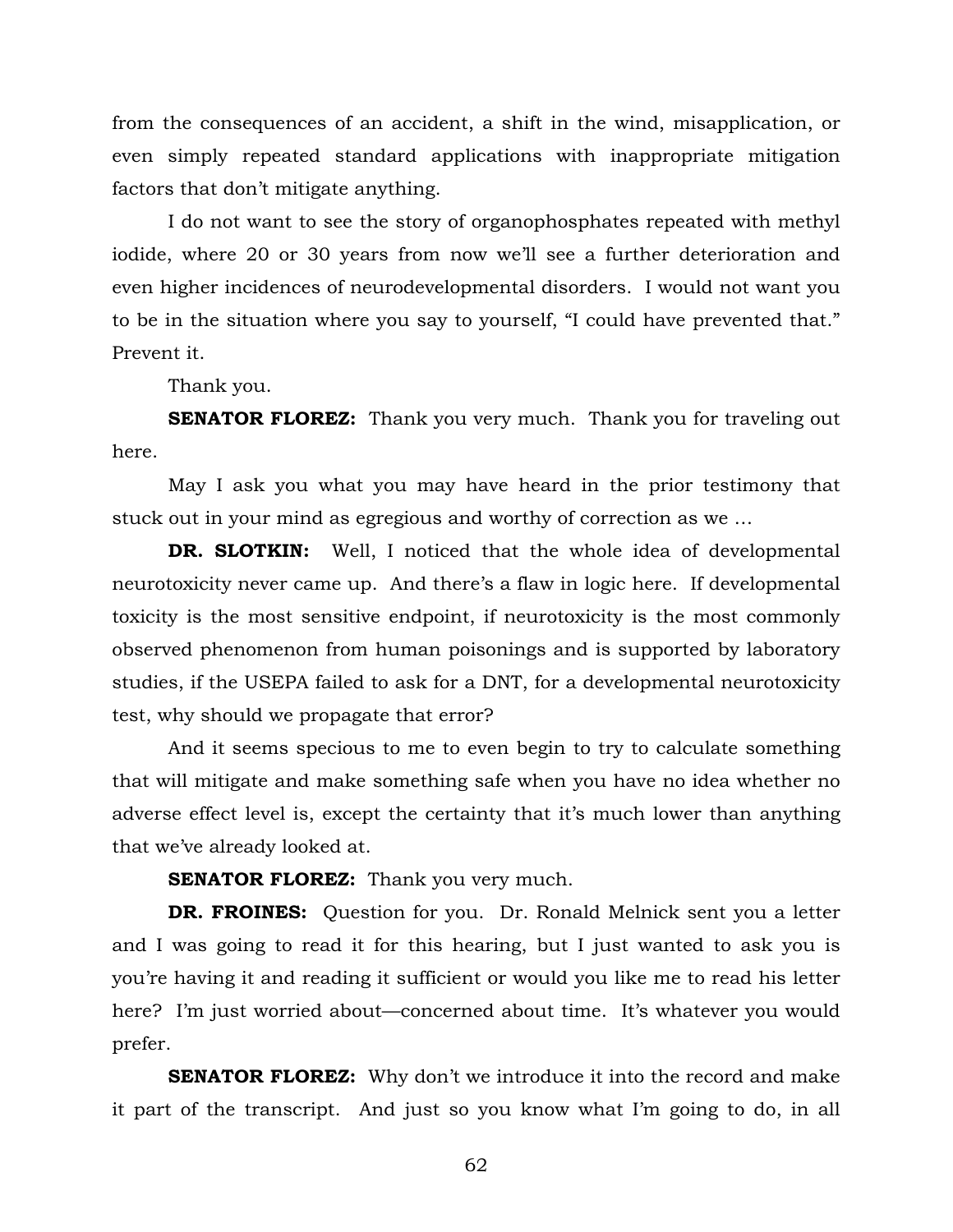fairness, is I'm going to ask the sergeant to bifurcate the hearing at the end of this and I would like this particular testimony to go to the transcriber. And I'm going to ask our trusty staff to, then, take exactly what you found egregious we'll find exactly where the endpoints are and then we're going to draft a letter from us, our office, and Mr. Monning is welcome to join in on that, and we're going to ask for a specific formal response in writing to everything that you've just mentioned. But we're going to have to get the transcript, at least of this section, earlier. Sergeant, if we could make sure that we get that to transcript and back so we can get something out by the end of the week. So this will be part of this. So we'll have to …

**DR. FROINES:** The letter is very powerful. It has the same kind of flavor and power that the previous two speakers have had. So I'd recommend that you give it close attention because Ron Melnick was with the International Agency for Research on Cancer for many years and is probably one of the most knowledgeable people when it comes to carcinogenesis that there is in the world. And so, it would be a shame not to have his testimony.

**SENATOR FLOREZ:** We absolutely will include it.

**DR. FROINES:** So I believe that our next speaker is Katherine Hammond from UC Berkeley.

 **KATHERINE HAMMOND, Ph.D.:** Thank you, Senator, for giving me the opportunity to present a scientific perspective on this debate.

 I am Katherine Hammond, a professor of Environmental Health Sciences at the School of Public Health, University of California, Berkeley. I've served as chair of the Environmental Health Sciences Division and led the Industrial Hygiene Program. I hold a Bachelor's and a Ph.D. in chemistry from Overland College and Brandeis University, and a Master of Science from Harvard in Environmental Health Sciences where I learned industrial hygiene, a broad field which focuses on the recognition, evaluation, and control of chemical and physical agents which may harm workers' health.

 My research over the past 30 years has focused on the assessment of people's exposure to potentially toxic chemicals, both in the workplace and the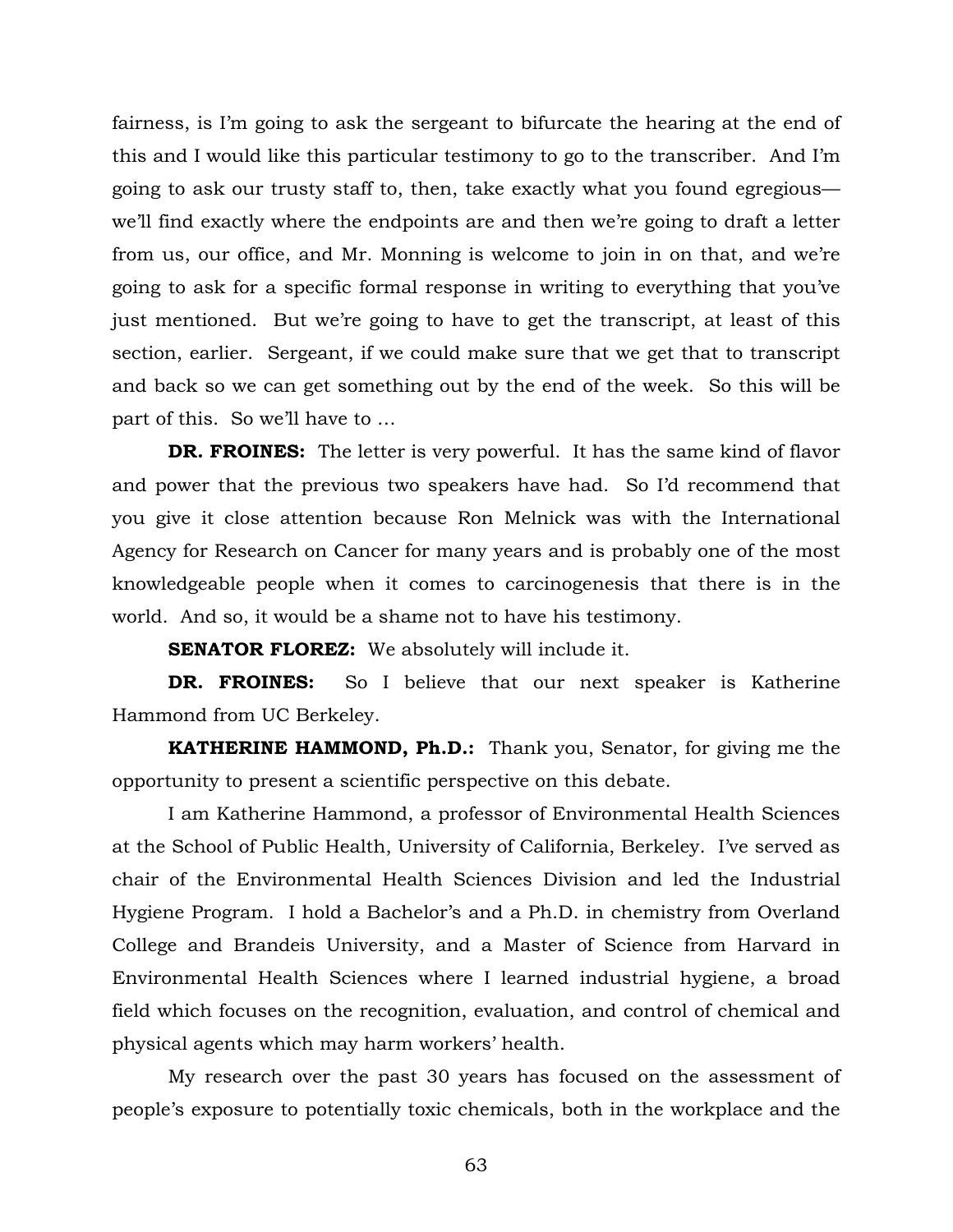in the environment. I've published over 130 articles in the peer-reviewed scientific literature, a dozen book chapters, and dozens of publications. I have served on numerous committees for the National Research Council and the Institute of Medicine, both part of the National Academy of Sciences, the National Cancer Institute, the World Health Organization, and both the U.S. and California Environmental Protection Agencies.

 First, I'd like to say a few words about risk assessment, of course, which I teach at UC Berkeley. Risk assessment integrates several scientific fields but has two major strands. The first includes both toxicology and epidemiology and evaluates what adverse health effects a chemical might cause and the potency of that chemical in causing those adverse health effects. So how much of that chemical is needed to cause those effects? These data are used to set a target concentration to stay below. We could call that a risk assessment speed limit, right? That's what you've heard from my previous colleagues about that piece of it.

 The second strand evaluates how much of this chemical are people exposed to; whether they're workers or community members, including children and pregnant women. Although I work with both strands, my expertise particularize in the second strand—evaluating the factors that might affect people's exposures and estimating the exposures that diverse people under different scenarios have when they use the chemical.

 The California Department of Pesticide Regulation, DPR, published several documents in their risk assessment: Volume 1, Human Health Risk Assessment, corresponds to the first strand of risk assessment, adverse health effects caused in people and animals, and has already been discussed by my colleagues; Volume 2, Exposure Assessment, addressed the second strand, and I will focus my remarks on that part.

 There are several problems with the risk assessment. DPR presented its estimates of people's exposure to methyl iodide in the Volume 2. In this document, DPR seriously underestimates the exposures of people in the various scenarios. I will discuss three aspects of this underestimate; there are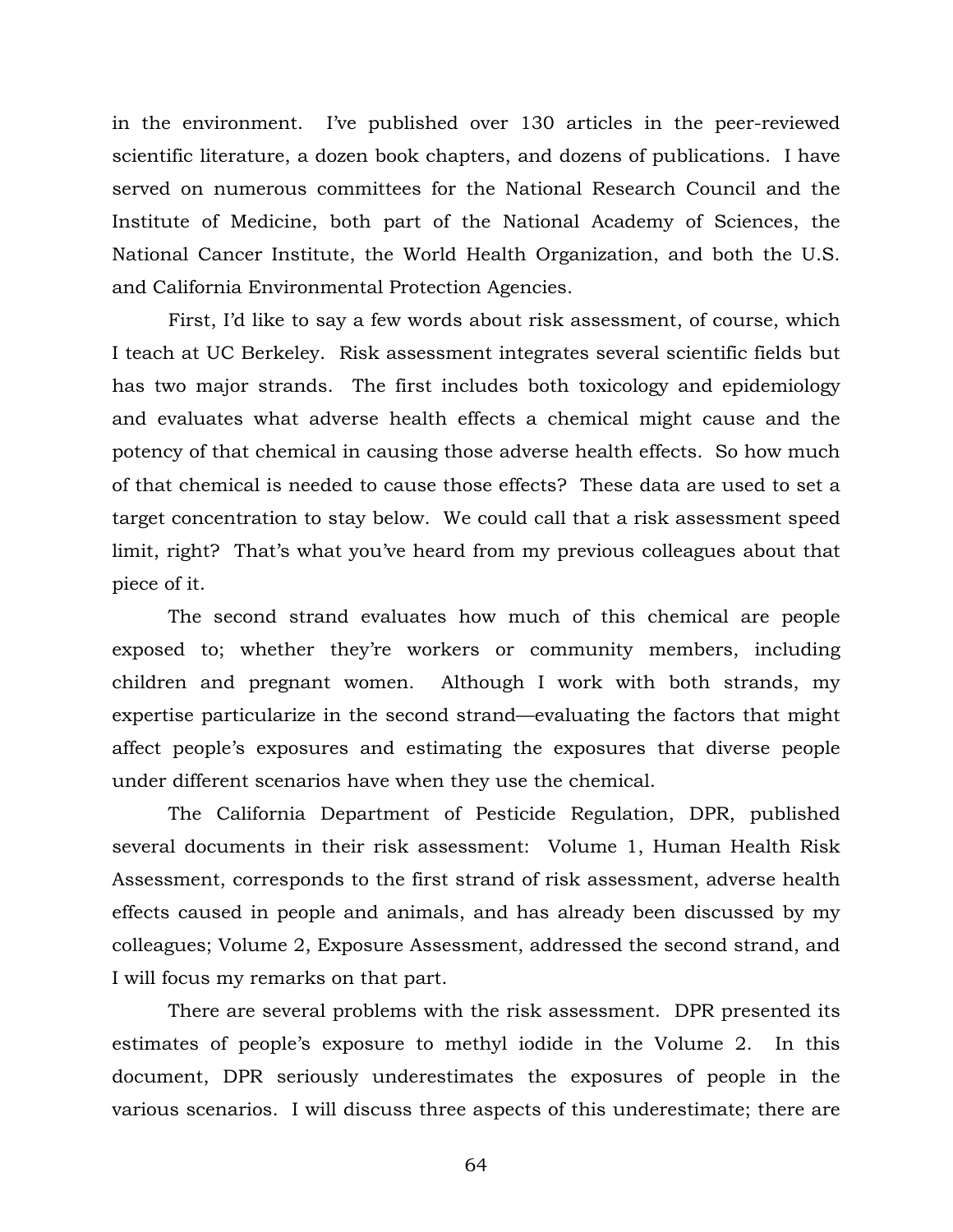others. The three I will discuss are breathing rate, the length of the workday, and protection from respirators.

 A major factor in the amount of a chemical that a person takes into his or her body is the breathing rate—how much air one breathes in each hour. The more air you breathe in, the more chemical comes along for the ride and enters your body. You may have noticed that when you walk fast or run, you breathe more deeply and rapidly. In fact, the amount of air you breathe in can increase ten times from resting to running. DPR used the 24-hour average breathing rate. That is the average, including sleeping time, and so estimated that workers breathe in 0.8 cubic meters of air in an hour. However, the occupational health community typically uses a higher value—1.2 cubic meters in an hour at work unless heavy work is performed, in which case even higher rates are used. In this risk assessment, OSHA has used 1.2 cubic meters an hour. In its dose reconstruction, the National Institute for Occupational Safety and Health, NIOSH, assume that a workgroup performs light work—light work—breathes 1.2 cubic meters in an hour while an adult who performs heavy work breathes 1.7 cubic meters in an hour, and heavy work is really saying just one-eighth of the time they're doing heavy work. This is more than twice the amount of air that DPR estimates.

 The International Commission on Radiological Protection, ICRP, an expert group for estimating human doses to radiation, uses what they term "the currently accepted breathing rate of 1.2 cubic meters per hour." I don't mean to confuse you with throwing a lot of numbers out—and there are a lot however, the bottom line is that occupational health scientists, whether they're at OSHA, NIOSH, ICRP, academic community, all of these use breathing rates that are 1.5 to 2 times higher than the rates that were used by DPR in estimating how much of the chemical is going to come into people's bodies, so this leads to an error…

**SENATOR FLOREZ:** We're pondering why DPR used the lower breathing rate.

**DR. HAMMOND:** Well …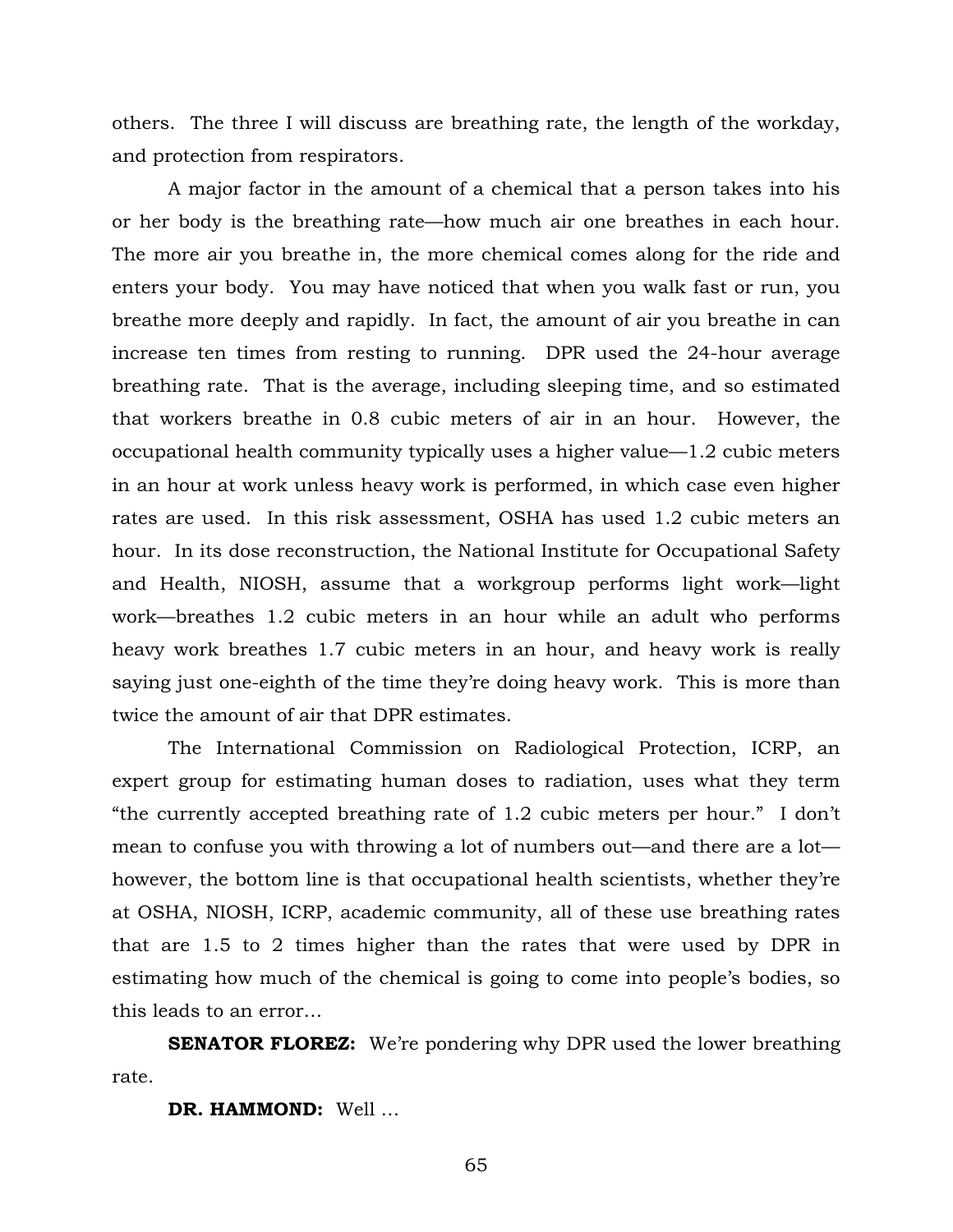**SENATOR FLOREZ:** I don't want to interrupt your ...

**DR. HAMMOND:** Well, let me just say, I brought this to their attention. **SENATOR FLOREZ:** Okay.

**DR. HAMMOND:** I thought that they might have seen the light and was disappointed that they didn't.

**SENATOR FLOREZ:** All right.

**DR. HAMMOND:** But it's not that it wasn't brought to their attention.

**SENATOR FLOREZ:** It's not that it wasn't brought to their attention.

**DR. HAMMOND:** Correct. I saw that as my duty as a member of the Science Review Committee. That was our job.

## **SENATOR FLOREZ:** Okay.

**DR. HAMMOND:** So this factor alone leads to an underestimate by a factor of 1.5 to 2, so the true exposure is 1.5 to 2 times higher just for that one factor. The underestimate for the breathing rates for children is similarly problematic, and the California Air Resources Board, a sister agency, both under Cal/EPA to DPR, sponsored a study of breathing rates in the community. They actually measured the breathing rates of children and adults as they performed various activities. Compared to when standing, the breathing rate for children more than doubled when they walked and increased more than fourfold when they ran. However, when calculating the exposure of children near fields while methyl iodide was being used, DPR assumes the breathing rate equal to the rate found for standing. If they do walk around or play, they will be exposed to several times more methyl iodide than DPR assumes in its calculations. I guess we can't have children be inspired by the World Cup and start playing soccer.

 A second major area where DPR underestimates worker exposure is the evaluation of the workday. DPR assumes that agricultural workers work eight hours a day, but we all know that agricultural workers often work longer. The Science Review Committee raised this issue, and DPR revised the final document to acknowledge the issue but did not change this assumption.

I'm going to quote from the document: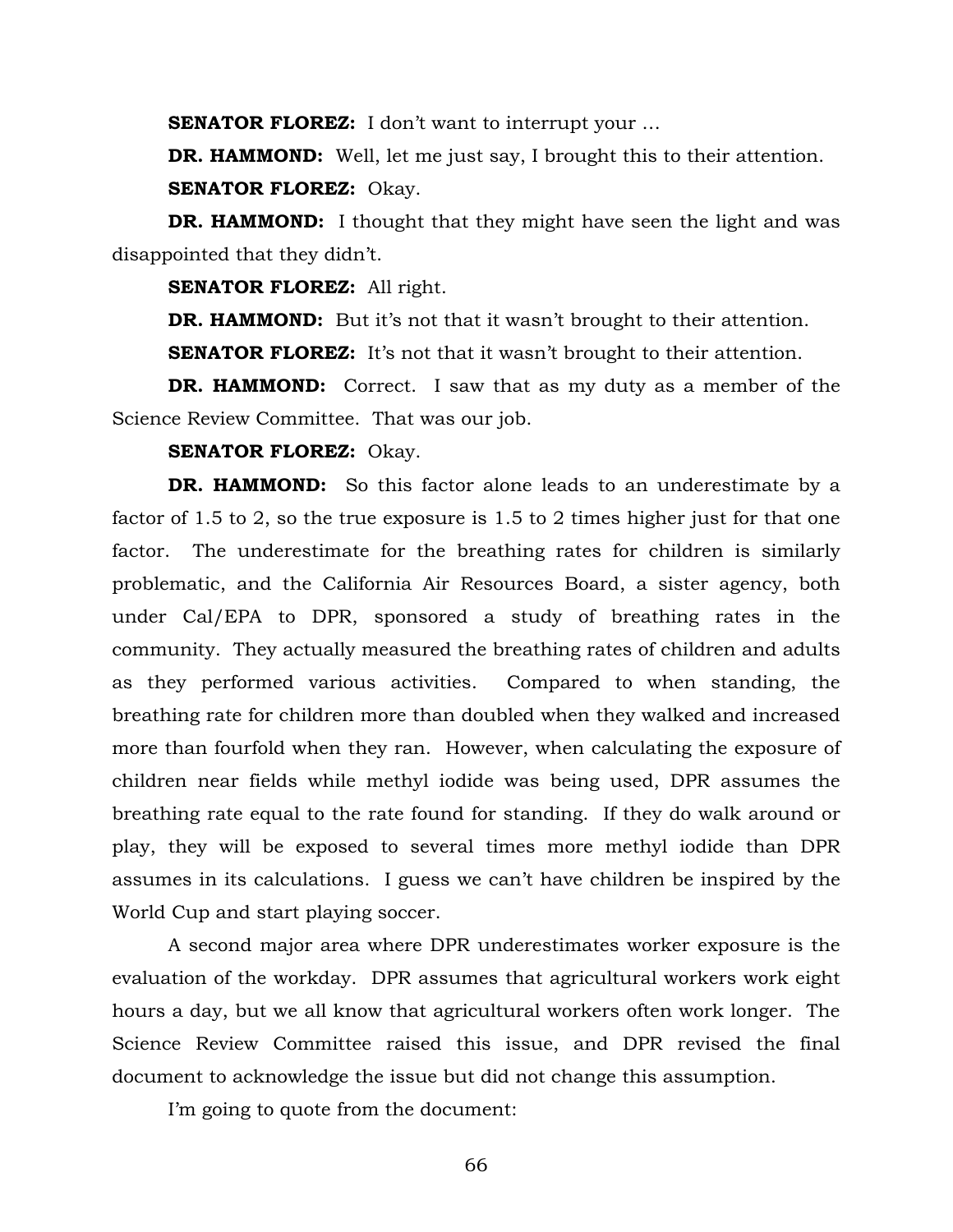"DPR also believes that under specific conditions and situations, singleday durations for worker activities can and do exceed eight hours. For example, a survey of crop advisors indicated that an average workday could be as high as 9.16, plus or minus, one hour per day. DPR is currently examining the appropriateness of basing exposure estimates on an eight-hour workday. Should the department determine that a longer workday is warranted for certain activities, that will be taken into account when considering potential mitigation measures if methyl iodide is registered in California. It was assumed that all workers would be exposed to a full eight-hour workday." (End of quote ??)

 It is not clear to me that DPR in fact took the longer workday into account when considering mitigation measures. I do not see where that appears in the notice of proposed decisions to register the pesticide products containing methyl iodide. If a workday is ten hours long, the workers may be exposed to 25 percent more toxic material than an eight-hour workday. A 12-hour workday would lead to a 50 percent increase in exposure. Neglecting these facts of field life can lead to an underestimation of the true exposure of these workers.

 Next, I'd like to turn to respirators. The respirators were used—I'd like to say the respirators were incorporated into the exposure document. The exposures were estimated with the assumption of respirator use. So to that degree, they're not mitigation strategy. They're inherent in the exposure estimates.

 Respirators should be used as a last resort to protect workers from toxic chemicals because there are so many things to go wrong with them. Murphy's Law and its many corollaries could have been inspired by respirators. There are problems even with a very good respirator protection program, which is quite complex and involves daily cleaning, proper storage, replacement of air purifying cartridges, daily or, more often, medical evaluation of employees prior to wearing respirators, fit testing, etc. It goes on and on. They're pages and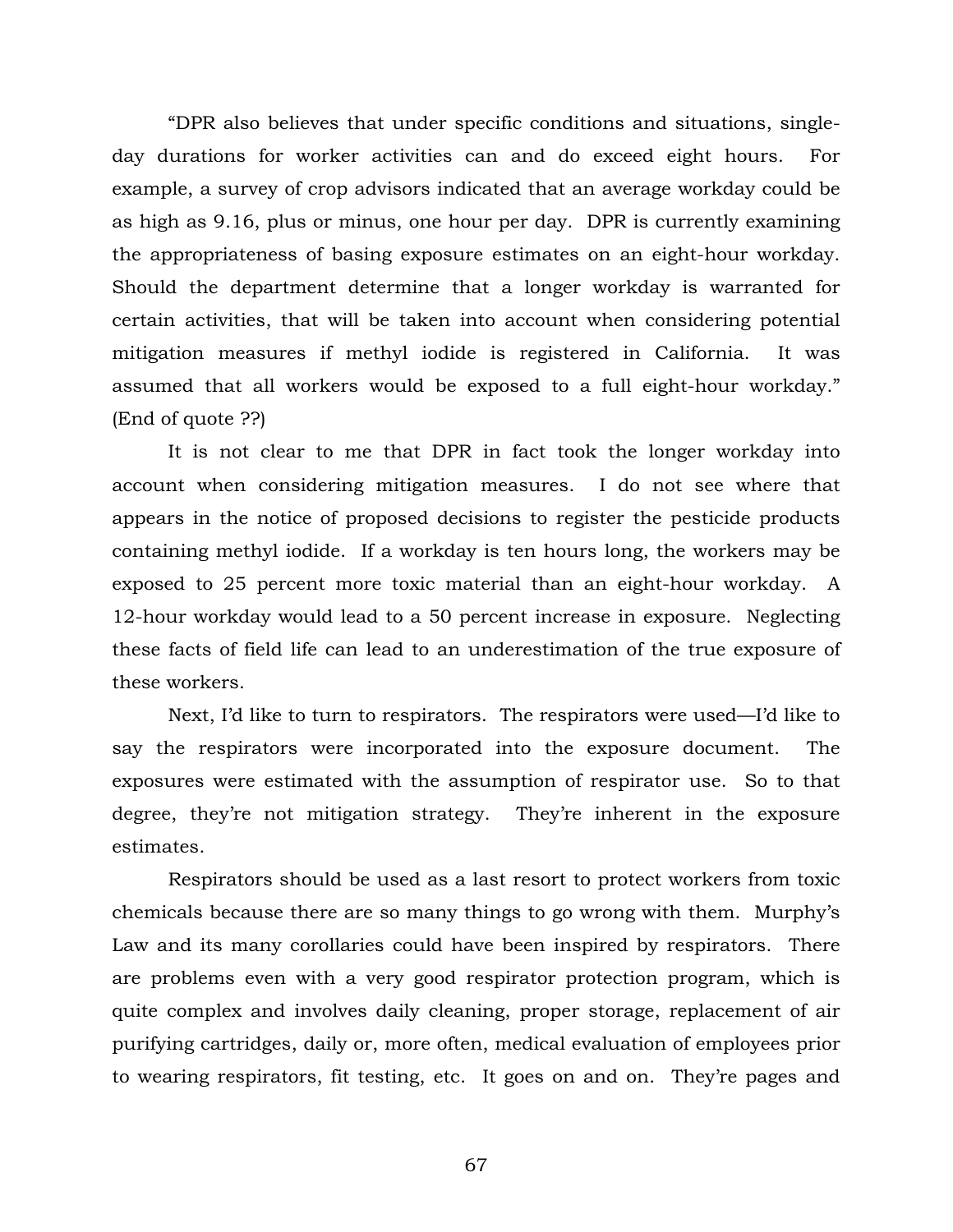pages long. The medical evaluation's required because the use of respirators, these half-face respirators, puts additional strain on the heart and lungs.

Fit testing is critical. Individual factors that can prevent a good seal—the seal is the source of it. It's the critical piece. Anything that can affect that good seal and therefore prevent the respirator from working properly will mean that you don't have the protection, and these factors include facial hair, as was mentioned earlier, pimples, dimples, bug bites, a variety of things; sweat will degrade the seal.

One of the best ways to understand the challenges respirators pose to workers is to wear one for 15 minutes while walking around and trying to perform some tasks. I did consider bringing some for you to try this experiment. They're uncomfortable, and you can't talk while wearing them, a real problem for us academics and politicians, right? You can't eat; you can't drink; you can't smoke while you're wearing your respirator. They're uncomfortable and it gets worse the longer you wear it. And every minute you take the respirator off to talk, to drink, whatever, adds additional exposure. If one removes the respirator for 53 minutes in an eight-hour day and it otherwise worked perfectly, the protection factor is cut in half.

The American Thoracic Society reviewed respirators in a 13-page document from which I quote:

"Worker compliance with wearing required respirators has been studied on the basis of direct observation of the amount of time of appropriate use. These studies show that acceptability to workers is a significant factor limiting the ability of respirators to provide protection against inhalation hazards. In the workplace, the discomfort of the device is probably the factor most frequently limiting effective respirator use. Respirators fitting tightly over the face, cause a buildup of moist, warm air inside the mask. In a warm environment, such as we have in the fields, this enclosure also slows convection of heat away from the face, the normal cooling process of evaporation from the skin. The wearer's sensory discomfort rises in proportion to the temperature within the mask—the discomfort of respirator's elastic head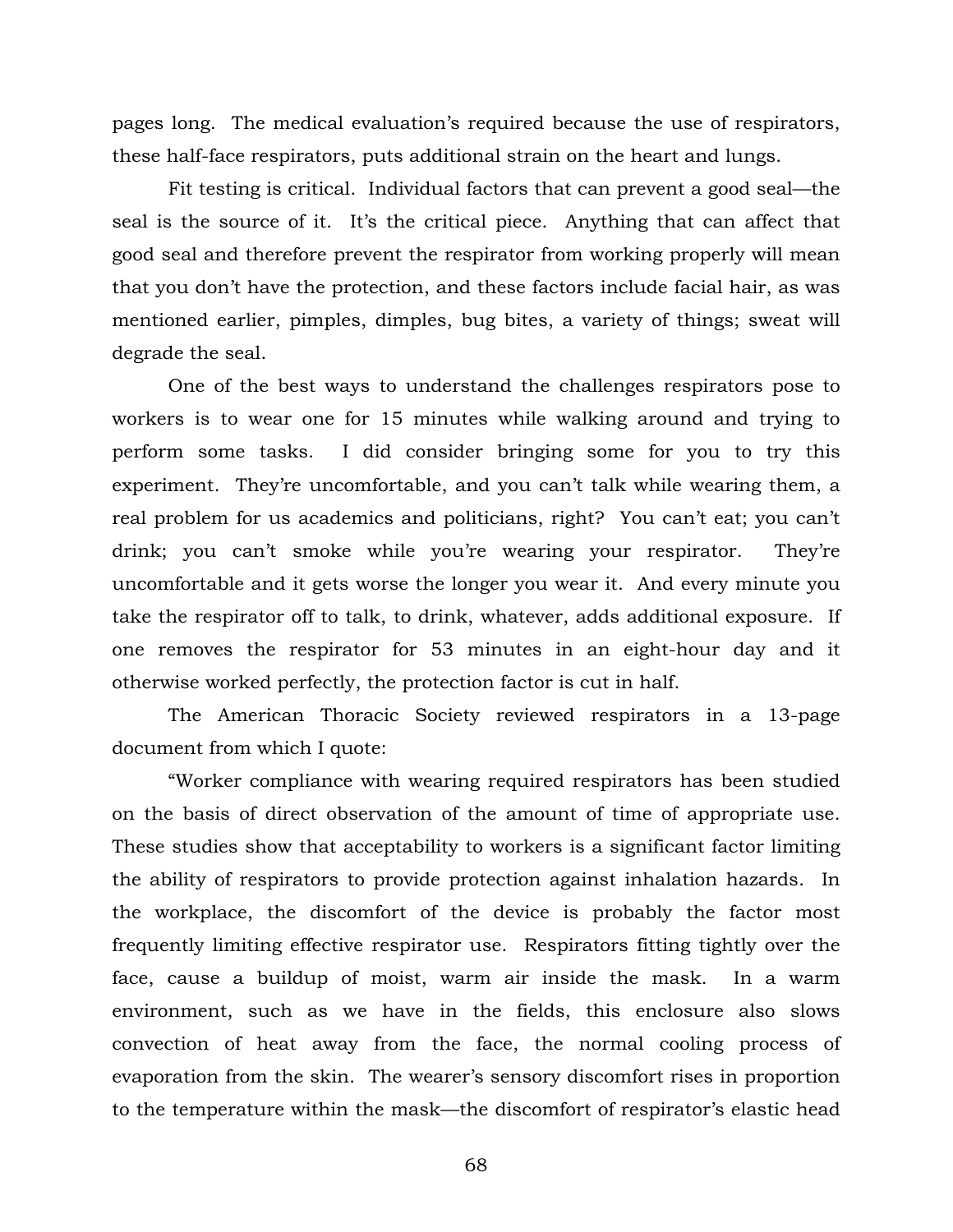straps in obtaining a sufficiently tight facial seal, pressure on the face, the perception of aspiratory resistance, the feeling of being enclosed, and the effects on vision may all contribute to functional inability to keep the respirator on for more than brief periods of time in some persons. This inability at times is associated with panic attacks and claustrophobia." (End of quote ??)

All of these factors—the discomfort of wearing respirators, the detrimental effect of sweat on the seal, the inability to talk, eat, or drink or smoke while wearing a respirator—contribute to the frequent nonuse of respirators for portions of the workday. As described above, less than one hour of nonuse cuts in half the protection factor of the respirator, reducing it from, for this respirator, from ten to five. That's for just less than one hour.

Published papers in the scientific literature urged the use of protection factors of five or less for half-faced respirators. Industrial hygienists from both industry and academia are rightfully skeptical of higher protection factors, given their observations of usage in the field.

So I've outlined here three aspects of methyl iodide exposure to workers and children which lead to serious underestimates of the exposure. These effects are multiplicative. Thus the inhalation rate for children should be at least two to four times higher if they're playing outdoors; the inhalation rate for workers should be increased by at least a factor of 1.5; the length of the workday should be increased by an appropriate amount, perhaps 25 percent to account for ten-hour workdays; and the protection factor for respirators should be decreased to five or less.

Implementation of these aspects would increase the estimated dose in the DPR documents of methyl iodide to children and to workers by factors of 2:4. This is a very serious increase and exposure to a very toxic chemical.

Returning to the two strands of risk assessment, which I opened with, the first determining how potent a chemical is, how much it takes to cause cancer or neurological harm or affect a fetus, and the second, estimating how much people are exposed, the decision of DPR to regulate methyl iodide rests on flawed science in both of these areas, and I'm talking flawed science. The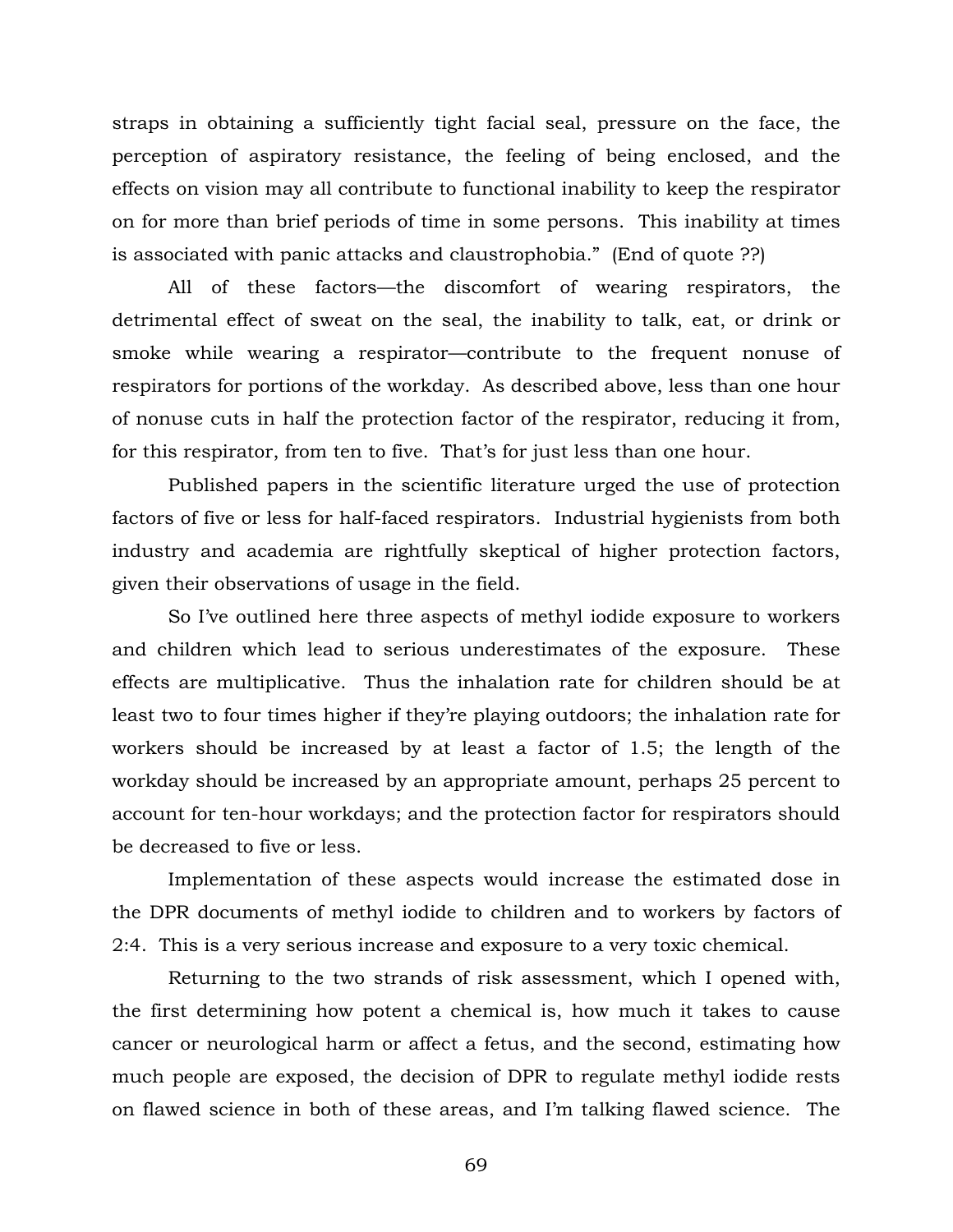exposures are higher than DPR estimates, in my opinion. The potency is underestimated. So the value of the target concentration which we aim to stay below is too high. My colleagues have described how, for some health effects for example, developmental neurotoxicity—the studies are either poorly designed or even nonexistent, so the potency cannot be evaluated. Furthermore, the accepted rules for accounting for uncertainty in developing animal to data to humans or estimating effects in the fetus were followed on the risk assessment documents by DPR in February in 2009 and February 2010 but were not followed in the notice to register.

In the end, the scientists at DPR made estimates of target levels of methyl iodide available to the public and to the Science Review Committee for comment in 2009 and incorporated many, if not all, of these comments in the final February 2010 Human Health Risk document. Many scientists felt these values still underestimated the health risks posed by methyl iodide. However, these peer reviewed speed-limit values, not to be exceeded, were ignored by the risk managers who developed their own numbers without review by either the public or the Science Review Committee. These target maximum values are over a hundred times higher than those developed by DPR's own scientists and that have undergone extensive peer review. Such presumption is not merely an insult to the scientist who contributed to the risk assessment documents but also represents a threat to the health of the men, women, children, and children to be of California. Thank you.

May I make a couple of personal statements back to your comments? So in the question of mitigation—see, I actually do see there is a difference between the risk assessment and mitigation. In a risk assessment world, we do our best to understand what are the exposures, how potent is this chemical, and we set a target level. In many cases, if we have enough data, we might set what think is the safe level. You'll notice that no one really calls this a safe level. Even the numbers that are here, they're target concentrations to stay below. We don't know the safe level.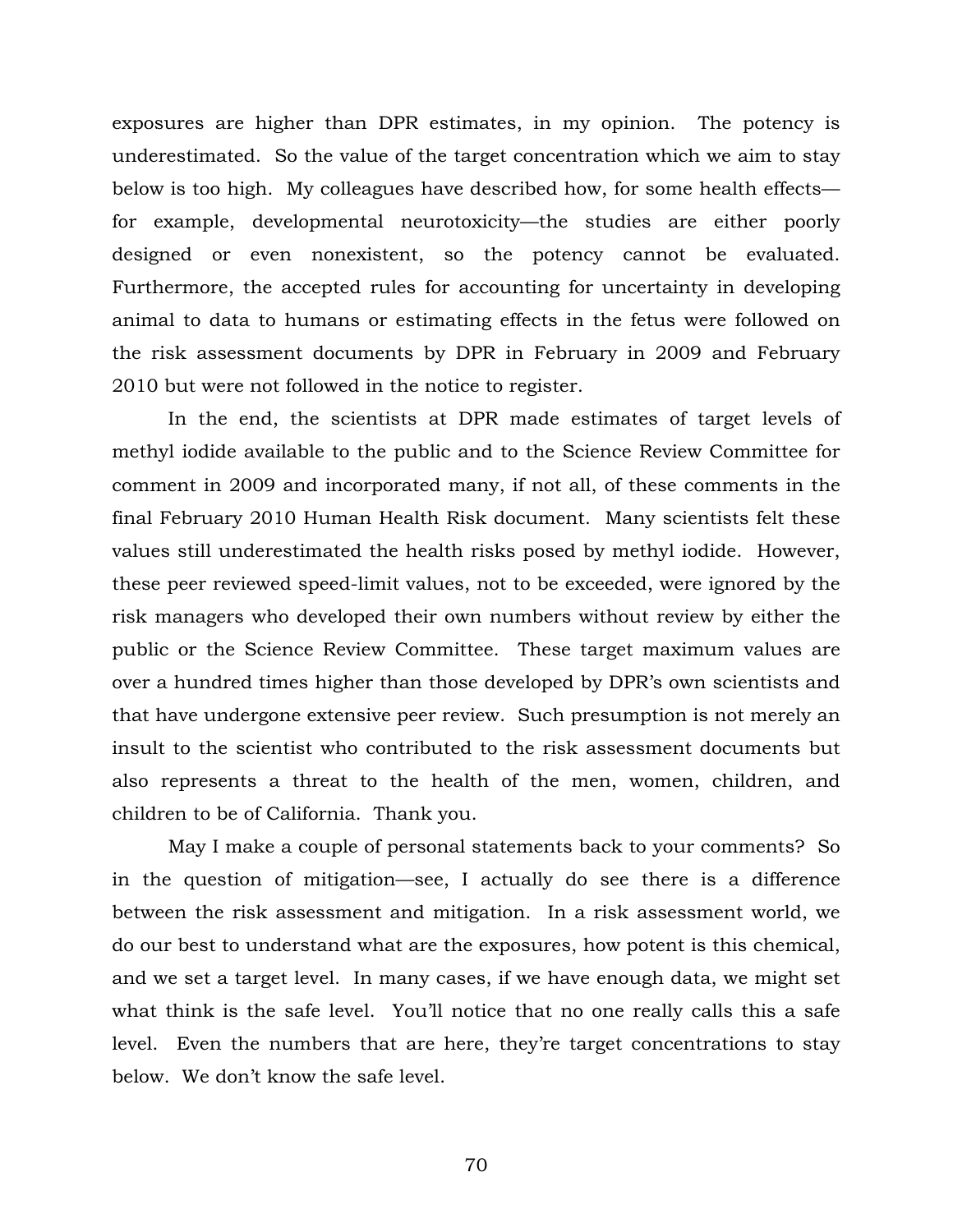That's scientific decision. I understand there are economic decisions and other things that need to enter, and I'm not an economist. I wouldn't pretend to be one or present that information, but I would like to have the science respected for what it is. I think that when they take all these considerations together, they need to use the science as the scientists have come up with it. Distorting the science is not a way, is not a mitigation method, is basically what I would say.

**DR. FROINES:** I think, just to go back to what I said in the beginning, that the committee is very skeptical about the mitigation issue, and I think Kathy clearly demonstrated that, to be quite so candid, about this is all going to work perfectly is just really not accurate. Again, I would say, that if we can help further on mitigation, we'll be happy to …

**DR. HAMMOND:** And may I say on that line—sorry—but I agree. But one can evaluate the proposed mitigation strategies scientifically. That can be done and that can be the science piece that we contribute, so there is a role for science within that. So we can say this works or doesn't work or they've demonstrated this will cut it by 10 percent or 50 percent or 100 percent or whatever. So I think that's the role that I would see that we could do. In the end, deciding what's economically the best thing for the state is not my decision.

**DR. FROINES:** Well, I think that you just did something I didn't know I would get out of you, which is, you said you would help on this. And so, if she helps, we can do it. (Laughter)

Dale?

**DR. HATTIS:** Yeah. In the interest of time, I'm going to cut my remarks short. I've already prepared, had a prepared statement—I think you probably have it—and I'm going to start sort of in the middle and I'm going to focus—lots of my colleagues have focused on technical issues primarily, and I'm going to focus a little bit more on the interface between science and the risk management determinations because I think that's kind of a partly missing piece here.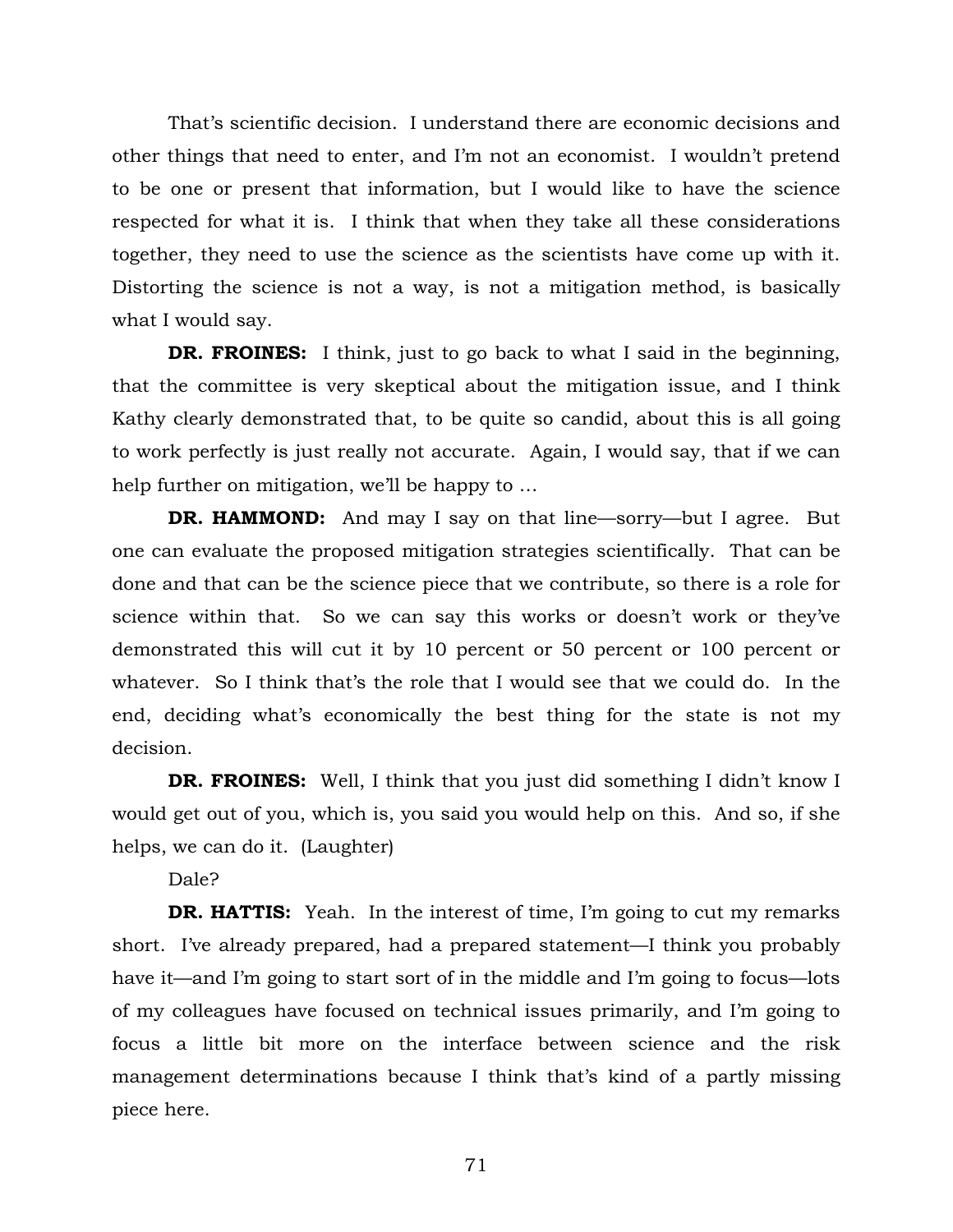There are two basic perversions in our field, and one is that technical folks in our arrogance want to make the decisions and the decision makers want to change the facts and/or, even more commonly, say that, avoid responsibility for their choices by saying "the scientists made me do it."

One of the things I think you need to consider is whether, in fact, the legal framework that you legislators have established helps keep the functions, as appropriately separate as they are. Now there has to be some juncture because the scientists have to know from the policymakers what's important, okay? What kind of numbers to produce, what kind of numbers are relevant to the decision, and then they have to do their level best to produce the numbers in as fair and thorough a way as possible, okay? So I think that's what the system, you know, needs working on.

One of the things that I did in preparing for this discussion is to look a little bit into the official legislative mandates at both FIFRA and those that have been modified somewhat for California decision making. I must be saying this as I am speaking, this is my legal understanding, imperfect as it is, speaking as a geneticist and should be accorded all the gravitas that that designation carries with it, the official—the national level, the applicable law calls for a balancing of health risks and economic benefits and a judgment that the risks of registration of a particular pesticide will not be unreasonable, all things considered. According to materials on the EPA website, the Federal Insecticide Fungicide (and Rodenticide) Act, provides for federal registration and pesticide distribution, sale and use—all pesticide distributed or sold have to be licensed. And if used according to label specifications, they will not generally cause unreasonable, adverse effects on the environment.

Now that's got, as you will recognize, a couple of little weasel words that means that it doesn't necessarily guarantee absolute safety, at least in this official standard, and it defines unreasonable effects on the environment to mean any unreasonable risk to man or the environment taking into account the economic, social, and environmental costs and benefits of the use of any pesticide or, two, a human dietary risk that results.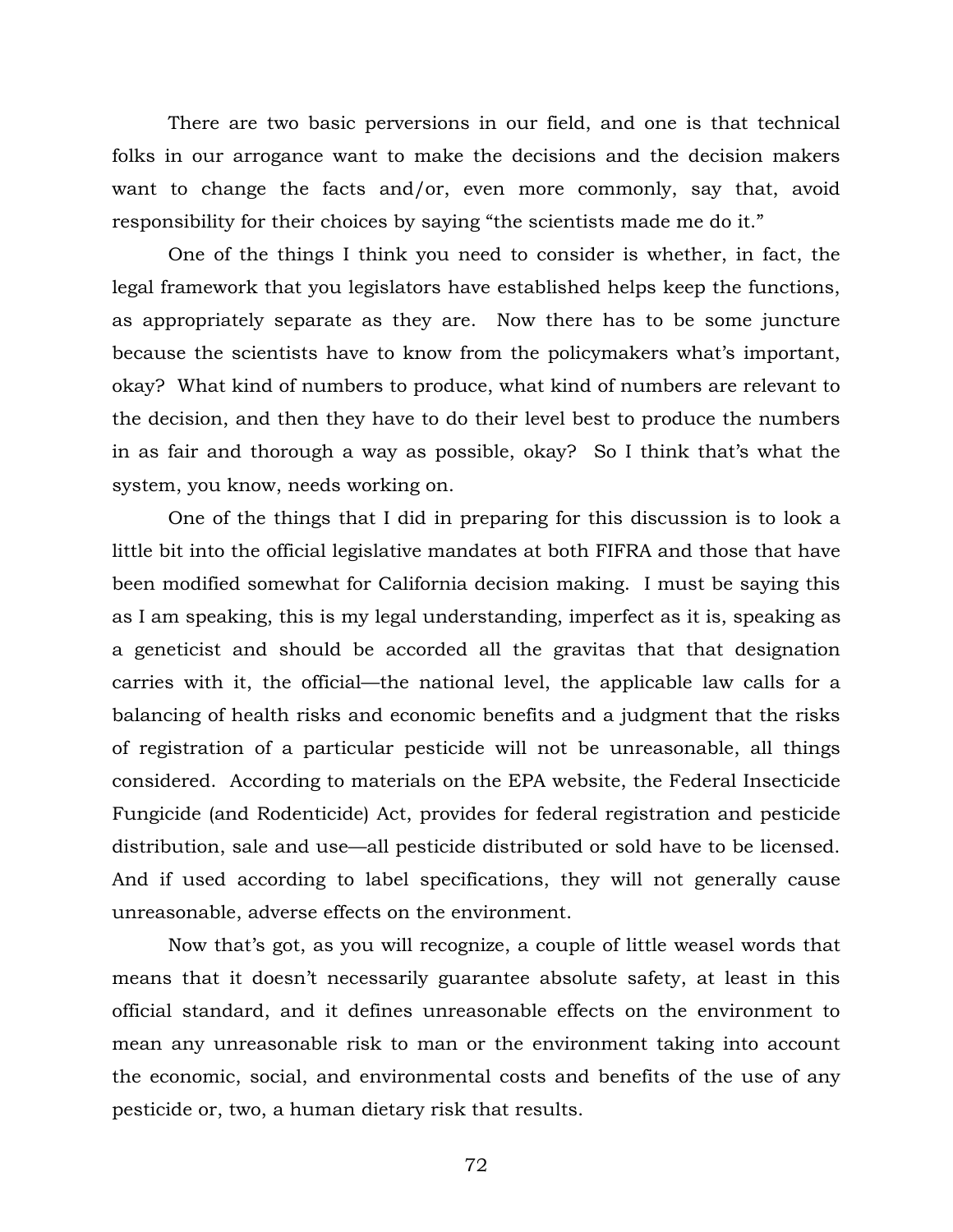I'm not, as I said, an expert in California law either, even though I have some experience with the legislation. But in a letter to—I did find a letter to the California legislature from Paul Hellicker who's director of DPR on January 13, 2003, where he says: California law does not require consideration of economic benefits, and DPR does not register products with unmitigated, significant, adverse effects, no matter the benefit. California law provides a clear mandate to assure that pesticide use the state posted as little risk as possible to the public, farmworkers, and the state's environment. The basic decision rule is simple. DPR may approve a pesticide registration application and, if already registered, allow continued use. If it is convinced that the pesticide can be used safely, assuming the product is applied according to label directions and in accordance with any additional permitting requirements DPR might implement under given circumstances. Now some of that language is unfortunate, in my view, and this is now, again, my view as a citizen and does not represent the views of the committee necessarily.

One of the sources of difficulty in that language that cause concern in our technical analyses, in our review of the exposure analyses in particular—as has already been alluded to by Kathy—is the phrase, "assuming the product is applied according to label directions and in accordance with any additional permitting requirements."

We were consistently trying to push back and say, you ought to be assessing risks as to actually likely to be used with, no, rather than, you know, assuming that this tenfold safety factor, protection factor is going to happen because in fact, even in industrial settings, this is not routinely achieved. We know, you know, that by measurements of things like lead, which we've studied, you know, that you get a couple of fold factor from the use of registration of these respirators, but you don't get tenfold, even though the equipment is theoretically capable of producing the tenfold as measured in laboratory settings. But if you are a risk assessor, it seems to me you ought to be bound to register, to estimate the exposures and the risks according to what's actually likely to happen, not what the theoretical label requirements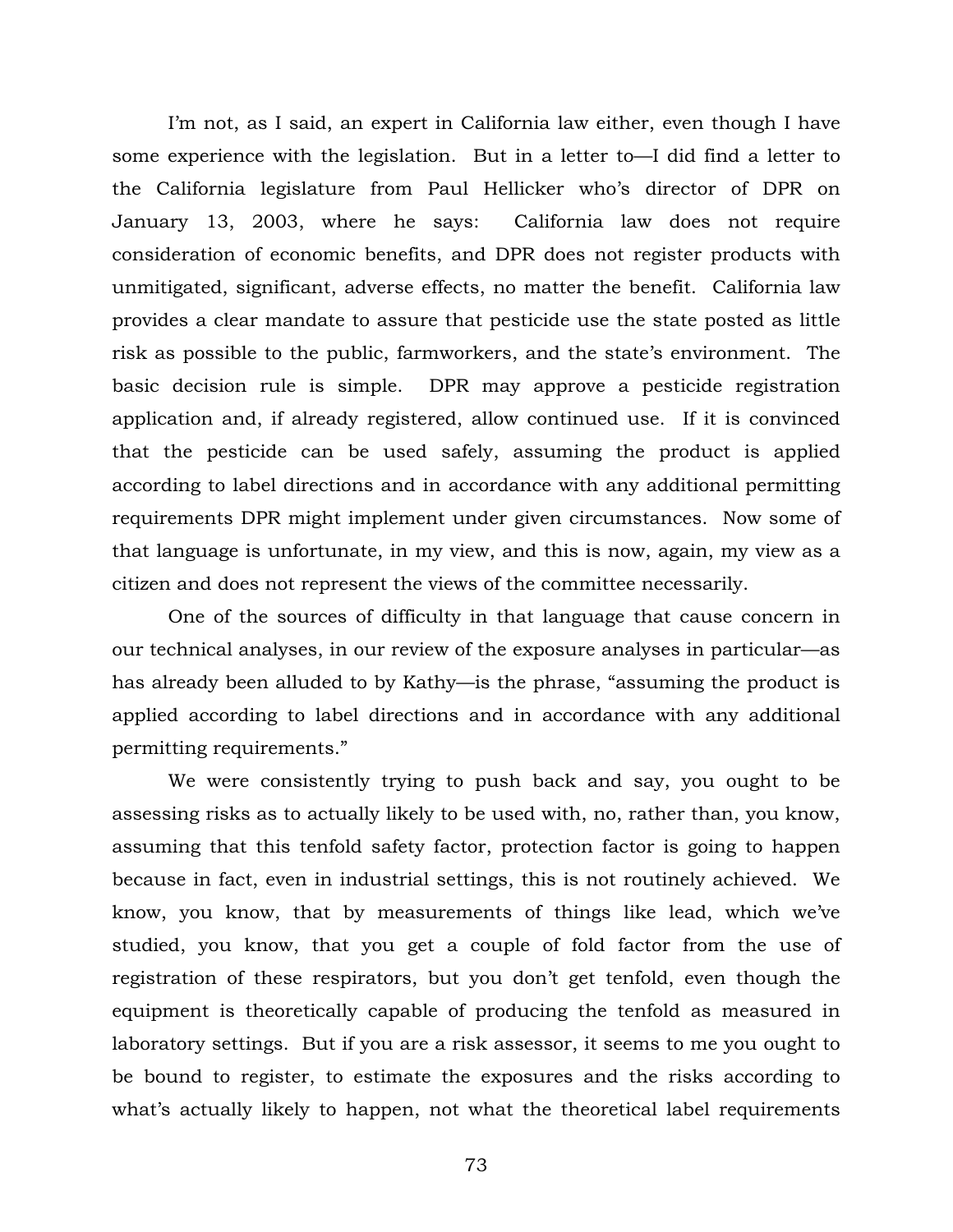say, okay? Because I think you ought to have—you know, policymakers should be making judgments based upon what the actual benefits and harms are likely to happen rather than have this stricture. And the exposure folks within DPR—this is distinguished from the health effects. The health effects folks were very responsive to what we asked them to do. They've changed several things. But the exposure assessors felt boxed in by this language, so that's something you should think about, either in law or in policy, as to whether that ought to be maintained. So I'm going to close by saying that there's a couple of other avenues for improvement that I think would improve the policymaker's information.

Another is the practice of only expressing the expected cancer risk in terms of conservatively calculated individual risks of harm at the maximal exposure levels. People get an unrealistic sense of what the likely total basically by saying that the DPR folks said, you know, you're going to get something like eight times, ten to the minus fifth for these most exposed individuals in a neighborhood community or something like that and the official Prop. 65 standard is one time, so that's too much, according to that. But by only expressing things in this individual risk format, you miss the larger effect on the community as a whole. And the fact of the matter is, that as the material drifts downwind, you expose more people to less on average and get less risk. But the aggregate amount of, population aggregate tends to still go up as the wind carries it downwind.

It's, I think, at least some interest to calculate, Okay, how much is the total amount of exposure and total amount of expected cancer cases that I should anticipate, given not conservative assumptions, but central estimate assumptions, for the mean risks, taking into account all the individual differences that cause some people to be more susceptible, etc? So any of this kind of calculation would, I think, provide additional, potentially helpful information about what the total cost in health terms of the use of the material might be, and that could be juxtaposed in some sense with the other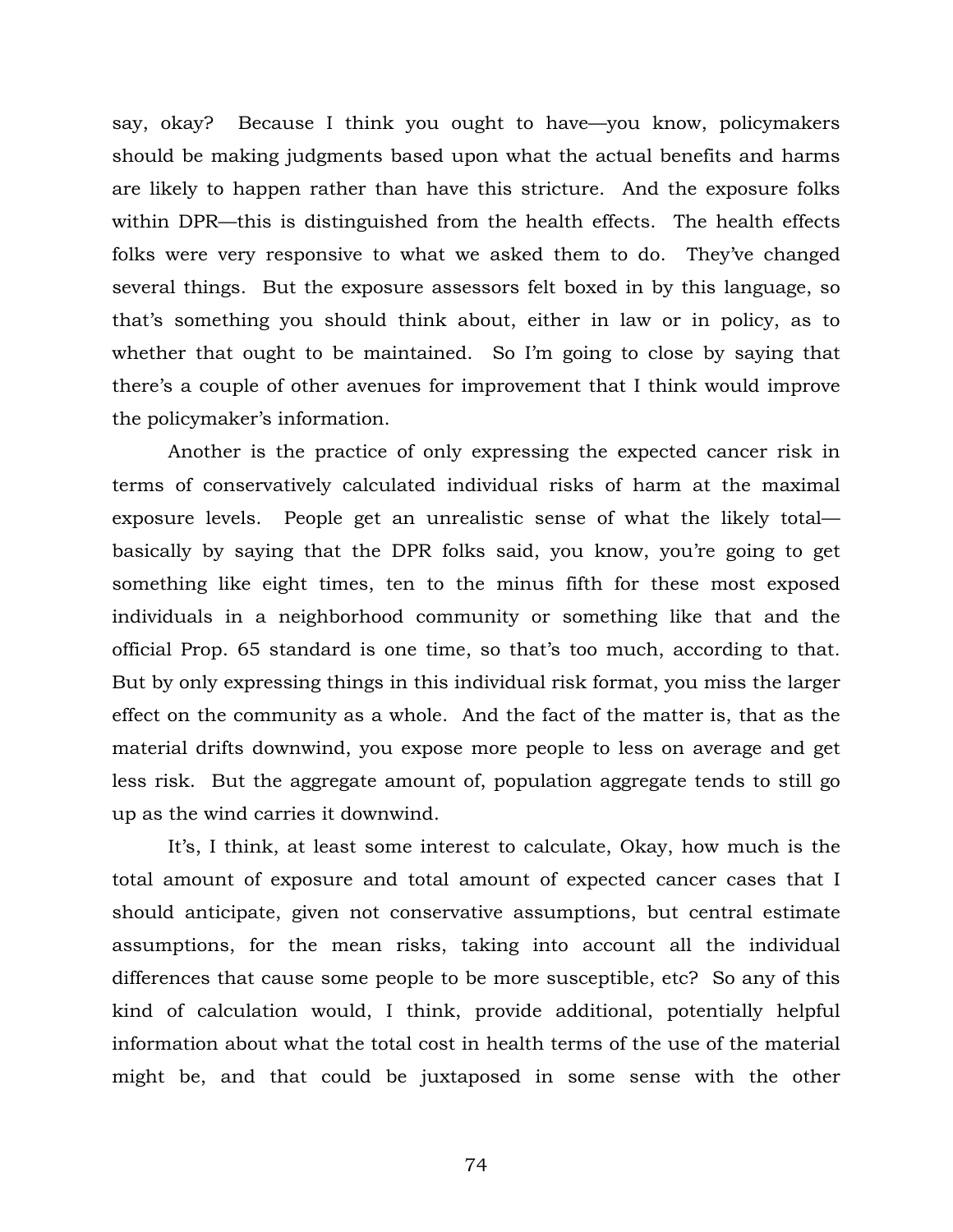consequences, the benefits as well as the other, what other adverse consequences there might be.

Now you might well ask, you know, Doesn't that set a precedent? You know, every time we build a highway, we increase particles, emissions. So it may not be just confined to carcinogenic pesticides, but maybe we should be asking our assessors, when they do their environmental impact statement, to try to focus not just on individual risk numbers, which can be judged either immediately tolerable or immediately not tolerable, but what is the overall community burden that's being imposed by this measure?

Finally what I want to suggest is that, in considering the array of mitigation measures that are rightly part of the risk management choice, we still need to have some kind of analysis. How practically would they change the exposures? Why do I stop at these measures or, you know, can they be usefully expanded or are they just too burdensome in their current framework? What we need in fact is not necessarily a risk analysis but a comparison of the effects of policy options, which might be called a policy analysis, and this is equally subject to technical analysis. It's a proper for the managers to frame the options, okay? What are the range of options that is really feasible for me to implement? And I think that they should have factors in there that represent the likely practical implementation of the options, given some plan for enforcement resources, you know, that are realistic and that they provide for because, otherwise there's no incentive for the policymaker. They could write whatever they want in the federal register or the official label. And then, if there's no penalty to proposing regulations that can't be enforced or won't be enforced in practice, then they get off scot-free for promising the world and still satisfying all the constituencies that they want to satisfy.

I think that it's better to have a system whereby they analyze the policy in an open way and disclose the burdens and the benefits and costs or other measures of pain essentially for alternative policies.

**DR. FROINES:** Do you think that this is an issue that is relevant to the legislature insofar as they can help improve on this problem?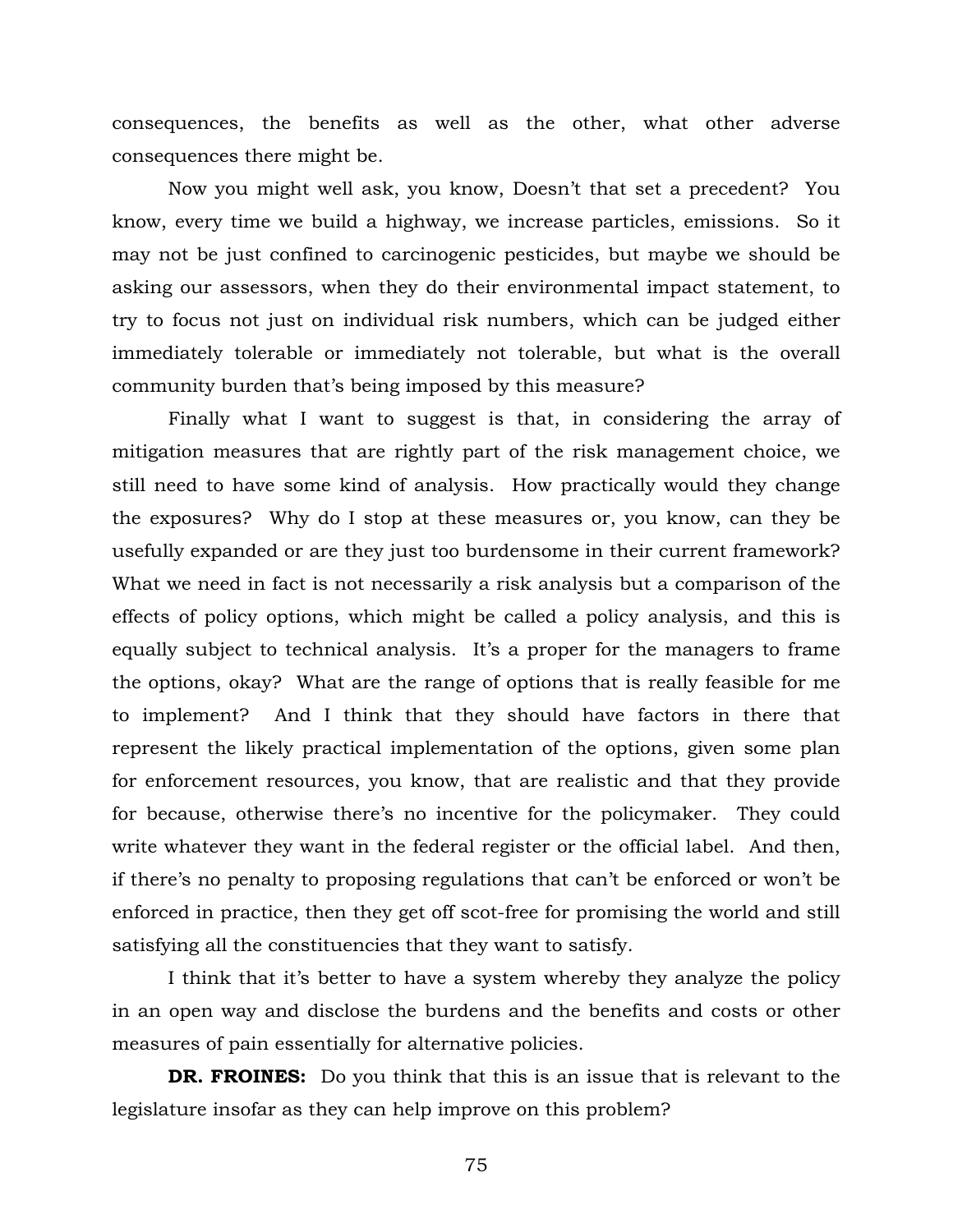**DR. HATTIS:** I think so, because in fact, if you have a statute that, on its face, calls for balancing, then I think you ought to really do a balancing and you should enable the decision makers to face the choices in which there's going to be some bad effects, right? Because you in fact won't prevent—I think this is part of the process of maturing in a society—that we face bad consequences. I think that we want to do the very best we can with our available resources to achieve good health outcomes and we want to, when we can't achieve, you know, zero risk—and that's the case often—we want to be able to acknowledge that it's part of consent of the govern to…

**DR. FROINES:** Could you write a short, one- or two-page document for Senator Florez that sort of outlines the …

**SENATOR FLOREZ:** Yeah, on the legal—I think what you're saying, that we ought to create some boundaries in which decisions are made, and the best way to do that is so that they're not caught, as you said, already with some conclusion that there's no way out. I think that's what I heard you say.

**DR. HATTIS:** Right. I think you want to make it feasible for them to acknowledge that their choices are not perfect and yet to have the benefit of some technical analysis. I basically had served on the National Academy Sciences Committee that has articulated ways of assessing the costs and benefits of new air pollution regulations. So many of the issues, in terms of framing the range of options that you consider, came up in that context, and I'll try to make a suitable extraction of rules from that …

**SENATOR FLOREZ:** That would be wonderful.

**DR. HATTIS:** In addition to a shorter …

**DR. FROINES:** That would be very helpful because clearly the question—a question—that deserves clear attention is, How do we look at policy issues within the context of everything going on as opposed to a kind of rigid regulatory framework which really doesn't work in the long run in some respects?

**DR. HATTIS:** The Hellicker statement says that we're going to be safe and we're not going to register it if it's not safe. Well, the ability to follow that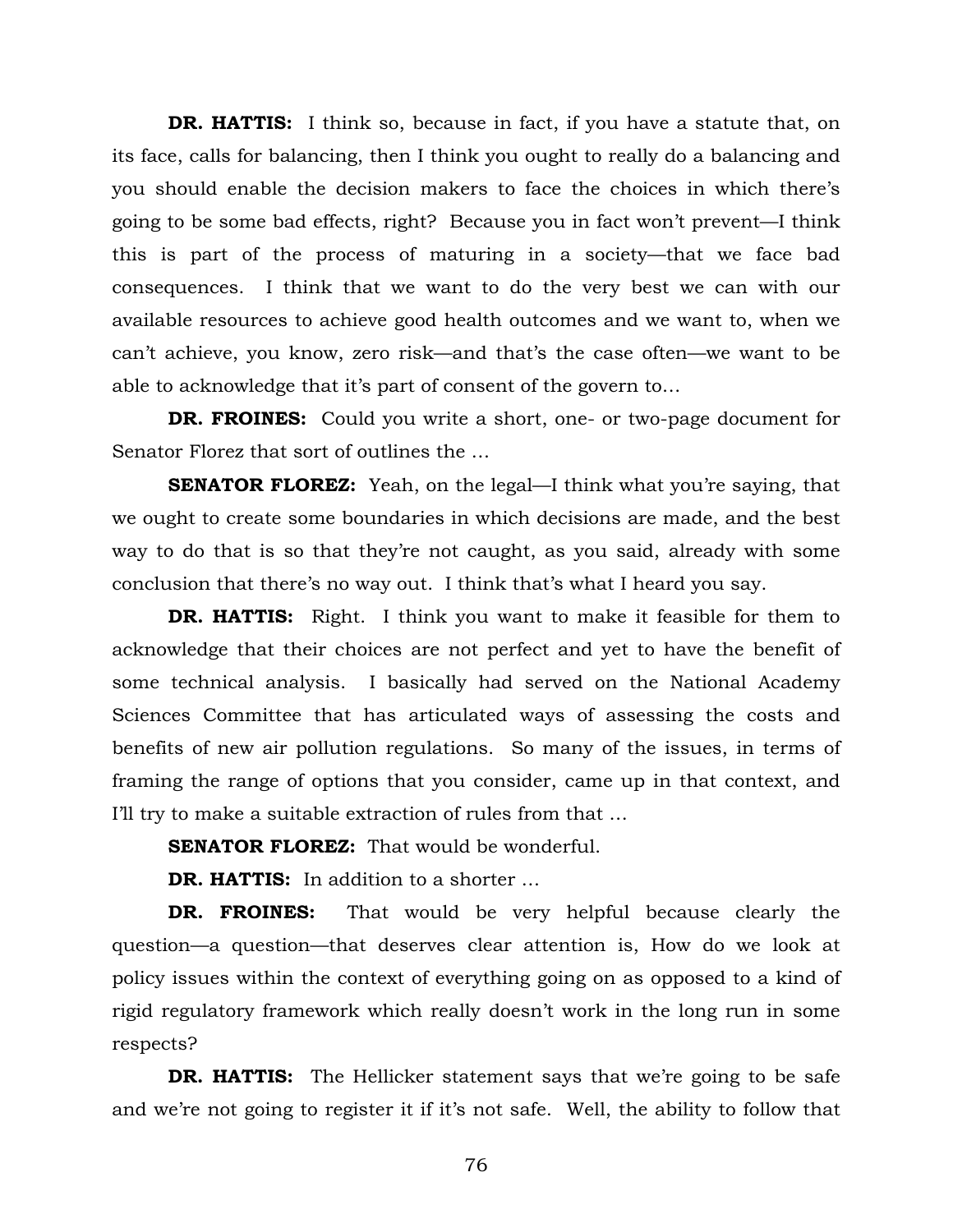is questionable, and so the possibility exists that people do their own little back-of-the-envelope calculation out of everybody's sight and try to make a choice on that basis.

## **SENATOR FLOREZ:** Assemblymember Monning.

## **ASSEMBLYMEMBER MONNING:** Thank you, Senator.

I know the hour is late. I first want to start by just thanking all members of this panel for your presence, your work on this, your patience before your testimony today. The aggregate of your testimony, without exception, is that the risk in management or mitigation assessments that have now been provided to us fall short of drilling down to the level of the risk assessment in that there's a gap in the science applied to the mitigation versus the science applied to the so-called risk assessment in this bifurcation.

What I've heard from all of you is that we can't ultimately bifurcate when we're concerned about human health and environmental integrity. I'm glad that Dr. Slotkin raised the issue of the history with organophosphates. And just a short story—I'll keep it short—but in my past life as an attorney working, representing hundreds, literally, hundreds of farmworkers who were the victims of pesticide exposure, predominantly organophosphates, mostly fieldworkers, but also applicators, some fired for not using protocols of respirators, of closed systems that failed, being told to dump excess chemicals in the Salinas riverbed—the stories go on and on.

But the one that I recall is that of Mariana Florez. Her mother was taken into a field with a crew of about 35 workers, and it was an error. A mistake was made, and they were exposed to metasistox-R and some other chemicals. Metasistox-R went through this registration process, registered by the federal EPA, registered by the State of California. And after this expectant mother, who did not know she was pregnant at the time of the exposure, went through the full gestation, Mariana Florez was born with heart malformation and anencephaly, hip displacement, cleft palate, and died ten days after birth. And when her father came to my office the day of her birth with tears running down his face and asked what they could do—the wife and child had been flown to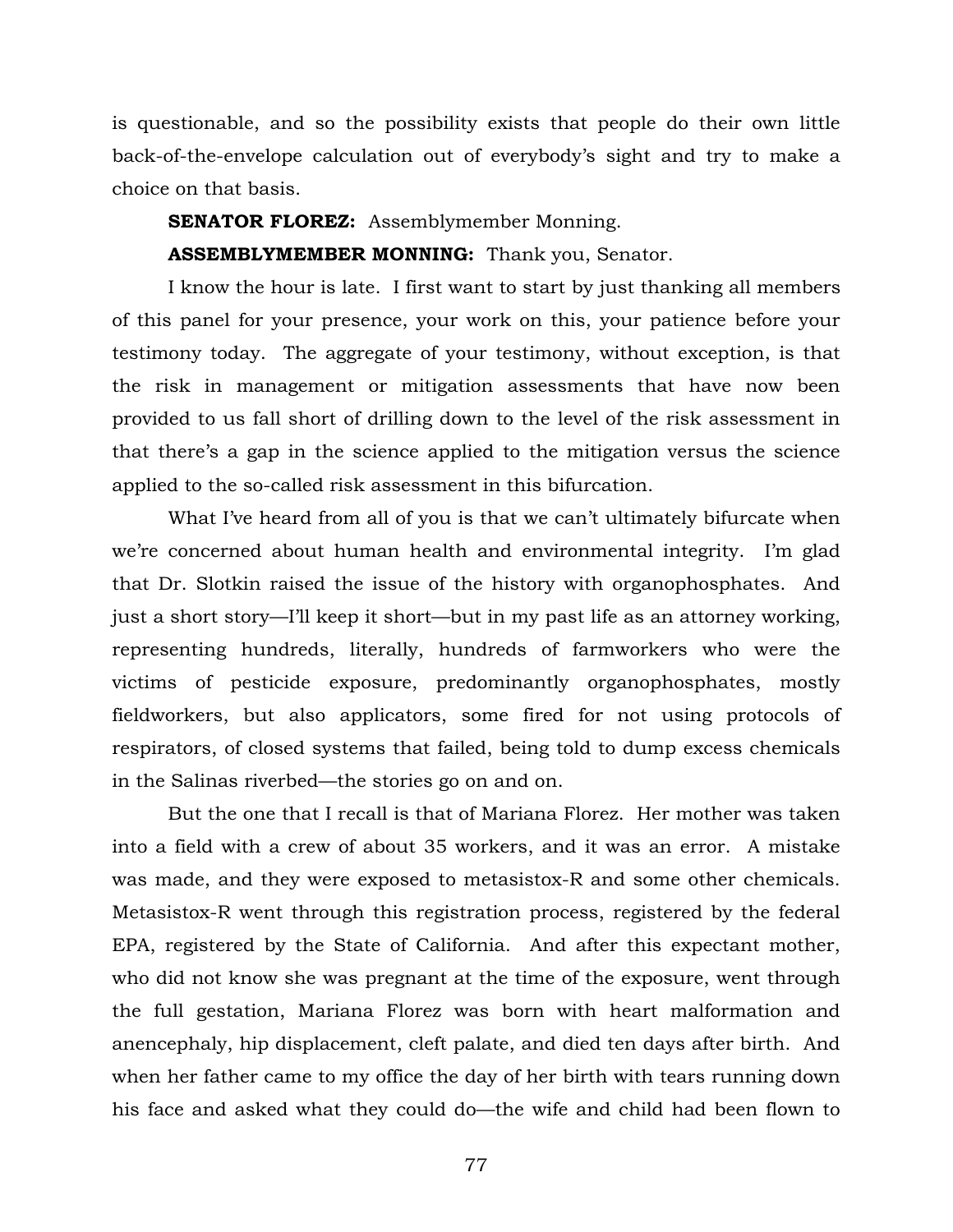San Francisco from Salinas. They'd never been in an airplane. What we did was arrange a car ride for him to be with his wife and the daughter before she died ten days later. Since that exposure, metasistox-R was taken off the market as unsafe at any speed.

So my concern when I look at this is to prevent the next Mariana Florez, not after the fact but before another family or families face that tragedy. And so what I appreciate about this panel's testimony is acknowledging the gap between preferred protocols and respirators that work perfectly in parts per million that never go above that safety threshold that sounds like it's imprecise at best in its calculation and the gap between that science and what happens in the fields in the state of California and in rural communities.

And so what I would appreciate and what I've heard offered in your continued commitment to this issue, beyond the commissioning of the peer review report that you prepared, would be some commentary supplementing or just reinforcing what you shared today in analyzing the proposed mitigations and how would you buttress those with science or what is the science lacking. I mean, that's what I've heard you say today.

So I think, as we move forward, one of our challengers as legislators is that we ultimately don't have—this is an oversight hearing; it's not a legislative hearing. We're not reviewing proposed legislation. We're looking at the work of a body that works independently of they don't have to put their findings before the legislature for approval. We have the right for oversight. We can't tell them to pull back that provisional approval. We can speak out on it. We can look at prospective tightening of regulations.

This isn't the first time pesticides have come before these bodies. We've worked to get field posting. We've worked to get material data safety sheets. We've passed the Birth Defect Prevention Act. But these are also laws on paper, just as label warnings are prescribed practices that anticipate no wind, no torn tarps, no respirators that get taken off. And so what we need to do is provide a reality check. How in the practice of the application of these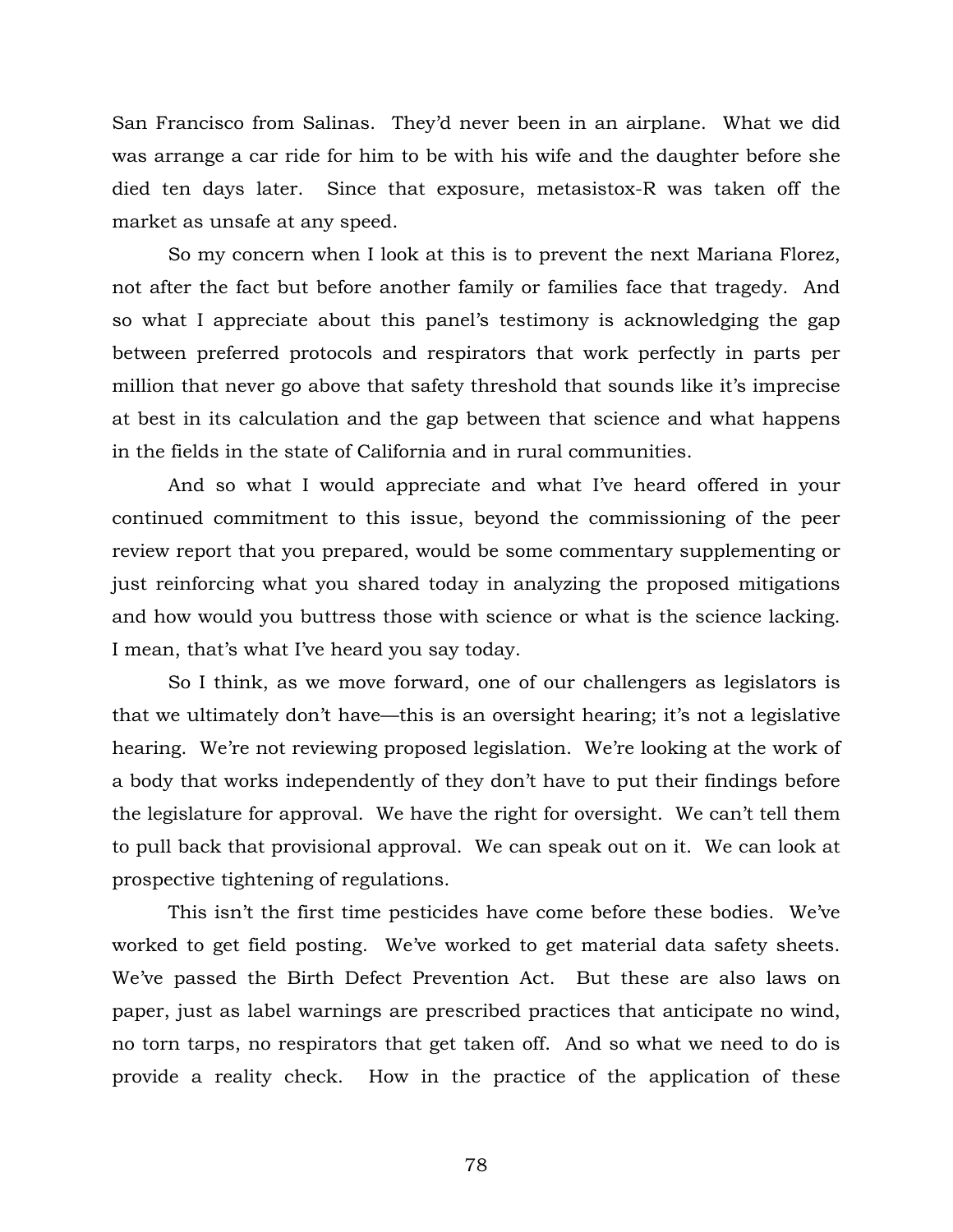chemicals informed by the past and informed by past tragedies do we protect the health and safety of not just farmworkers but of rural residents?

So, again, Mr. Chair, thank you for affording me the opportunity. I really appreciate what I hear as a commitment to our shared interest, which is the health and safety of Californians, and that you're here today because you're willing to work with us going these next steps, so thank you very much.

**DR. FROINES:** Can I just say one thing about that, what you said? I never in my life thought that I would be hearing the testimony of perhaps 20, 30, 40 farmworkers. And as they testified, I burst into tears. I had never felt what I was feeling at that moment and you realize the severity of the conditions that they operate under. And so that, you know, we haven't thought about the issues of mitigation, and what we need to do, I think, is stay in contact with Senator Florez. We should work among ourselves and see what we think we can do, not promising that we are necessarily perfect, but to do the best we can to help you on the mitigation issue.

I think that it really needs to be done because, what's being said is somewhat too optimistic. Let me just be euphemistic about that. I was going to summarize the findings and I'm quite willing to do that, unless you think the time is growing late, because what I'm going to say is what's been said already, so whatever you prefer.

**SENATOR FLOREZ:** We'd always prefer that what's been said already be stated on the record. But let me ask you for a moment to hear a little bit of what Assemblymember Monning just mentioned and what I'm going to say, and then I'd like to get your reaction as we close, and then we'd like to then take this hearing and I would call it a recess until we have another opportunity to get back with DPR based on the transcript's comments.

**DR. FROINES:** Senator … **SENATOR FLOREZ:** Yes. **DR. FROINES:** Can I read one part? **SENATOR FLOREZ:** You absolutely can. No, absolutely. Go ahead.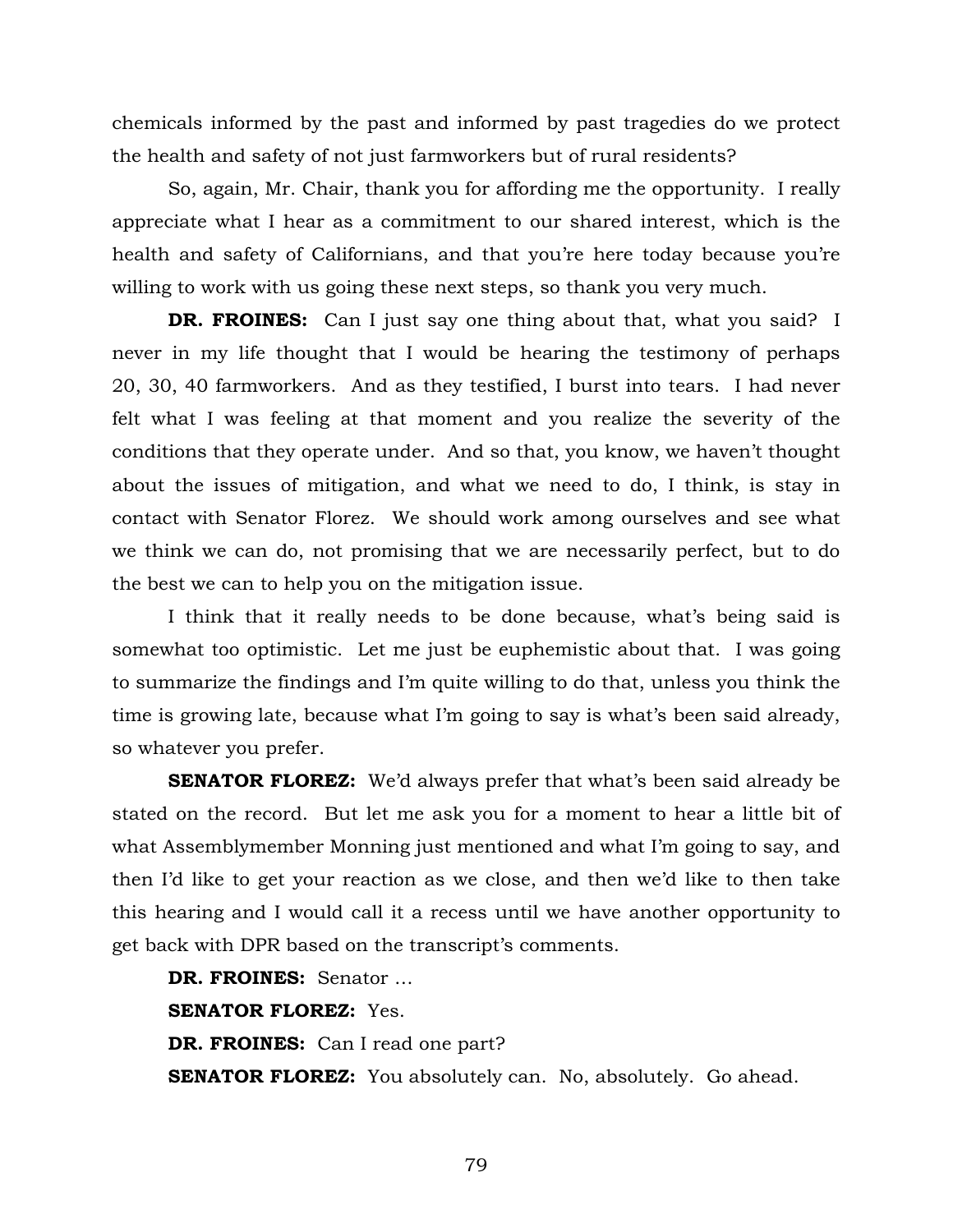**DR. FROINES:** What I want to read is what was in the record and represents case examples of methyl iodide poisoning:

"One worker exposed to methyl iodide resumed work after three months. He vomited, was drowsy after his first day. In the hospital he manifested drowsiness, inability to walk, slurred and incoherent speech, abnormal eye movement, twitching upper limbs, and spastic lower limbs. Two weeks later, he continued vomiting, restlessness, and incontinence were reported. The patient became comatose and died several days later.

"Another individual working with methyl iodide experienced blurred vision, manifested unsteady gait after inhalation exposure to methyl iodide. Follow-up examination performed five months later showed normal gross neurological function but cognitively residual paranoia and confusion.

"Another worker complained of drowsiness and vertigo and was found to lack coordination. Four years after the last episode of exposure, clinical tests showed a slight deficit of short-term visual memory and increased left conduction time in lower-limb evoke response testing.

"Additionally, Hermit summarized the results of several reports of overexposure by two chemists and three workers. The symptoms were vertigo, drowsiness, headache, lack of coordination, double vision, and/or weakness."

So those are examples of real people, but I think it reinforces what Ted Slotkin testified to, because there is no question about the neurotoxicity when you hear stories like this.

**DR. SLOTKIN:** And there are laboratory studies that back that up too. But let me just add again, that the neurotoxicities were provided to DPR by the manufacturer found no evidence of neurotoxicity, which leads me to believe that they were simply incompetent.

**DR. FROINES:** And this shows—the thing that's important about this is this shows chronic, irreversible changes over long periods of time. This isn't a one-shot deal. And so one needs to think about what's going to happen over exposure over 10, 20, 30, 40 years of exposure.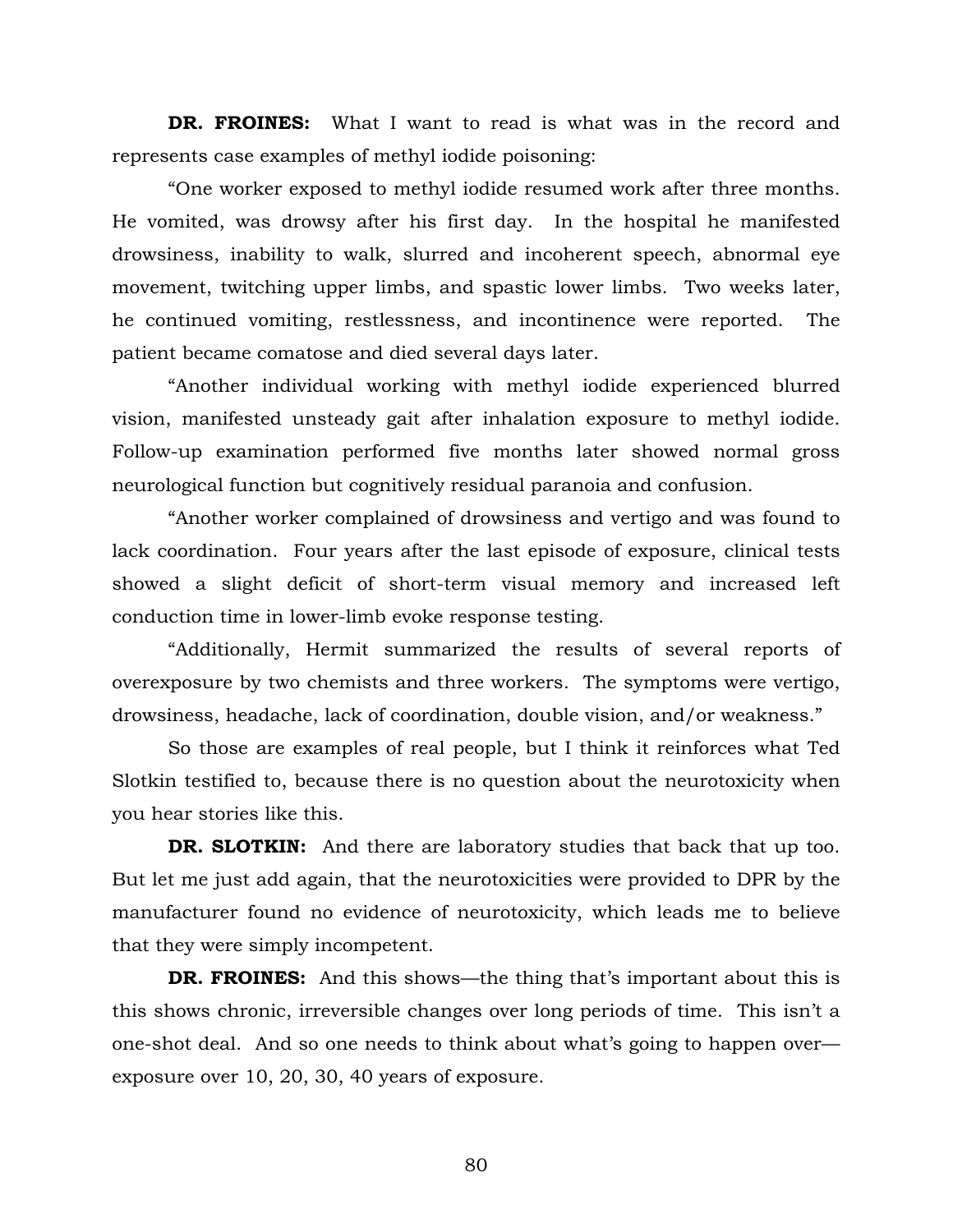**SENATOR FLOREZ:** Okay. Well, look, I, number one, appreciate all of the comments. We'd like you to do a little more work for us, if possible, and I think, as Assemblymember Monning just mentioned, let's go over through kind of the work product of today's hearing, if we could.

The first big picture, it's pretty clear to us that the science behind this proposed methyl iodide approval is in question, if not seriously flawed. So to just summarize all of the comments made here, that in my mind is very clear.

Secondly, this is an oversight hearing, as Assemblymember Monning said. But the oversight hearing, at least from the Senate side—and I hope Assemblymember Monning will take this on the Assembly side—leads to a conclusion that the Budget Committee should be very wary of continued funding of departments that aren't forthcoming and don't have the requisite wherewithal to bring us a solution that will actually work for workers. And so let me say that we look forward to having one more discussion in Budget Committee with our colleagues over at CDPR to go through one more round of discussion on this, because let me just put it to you very frankly. If we were to just take what DPR said on its face, that it can be mitigated, that this absolutely, the protections in this particular case are there, here's a question we should all have, and that is, Where's the money? Where's the money for increased enforcement? Where's the money for OSHA and others to be out in the fields? Who is going to take the sticks that were mentioned earlier and make them effective? Who's going to make sure, even if it is possible to do this, that it's actually being enforced? And I think the best comment today, obviously, was the fact that, at some point, people need to talk to each other out in the field. So I imagine they will take a mask off to communicate something and that doubling of exposure over eight hours or, as we get past eight hours and into other hours is very troubling to us.

So we're going to really ask the governor to take the extra, extra step here, and I hope the Governor's Office is listening because we would like to the governor to reconvene this panel of experts to once again review the current proposal by DPR to give us exactly what you've given us today, and that will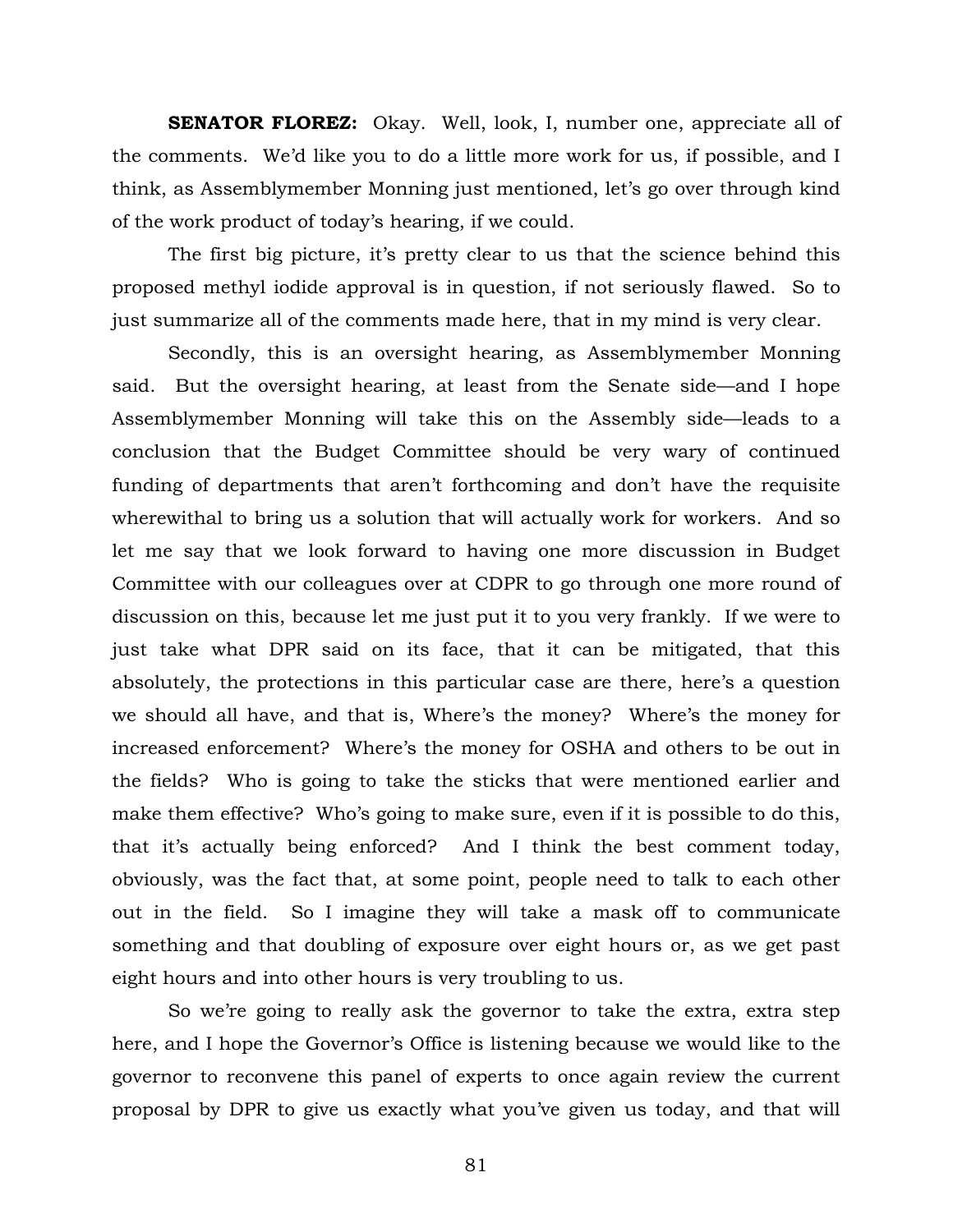take, you know—although Mary-Ann Warmerdam has laid out a plan, I think it is still—she still works for the governor of the state of California. And ultimately, when an administration makes a decision, it is the governor of the state of California that is making that decision. So we will ask by letter to the governor to allow a full airing of this particular proposal, out for experts, out for peer review, because it is that important decision. It's that important that we just cannot, in essence, implement and try to figure out whether our mitigation measures are going to work. We have to first integrate, as you've mentioned, the science with now the mitigation measures as proposed to see if they actually are workable.

It's also pretty clear to us that we need a more transparent review. A lot of stuff has surfaced here. In this latter portion, I do appreciate you pointing out some things that DPR failed to mentioned, which is about 90 percent of your testimony, and so we will now take the latter part of the transcript. I think you'll see that we will completely take your comments and questions and thought-provoking science and try to formulate a letter that actually gets to the point, and we will ask for a formal, written response back from the department—written—as though they were sitting right across from you at a hearing—in other words, sitting with you, not after you, not before you, but sitting with you. So we would ask you then to review that response.

So let's see if we can continue to move forward on this.

Very wary of implementation of this particular program. There's no doubt. And I doubt that the legislature—and I really think the legislature should intervene in this type of a decision that is so life changing for many of the farmworkers and communities out there because, at the end of the day and it's no slight to Mary-Ann Warmerdam or others in the department, but we are the elected officials who are elected by our constituents to make these type of decisions, and we put our offices on the line when we make wrong decisions. Outgoing administrations don't have that type of, if you will, pressure point. And so we need that type of pressure point to make sure people understand the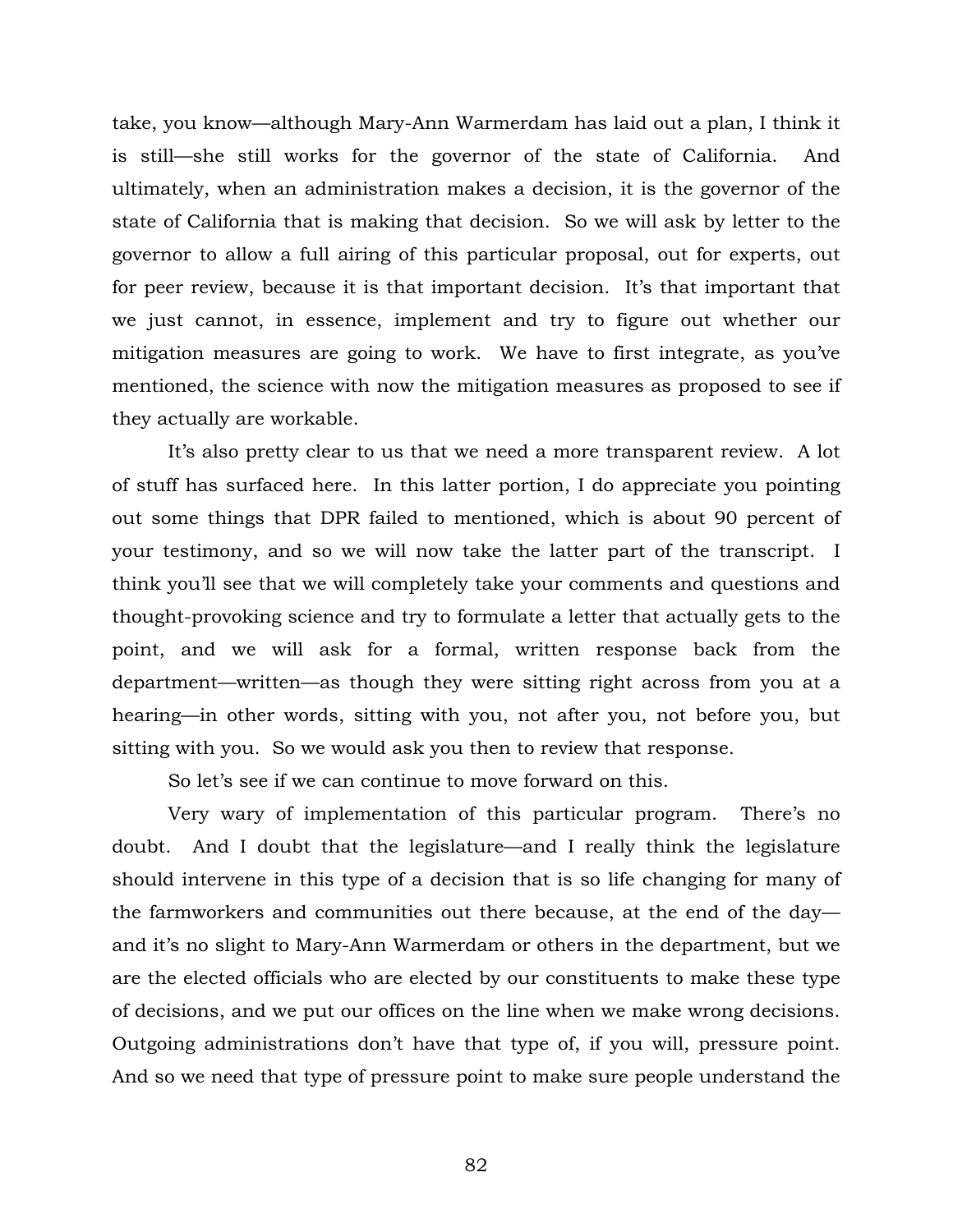decision that we are making and that we're held accountable to that. So we're a very big believer in doing that, but we've got to now formulate the letter.

We need you to look at their recommendations and we'll correspond with you on this.

I very much appreciate the legal suggestion that we work on the bans of decision making so that there's some sort of balance in this, and we will definitely want to work on that as well.

So I think this has been a very productive eye-opening, sobering presentation by the panel. And I just want you to know that we will now take this dynamic testimony and now try to make something of it in terms of action, because I think that's the name of the game is to not just say the hearing is adjourned. You know, you'll all call each other three weeks from now and say Whatever happened to the hearing? So just know we have some work product that we, the committee, will produce and we will get to you for comment. And we have some work to do. I know Assemblymember Monning has probably ten more ideas than I do here, at least in his house, than I do here in the Senate. But let us now get to work.

And I do appreciate your testimony. I do appreciate your flying all the way out here. And, you know, if the Red Eye is too late, stay the night. You know, at least you have a fresh start in the morning.

I would like to thank the Chair very much for convening everyone and giving us a very cogent, you know, response. So we will recess this committee and then we will come back and we will try to figure out the rest of the pieces on this. So thank you very much.

**DR. FROINES:** May I say one thing?

**SENATOR FLOREZ:** Of course, absolutely.

**DR. FROINES:** I just want to thank you because we wrote an 87-page report and we put enormous effort into it, and at one point it seemed like everything we had done had come to nothing. And so your support and willingness to continue is just inspiring for me and for everybody else, I think. So you don't know how terrific this is for this committee.